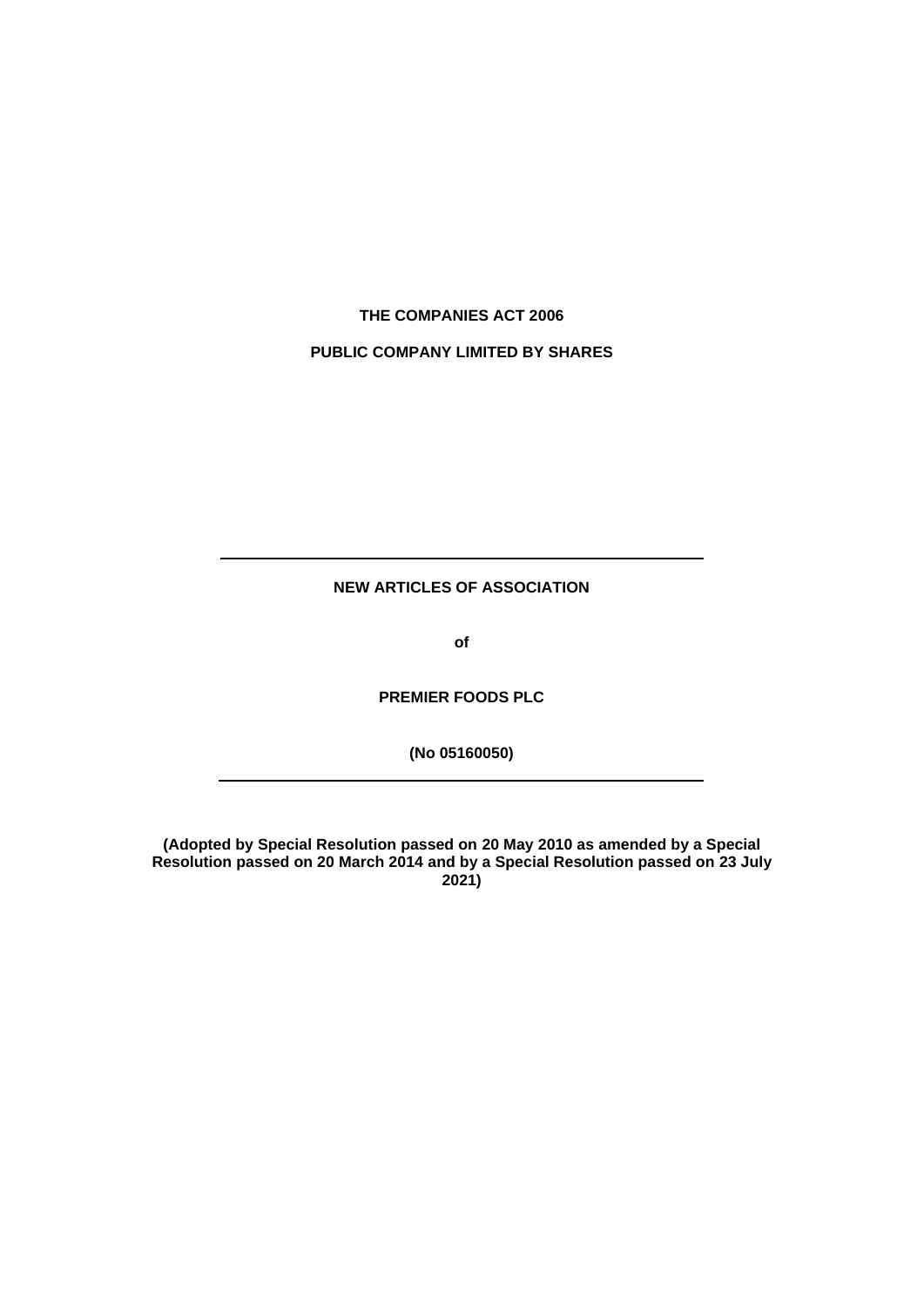# **CONTENTS**

| <b>Clause</b> |                                                                                                                         | Page     |
|---------------|-------------------------------------------------------------------------------------------------------------------------|----------|
| 1             | <b>DEFINITIONS</b>                                                                                                      | 12       |
| 2             | <b>INTERPRETATION</b>                                                                                                   | 14       |
| 3             | <b>EXCLUSION OF TABLE A</b>                                                                                             | 15       |
| 4             | RIGHTS ATTACHING TO SHARES                                                                                              | 15       |
| 5             | <b>REDEEMABLE SHARES</b>                                                                                                | 15       |
| 6             | DIRECTORS' AUTHORITY TO ALLOT                                                                                           | 15       |
| 7             | PAYMENT OF COMMISSIONS AND BROKERAGE                                                                                    | 15       |
| 8             | <b>RECOGNITION OF TRUSTS</b>                                                                                            | 16       |
| 9             | <b>RENUNCIATION OF SHARES</b>                                                                                           | 16       |
| 10            | SHARES MAY BE HELD IN UNCERTIFICATED FORM                                                                               | 16       |
| 11            | PROCEDURE IN RELATION TO UNCERTIFICATED SHARES                                                                          | 16       |
| 12            | <b>FOR</b><br><b>DIRECTORS</b><br>MAY<br><b>ELECT</b><br>SHARES TO<br><b>BE</b><br><b>TRADED</b><br>UNCERTIFICATED FORM | IN<br>17 |
| 13            | PROCEDURE FOR VARIATION                                                                                                 | 17       |
| 14            | MATTERS CONSTITUTING A VARIATION OF RIGHTS                                                                              | 17       |
| 15            | <b>ALTERATION OF CAPITAL</b>                                                                                            | 17       |
| 16            | <b>ENTITLEMENT TO SHARE CERTIFICATES</b>                                                                                | 18       |
| 17            | SEALING OR SIGNING OF CERTIFICATES                                                                                      | 18       |
| 18            | NEW CERTIFICATES FOR REMAINING BALANCE OF SHARES                                                                        | 18       |
| 19            | SINGLE CERTIFICATES                                                                                                     | 19       |
| 20            | <b>MULTIPLE CERTIFICATES</b>                                                                                            | 19       |
| 21            | DAMAGED OR LOST SHARE CERTIFICATES                                                                                      | 19       |
| 22            | REQUESTS MAY BE MADE BY ANY JOINT HOLDER                                                                                | 19       |
| 23            | UNCERTIFICATED SHARES                                                                                                   | 19       |
| 24            | LIEN ON ANY SHARES OTHER THAN FULLY-PAID UP SHARES                                                                      | 19       |
| 25            | NOTICE OF SALE OF LIEN SHARES                                                                                           | 19       |
| 26            | <b>ENFORCING LIEN BY SALE</b>                                                                                           | 20       |
| 27            | APPLICATION OF PROCEEDS OF SALE                                                                                         | 20       |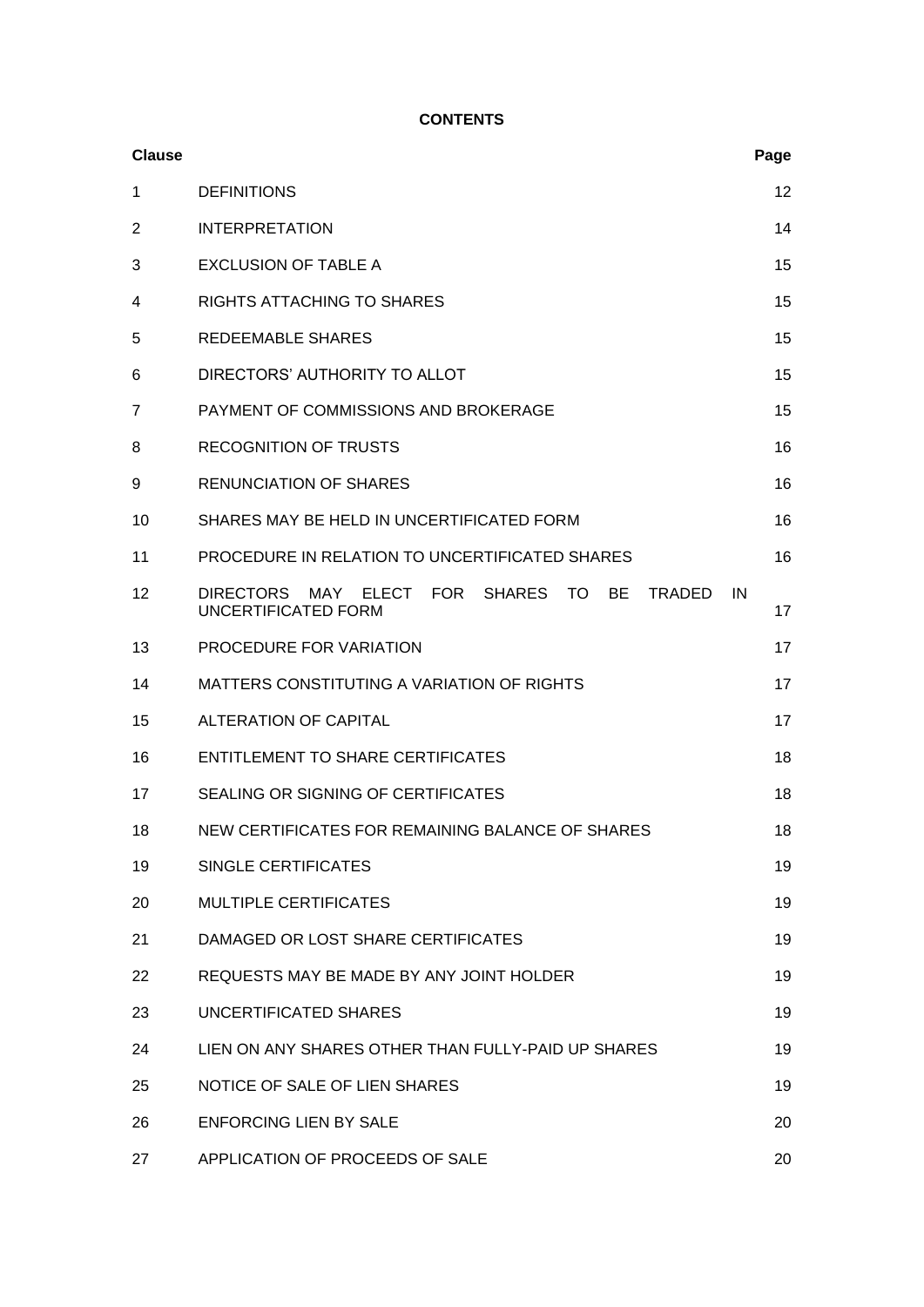| 28 | <b>CALLS</b>                                                               | 20 |
|----|----------------------------------------------------------------------------|----|
| 29 | TIME OF CALL                                                               | 20 |
| 30 | CALLS ON JOINT HOLDERS                                                     | 20 |
| 31 | <b>INTEREST</b>                                                            | 20 |
| 32 | SUMS DUE ON ALLOTMENT TO BE TREATED AS CALLS                               | 21 |
| 33 | PAYMENT OF CALLS IN ADVANCE                                                | 21 |
| 34 | NOTICE OF FORFEITURE                                                       | 21 |
| 35 | IF NOTICE NOT COMPLIED WITH SHARES MAY BE FORFEITED                        | 21 |
| 36 | NOTICE OF FORFEITURE                                                       | 21 |
| 37 | DEALING WITH FORFEITED SHARES                                              | 21 |
| 38 | POWER TO ANNUL FORFEITURE                                                  | 22 |
| 39 | FORFEITING PERSON SHALL CEASE TO BE A MEMBER BUT REMAIN A<br><b>DEBTOR</b> | 22 |
| 40 | VALIDITY OF SALE AFTER ENFORCING LIEN OR AFTER FORFEITURE                  | 22 |
| 41 | <b>METHOD OF TRANSFER OF CERTIFICATED SHARES</b>                           | 22 |
| 42 | METHOD OF TRANSFER OF UNCERTIFICATED SHARES                                | 22 |
| 43 | WHEN THE TRANSFEREE BECOMES THE HOLDER                                     | 22 |
| 44 | RIGHT TO REFUSE REGISTRATION OF CERTIFICATED SHARES                        | 22 |
| 45 | REFUSAL TO REGISTER TRANSFER OF UNCERTIFICATED SHARES                      | 23 |
| 46 | <b>NOTICE OF REFUSAL</b>                                                   | 23 |
| 47 | <b>SUSPENSION OF REGISTRATION</b>                                          | 23 |
| 48 | NO FEE FOR REGISTRATION                                                    | 23 |
| 49 | RETENTION OF INSTRUMENT OF TRANSFER                                        | 23 |
| 50 | PERSONS RECOGNISED AS HAVING TITLE                                         | 24 |
| 51 | ELECTION OF PERSONS ENTITLED TO A SHARE BY TRANSMISSION                    | 24 |
| 52 | HOW TO TRANSFER ENTITLEMENT TO A SHARE BY TRANSMISSION TO<br>A NOMINEE     | 24 |
| 53 | DIRECTORS' NOTICE REQUIRING ELECTION                                       | 24 |
| 54 | RIGHTS OF PERSON BECOMING ENTITLED BY TRANSMISSION                         | 24 |
| 55 | ENTITLEMENT TO SELL SHARES OF UNTRACED MEMBERS                             | 24 |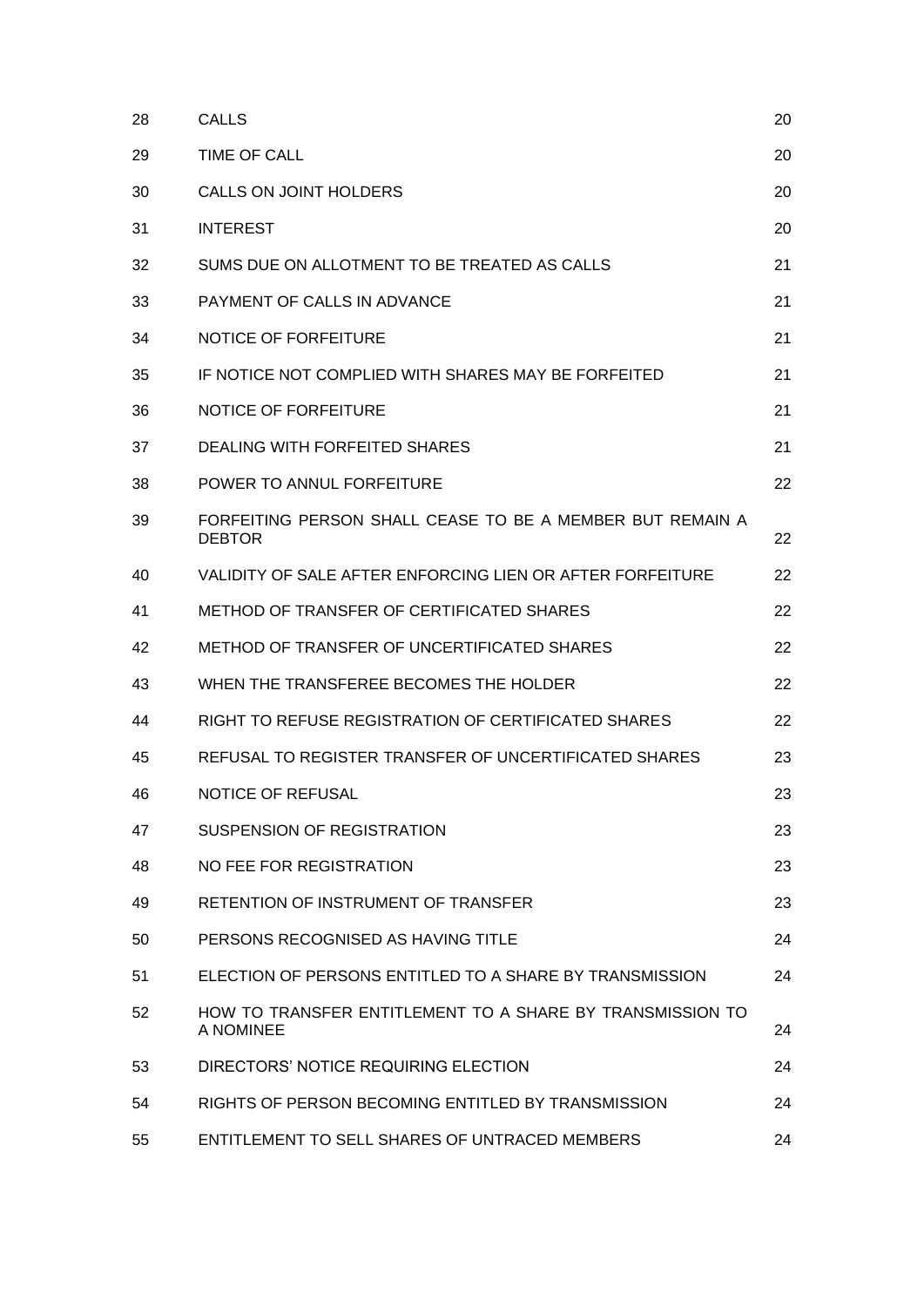| 56 | COMPANY ENTITLEMENT TO SELL ADDITIONAL SHARES OF UNTRACED<br><b>MEMBERS</b>                                                    | 25 |
|----|--------------------------------------------------------------------------------------------------------------------------------|----|
| 57 | PROCESS OF SALE FOR CERTIFICATED SHARES OF UNTRACED<br><b>MEMBERS</b>                                                          | 25 |
| 58 | PROCESS FOR SALE OF UNCERTIFICATED SHARES OF UNTRACED<br><b>MEMBERS</b>                                                        | 25 |
| 59 | <b>OBLIGATIONS OF TRANSFEREE</b>                                                                                               | 25 |
| 60 | <b>NET PROCEEDS</b>                                                                                                            | 25 |
| 61 | DESTRUCTION INCLUDES DISPOSAL IN ANY MANNER                                                                                    | 26 |
| 62 | DOCUMENTS WHICH MAY BE DESTROYED                                                                                               | 26 |
| 63 | PRESUMPTION OF VALIDITY OF DESTROYED DOCUMENTS                                                                                 | 26 |
| 64 | NO LIABILITY ON COMPANY FOR DESTRUCTION                                                                                        | 27 |
| 65 | DESTRUCTION IN RELATION TO UNCERTIFICATED SHARES                                                                               | 27 |
| 66 | ANNUAL GENERAL MEETINGS                                                                                                        | 27 |
| 67 | <b>GENERAL MEETINGS</b>                                                                                                        | 27 |
| 68 | <b>CONVENING OF GENERAL MEETINGS</b>                                                                                           | 27 |
| 69 | PLACE OF MEETINGS AND ADJOURNED MEETINGS                                                                                       | 27 |
| 70 | <b>SECURITY</b>                                                                                                                | 28 |
| 71 | LENGTH OF NOTICE FOR GENERAL MEETINGS                                                                                          | 28 |
| 72 | <b>CONTENTS OF NOTICE</b>                                                                                                      | 29 |
| 73 | POSTPONEMENT OF GENERAL MEETINGS                                                                                               | 30 |
| 74 | QUESTIONS AT GENERAL MEETINGS                                                                                                  | 30 |
| 75 | <b>CIRCULATION</b><br>OF<br><b>RESOLUTIONS</b><br>AND<br><b>OTHER</b><br><b>MATTERS</b><br>ON<br><b>REQUISITION OF MEMBERS</b> | 30 |
| 76 | APPOINTMENT OF CHAIRMAN                                                                                                        | 31 |
| 77 | ENTITLEMENT TO BE PRESENT OR SPEAK                                                                                             | 31 |
| 78 | <b>QUORUM</b>                                                                                                                  | 31 |
| 79 | ADJOURNMENT OF MEETINGS                                                                                                        | 32 |
| 80 | SHOW OF HANDS AND VOTING ON A POLL                                                                                             | 32 |
| 81 | PROCEDURES FOR THE TAKING OF A POLL                                                                                            | 33 |
| 82 | ELIGIBLE NUMBER OF VOTES ON A SHOW OF HANDS AND A POLL                                                                         | 33 |
| 83 | <b>VOTES OF JOINT HOLDERS</b>                                                                                                  | 34 |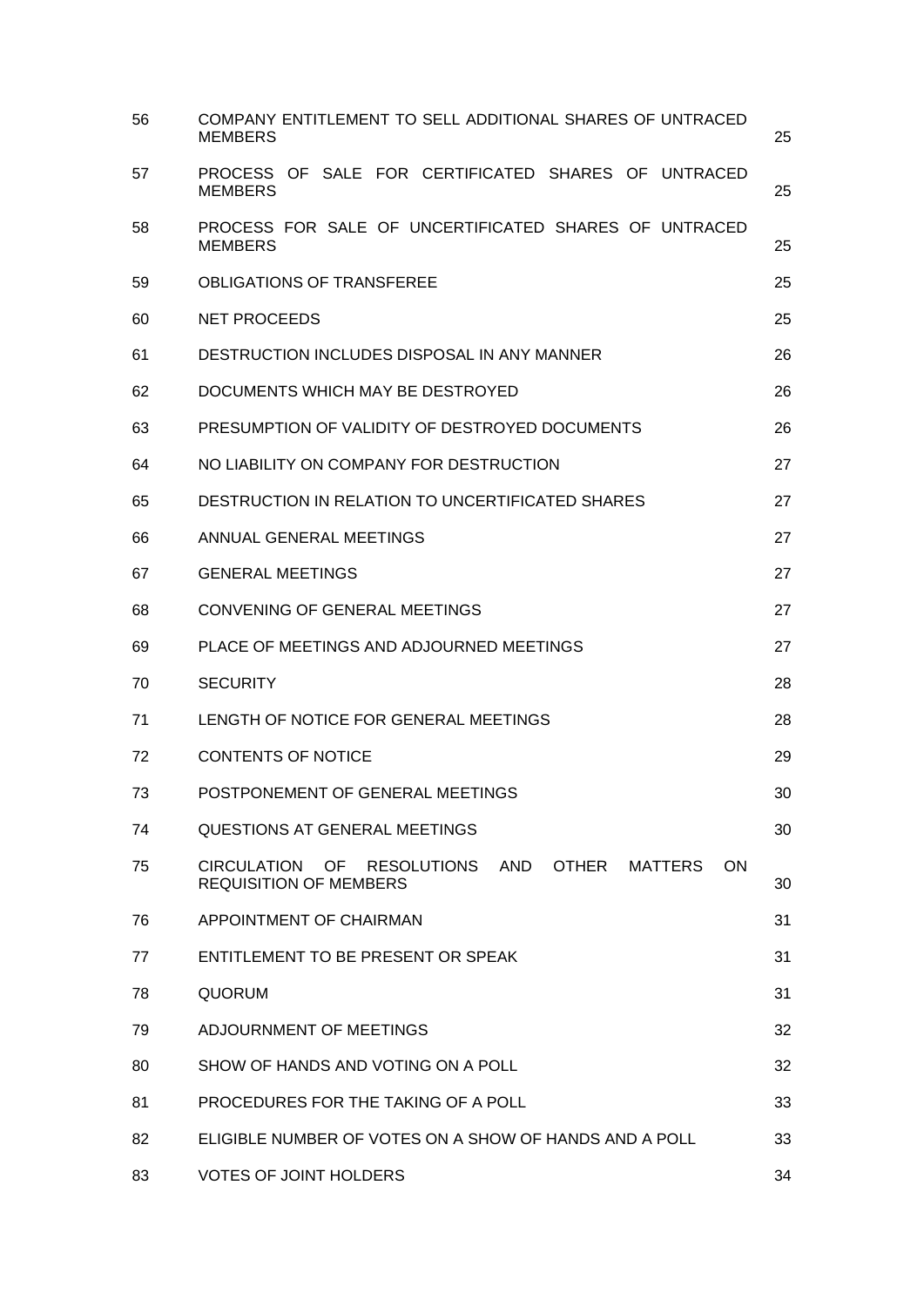| 84  | VOTES OF MEMBERS INCAPABLE OF MANAGING THEIR AFFAIRS                                                                                    | 34 |
|-----|-----------------------------------------------------------------------------------------------------------------------------------------|----|
| 85  | NO VOTING WHERE SHARES NOT FULLY PAID                                                                                                   | 34 |
| 86  | <b>QUALIFICATION AND COUNTING OF VOTES</b>                                                                                              | 34 |
| 87  | FLEXIBILITY OF VOTING WHERE MORE THAN ONE VOTE                                                                                          | 35 |
| 88  | AMENDMENTS TO RESOLUTIONS                                                                                                               | 35 |
| 89  | MEMBERS' RESOLUTIONS IN WRITING                                                                                                         | 35 |
| 90  | <b>FORM OF PROXIES</b>                                                                                                                  | 35 |
| 91  | APPOINTMENT BY ELECTRONIC MEANS                                                                                                         | 35 |
| 92  | APPOINTMENT OF MORE THAN ONE PROXY AND ATTENDANCE OF<br><b>MEMBERS</b>                                                                  | 35 |
| 93  | METHOD FOR APPOINTING A PROXY                                                                                                           | 35 |
| 94  | VALIDITY OF PROXY UNTIL NOTICE OF DEATH, MENTAL DISORDER OR<br>TERMINATION OF APPOINTMENT RECEIVED BY COMPANY                           | 37 |
| 95  | PROXY MAY VOTE ON OR DEMAND POLL, SPEAK AND VOTE                                                                                        | 37 |
| 96  | PROXY VALID FOR ADJOURNMENT                                                                                                             | 37 |
| 97  | CORPORATION MAY ACT BY REPRESENTATIVES                                                                                                  | 37 |
| 98  | APPOINTMENT MUST BE DELIVERED                                                                                                           | 37 |
| 99  | GENERAL MEETING PROVISIONS APPLY TO CLASS MEETINGS                                                                                      | 37 |
| 100 | DEFINITIONS RELATING TO DISCLOSURE OF INTERESTS                                                                                         | 38 |
| 101 | SANCTIONS FOR NON COMPLIANCE OF NOTICES SERVED UNDER<br>SECTION 793 OF THE 2006 ACT                                                     | 39 |
| 102 | FAILURE TO ISSUE COPY OF NOTICE SERVED UNDER SECTION 793 OF<br>THE 2006 ACT TO RELEVANT MEMBER SHALL NOT INVALIDATE<br><b>SANCTIONS</b> | 39 |
| 103 | ENFORCEMENT OF SANCTIONS ON HOLDER OF UNCERTIFICATED<br><b>SHARES</b>                                                                   | 39 |
| 104 | WHEN SANCTIONS SHALL CEASE                                                                                                              | 39 |
| 105 | POWER TO APPLY TO COURT UNDER SECTION 794                                                                                               | 40 |
| 106 | NUMBER OF DIRECTORS                                                                                                                     | 40 |
| 107 | NO SHARE QUALIFICATION                                                                                                                  | 40 |
| 108 | POWER OF COMPANY TO APPOINT DIRECTORS                                                                                                   | 40 |
| 109 | POWER OF DIRECTORS TO APPOINT DIRECTORS                                                                                                 | 40 |
| 110 | APPOINTMENT OF DIRECTORS AT A GENERAL MEETING                                                                                           | 40 |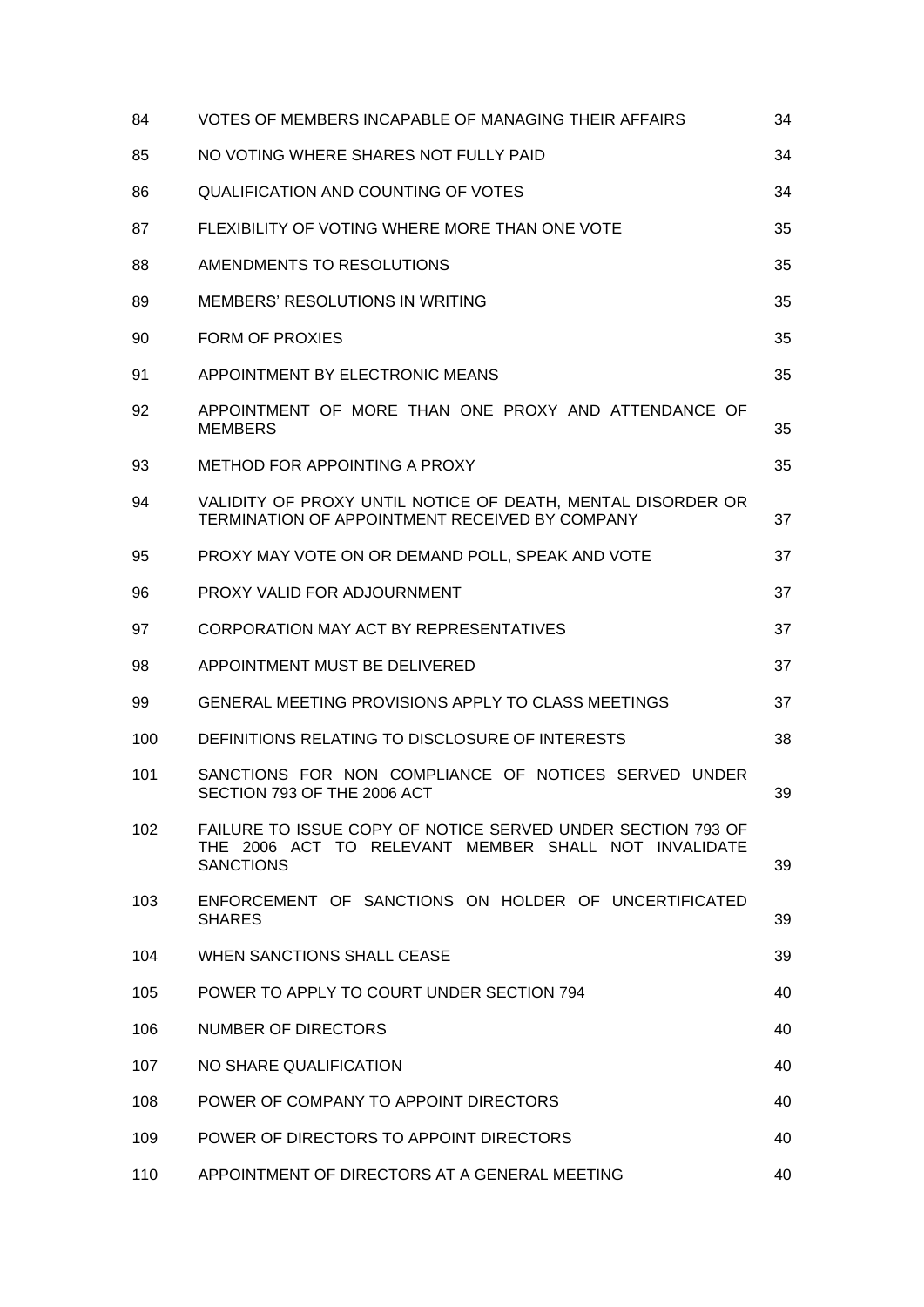| 111 | NO MULTIPLE APPOINTMENT                                                                 | 41 |
|-----|-----------------------------------------------------------------------------------------|----|
| 112 | NO AGE LIMIT FOR DIRECTORS                                                              | 41 |
| 113 | APPOINTMENT OF EXECUTIVE DIRECTORS                                                      | 41 |
| 114 | REMOVAL BY ORDINARY RESOLUTION                                                          | 41 |
| 115 | VACATION OF OFFICE OF DIRECTOR                                                          | 41 |
| 116 | CEASING TO BE A DIRECTOR SHALL CEASE TO BE A COMMITTEE                                  | 42 |
| 117 | ONE THIRD TO RETIRE AT EVERY AGM                                                        | 42 |
| 118 | METHOD OF SELECTION OF DIRECTORS TO RETIRE BY ROTATION                                  | 42 |
| 119 | ALL EXECUTIVE DIRECTORS NOT EXEMPT FROM RETIREMENT BY<br><b>ROTATION</b>                | 43 |
| 120 | EFFECTIVE TIME OF RETIREMENT                                                            | 43 |
| 121 | DEEMED REAPPOINTMENT                                                                    | 43 |
| 122 | APPOINTMENT OF ALTERNATE DIRECTORS                                                      | 43 |
| 123 | ALTERNATE DIRECTOR TO RECEIVE NOTICES OF MEETINGS                                       | 43 |
| 124 | EXPENSES FOR ALTERNATES                                                                 | 43 |
| 125 | CEASING TO BE AN ALTERNATE DIRECTOR                                                     | 43 |
| 126 | METHOD FOR APPOINTMENT OR REMOVAL OF ALTERNATE                                          | 43 |
| 127 | ALTERNATE DIRECTOR DEEMED TO BE A DIRECTOR NOT AN AGENT                                 | 44 |
| 128 | ALTERNATE CAN REPRESENT MORE THAN ONE DIRECTOR                                          | 44 |
| 129 | DIRECTORS FEES                                                                          | 44 |
| 130 | PART OF FEE MAY BE SATISFIED BY SHARES                                                  | 44 |
| 131 | <b>DIRECTORS' EXPENSES</b>                                                              | 44 |
| 132 | DIRECTORS' EXTRA EXPENSES                                                               | 44 |
| 133 | REMUNERATION FOR<br>EXECUTIVE<br><b>OFFICE</b><br>OR.<br>DIRECTORS<br><b>EMPLOYMENT</b> | 44 |
| 134 | DIRECTORS ABILITY TO PROVIDE BENEFITS TO CURRENT OR FORMER<br><b>DIRECTORS</b>          | 45 |
| 135 | DIRECTORS SHALL NOT BE ACCOUNTABLE FOR BENEFITS                                         | 45 |
| 136 | PROVISION ON CESSATION OR TRANSFER OF BUSINESS                                          | 45 |
| 137 | <b>GENERAL POWER TO EXERCISE POWERS OF COMPANY</b>                                      | 45 |
| 138 | DIRECTORS TO EXERCISE COMPANY'S VOTING POWERS                                           | 45 |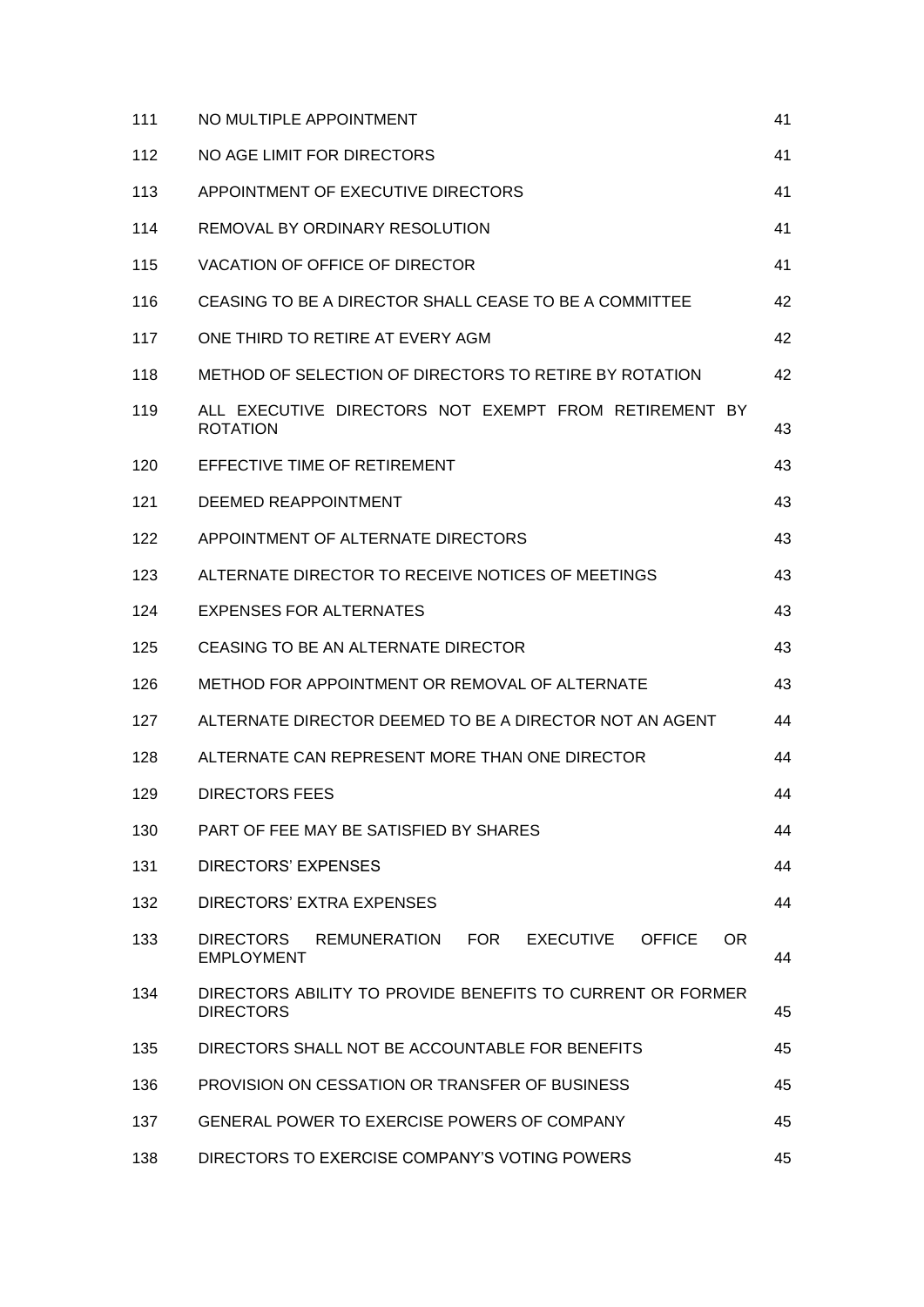| 139 | <b>BORROWING POWERS</b>                                                                        | 45 |
|-----|------------------------------------------------------------------------------------------------|----|
| 140 | <b>RESTRICTION ON BORROWINGS</b>                                                               | 46 |
| 141 | DEFINITIONS FOR THE PURPOSES OF ARTICLE 140                                                    | 46 |
| 142 | WHAT SHALL CONSTITUTE MONEYS BORROWED                                                          | 48 |
| 143 | WHAT SHALL NOT BE INCLUDED IN 'MONEYS BORROWED'                                                | 48 |
| 144 | MONIES BORROWED OR OWED INTRA GROUP                                                            | 49 |
| 145 | AMOUNTS TAKEN INTO ACCOUNT ONLY ONCE                                                           | 49 |
| 146 | MONIES IN CURRENCY OTHER THAN STERLING                                                         | 49 |
| 147 | NO BREACH DUE TO EXCHANGE RATE FLUCTUATIONS                                                    | 50 |
| 148 | IF BORROWING LIMIT EXCEEDED DUE TO CHANGE IN LEGISLATION MAY<br>BE DISREGARDED FOR SIX MONTHS  | 50 |
| 149 | PERSONS SHALL NOT BE OBLIGED TO CHECK LIMITS                                                   | 50 |
| 150 | CERTIFICATE BY AUDITORS CONCLUSIVE                                                             | 50 |
| 151 | DIRECTORS RESPONSIBLE FOR KEEPING OF REGISTERS                                                 | 50 |
| 152 | <b>POWER TO DELEGATE</b>                                                                       | 51 |
| 153 | POWER TO APPOINT ATTORNEY OR AGENT                                                             | 51 |
| 154 | POWER TO DESIGNATE A PERSON AS 'DIRECTOR'                                                      | 51 |
| 155 | PERMITTED DIRECTORS' INTERESTS                                                                 | 51 |
| 156 | DIRECTORS INTERESTS OTHER THAN IN RELATION TO TRANSACTIONS<br>OR ARRANGEMENTS WITH THE COMPANY | 52 |
| 157 | <b>DECLARATION OF DIRECTORS' INTERESTS</b>                                                     | 53 |
| 158 | WHEN DIRECTOR MAY COUNT IN QUORUM OR VOTE                                                      | 54 |
| 159 | DIRECTOR NOT TO COUNT IN QUORUM OR VOTE<br>ON OWN<br><b>APPOINTMENT</b>                        | 55 |
| 160 | DIVISION OF MULTIPLE DIRECTORS' APPOINTMENTS                                                   | 55 |
| 161 | COMPANY MAY RELAX RESTRICTIONS ON DIRECTORS                                                    | 55 |
| 162 | CHAIRMAN TO HAVE CONCLUSIVE RULING ON WHEN DIRECTORS CAN<br><b>VOTE</b>                        | 55 |
| 163 | DIRECTORS TO MEET AND REGULATE OWN PROCEEDINGS                                                 | 55 |
| 164 | <b>PROCESS OF MEETINGS</b>                                                                     | 55 |
| 165 | ADDRESS FOR NOTICES                                                                            | 56 |
| 166 | QUORUM FOR DIRECTORS' MEETINGS                                                                 | 56 |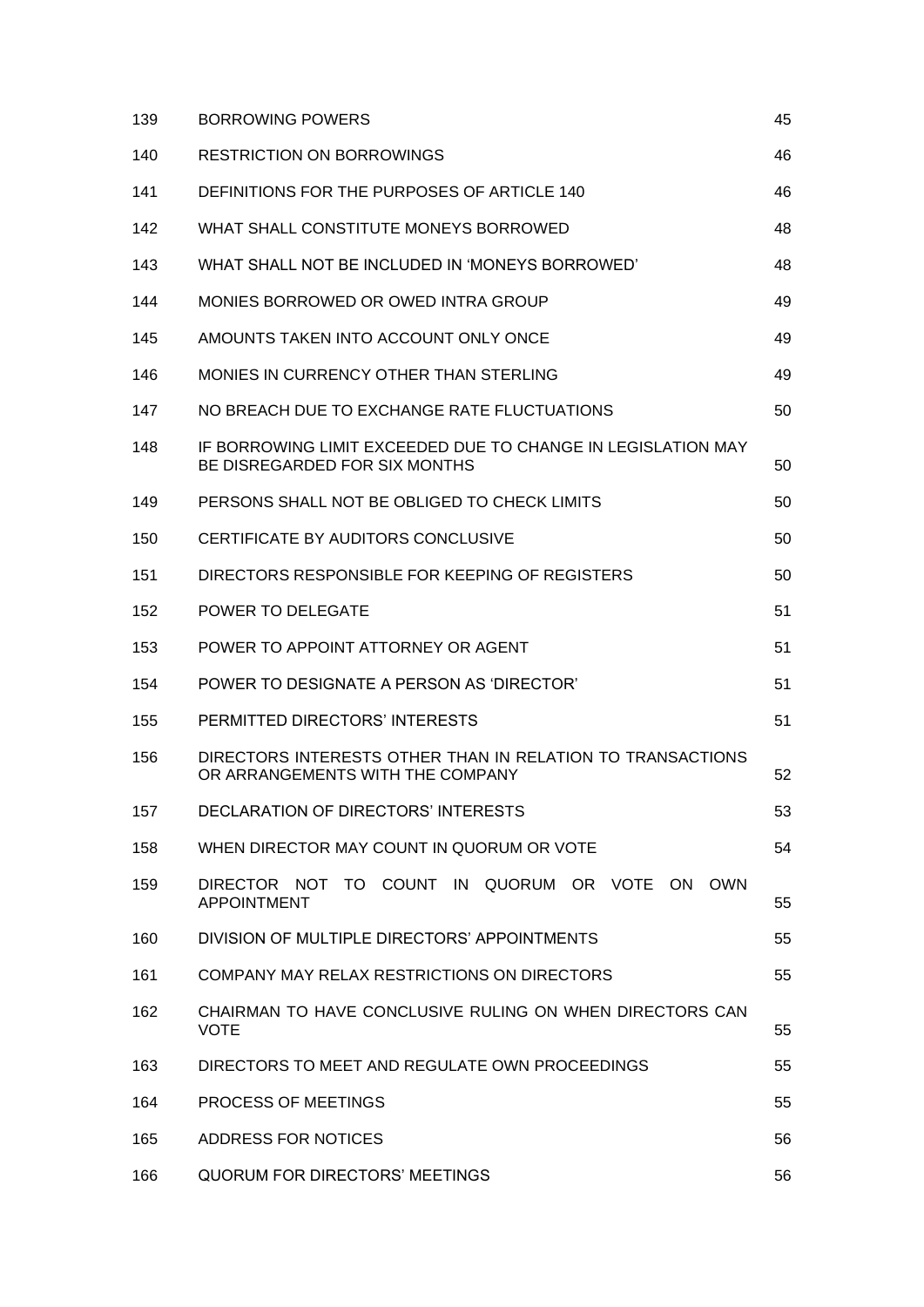| 167 | ALTERNATE'S SEPARATE VOTE                                                                                 | 56 |
|-----|-----------------------------------------------------------------------------------------------------------|----|
| 168 | REMOTE PARTICIPATION AT DIRECTORS' MEETINGS                                                               | 56 |
| 169 | DIRECTORS MAY ACT TO APPOINT DIRECTORS TO MAKE UP MINIMUM<br><b>NUMBER</b>                                | 56 |
| 170 | ELECTION OF CHAIRMAN OR VICE-CHAIRMAN                                                                     | 56 |
| 171 | DEFECT IN APPOINTMENT SHALL NOT INVALIDATE ACTS                                                           | 57 |
| 172 | DIRECTORS' RESOLUTION IN WRITING                                                                          | 57 |
| 173 | DIRECTORS TO PRESCRIBE CONDUCT OF COMMITTEES                                                              | 57 |
| 174 | NOTICE TO COMMITTEE DIRECTORS AND NO OTHERS                                                               | 57 |
| 175 | DIRECTORS TO CAUSE MINUTES TO BE KEPT                                                                     | 57 |
| 176 | SIGNED MINUTES BY CHAIRMAN PRIMA FACIE EVIDENCE                                                           | 57 |
| 177 | DIRECTOR TO APPOINT SECRETARIES                                                                           | 58 |
| 178 | ACT BY DIRECTOR AND SECRETARY NOT TO BE BY SAME PERSON                                                    | 58 |
| 179 | SAFE CUSTODY OF SEAL                                                                                      | 58 |
| 180 | DIRECTORS TO DECIDE WHO SHOULD ATTEST AFFIXING OF A SEAL                                                  | 58 |
| 181 | SIGNATURE BY TWO AUTHORISED SIGNATORIES OR A DIRECTOR IN<br>THE PRESENCE OF A WITNESS SAME EFFECT AS SEAL | 58 |
| 182 | <b>SEAL FOR USE ABROAD</b>                                                                                | 58 |
| 183 | POWERS TO AUTHENTICATE OF A DIRECTOR, SECRETARY OR<br><b>AUTHORISED PERSON</b>                            | 58 |
| 184 | DECLARATION OF DIVIDENDS                                                                                  | 59 |
| 185 | <b>INTERIM AND FIXED DIVIDENDS</b>                                                                        | 59 |
| 186 | DIVIDENDS PAID ON AMOUNTS PAID UP ON SHARES                                                               | 59 |
| 187 | PAYMENT OF DIVIDENDS IN OTHER CURRENCIES                                                                  | 59 |
| 188 | <b>DIVIDENDS IN SPECIE</b>                                                                                | 59 |
| 189 | METHOD OF PAYMENT OF DIVIDENDS                                                                            | 60 |
| 190 | PAYMENTS MADE AT RISK OF RECIPIENT                                                                        | 60 |
| 191 | ADDRESSES OF PAYMENT                                                                                      | 60 |
| 192 | JOINT HOLDERS TO GIVE GOOD RECEIPT                                                                        | 60 |
| 193 | NO DIVIDEND TO BEAR INTEREST                                                                              | 60 |
| 194 | DEDUCTION FROM DIVIDENDS OF CALLS ON SHARES                                                               | 60 |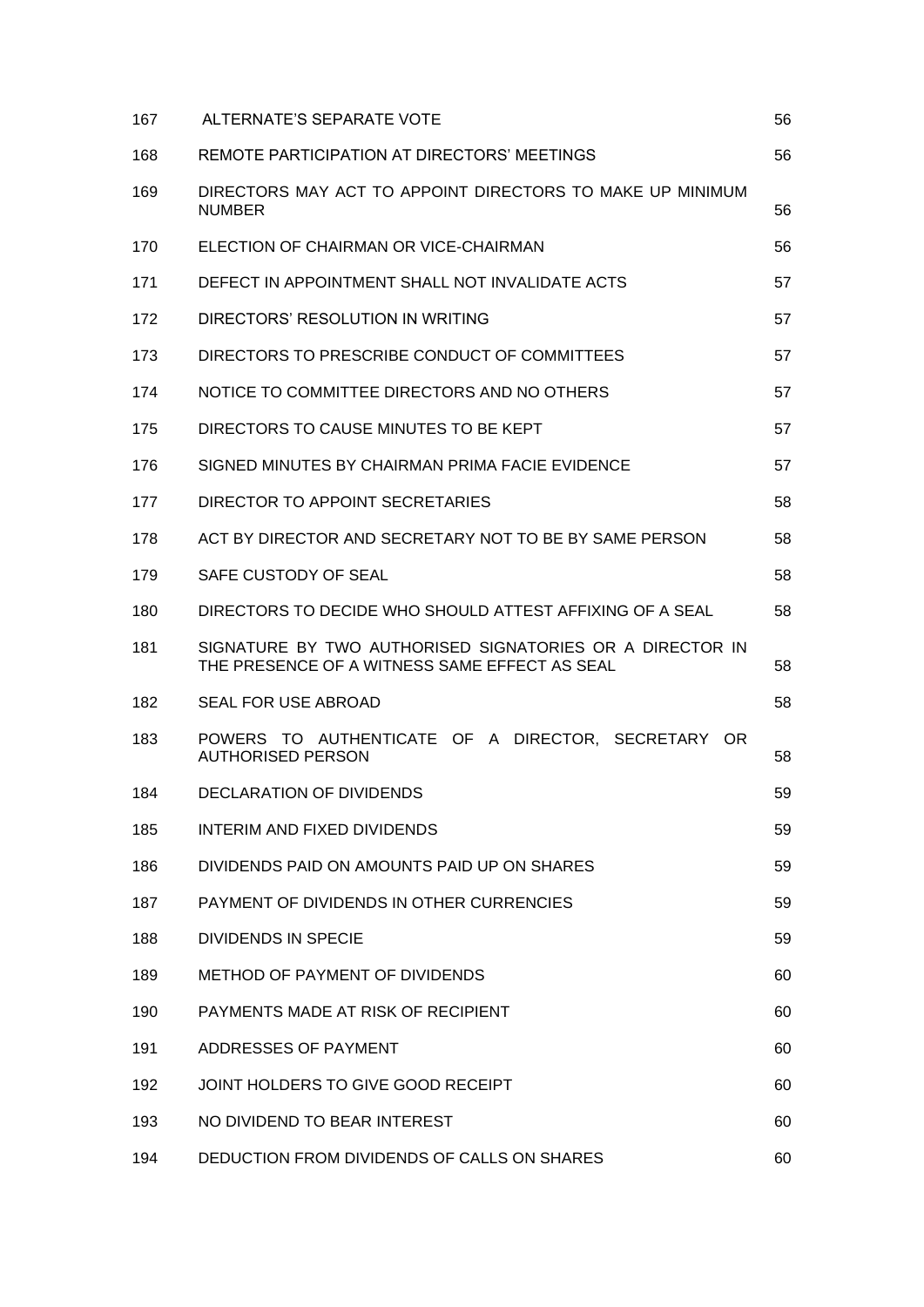| 195 | PERSONS ENTITLED BY TRANSMISSION                                                                                 | 61 |  |  |
|-----|------------------------------------------------------------------------------------------------------------------|----|--|--|
| 196 | UNCASHED DIVIDENDS                                                                                               |    |  |  |
| 197 | UNCLAIMED DIVIDENDS                                                                                              |    |  |  |
| 198 | <b>SCRIP DIVIDENDS</b>                                                                                           | 61 |  |  |
| 199 | DIRECTORS MAY CAPITALISE UNDISTRIBUTED PROFITS AND APPLY TO<br>PAY UP UNPAID SHARES OR TO PAY UP UNISSUED SHARES | 63 |  |  |
| 200 | DIRECTORS MAY CAPITALISE TO PAY UP UNPAID SHARES UNDER<br><b>OPTIONS</b>                                         |    |  |  |
| 201 | DIRECTORS MAY SET A RECORD DATE                                                                                  | 64 |  |  |
| 202 | KEEPING AND INSPECTION OF ACCOUNTING RECORDS                                                                     | 64 |  |  |
| 203 | ACCOUNTS TO BE SENT TO MEMBERS                                                                                   | 64 |  |  |
| 204 | COPY OF ACCOUNTS TO BE SENT TO REGULATORS                                                                        | 64 |  |  |
| 205 | SUMMARY FINANCIAL STATEMENT PERMISSIBLE                                                                          | 65 |  |  |
| 206 | VALIDITY OF AUDITOR'S ACTS                                                                                       | 65 |  |  |
| 207 | AUDITORS RIGHT TO ATTEND GENERAL MEETING                                                                         |    |  |  |
| 208 | <b>METHODS OF GIVING NOTICE</b>                                                                                  |    |  |  |
| 209 | MEMBERS PRESENT SHALL BE DEEMED TO HAVE NOTICE                                                                   |    |  |  |
| 210 | PERSONS ENTITLED TO SHARES SHALL BECOME BOUND BY NOTICES                                                         |    |  |  |
| 211 | WHEN NOTICE IS GIVEN                                                                                             |    |  |  |
| 212 | NOTICE TO PERSONS ENTITLED BY TRANSMISSION                                                                       | 66 |  |  |
| 213 | NOTICES NOT TO BE<br>SENT WHERE<br>CHEQUES<br><b>RETURNED</b><br><b>UNDELIVERED</b>                              | 66 |  |  |
| 214 | NOTICE SUFFICIENTLY IN ONE NATIONAL NEWSPAPER                                                                    | 66 |  |  |
| 215 | NOTICE IN EVENT OF SUSPENDED POSTAL SERVICES                                                                     | 67 |  |  |
| 216 | STATUTORY REQUIREMENTS AS TO NOTICES                                                                             | 67 |  |  |
| 217 | DIRECTORS' POWER TO PETITION                                                                                     | 67 |  |  |
| 218 | LIQUIDATOR MAY DIVIDE UP ASSETS AND VEST IN TRUSTEES                                                             | 67 |  |  |
| 219 | DIRECTORS AND SECRETARIES MAY BE INDEMNIFIED SUBJECT TO THE<br><b>STATUTES</b>                                   | 68 |  |  |
| 220 | POWER TO PURCHASE AND MAINTAIN INSURANCE                                                                         | 68 |  |  |
| 221 | <b>LIABILITY OF MEMBERS</b>                                                                                      | 68 |  |  |
| 222 | <b>REGISTERED OFFICE</b>                                                                                         | 68 |  |  |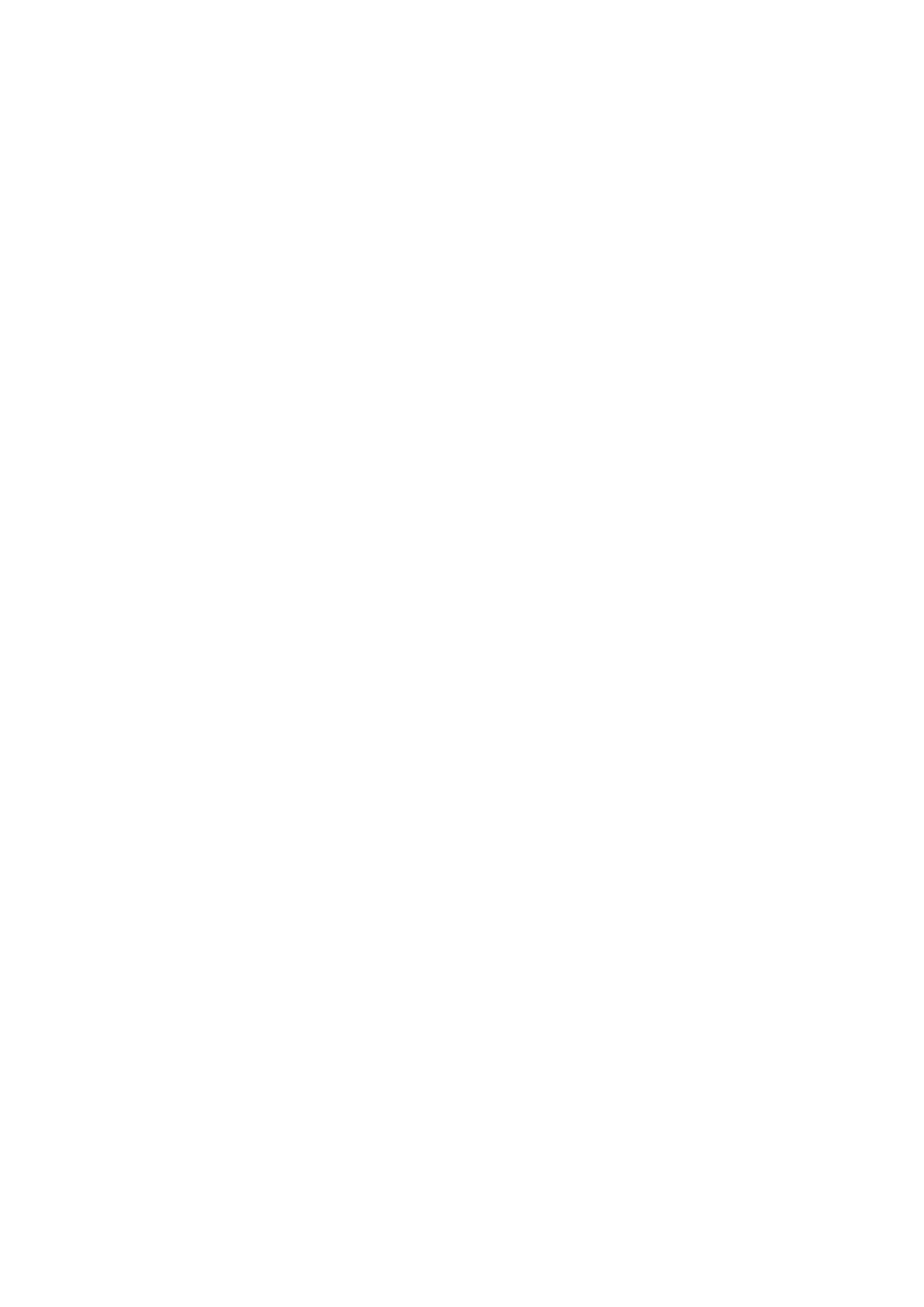### **THE COMPANIES ACT 2006**

# **PUBLIC COMPANY LIMITED BY SHARES**

# **NEW ARTICLES OF ASSOCIATION**

### **of**

# **PREMIER FOODS PLC**

# **(Adopted by Special Resolution passed on \_\_ July 2021)**

# **DEFINED TERMS AND INTERPRETATION**

## **1. DEFINITIONS**

In these Articles the following words bear the following meanings save where otherwise specified or where the context otherwise requires:-

| "2006 Act"                        | the Companies Act 2006 in force from time to time                                                                                                                                                                                                                                                                                                                                                                                      |
|-----------------------------------|----------------------------------------------------------------------------------------------------------------------------------------------------------------------------------------------------------------------------------------------------------------------------------------------------------------------------------------------------------------------------------------------------------------------------------------|
| "Affiliate"                       | with respect to any person, any other person who, directly or<br>indirectly, controls, is controlled by or is under common control<br>with the first person; for the purposes of this definition<br>"control" when used with respect to any person means the<br>power to direct the management and policies of such person,<br>directly or indirectly, whether through the ownership of voting<br>securities, by contract or otherwise |
| "Articles"                        | the articles of association of the Company as amended from<br>time to time                                                                                                                                                                                                                                                                                                                                                             |
| "Auditors"                        | the auditors for the time being of the Company                                                                                                                                                                                                                                                                                                                                                                                         |
| "Board" or "Board of Directors"   | the board of directors for the time being of the Company                                                                                                                                                                                                                                                                                                                                                                               |
| "certificated"                    | in relation to a share, a share which is recorded in the register<br>as being held in certificated form                                                                                                                                                                                                                                                                                                                                |
| "Chairman" and "Vice<br>Chairman" | any person who is generally elected as chairman or vice-<br>chairman to the Board of Directors or any person elected as<br>such to preside at a particular meeting or meetings of the<br><b>Board</b>                                                                                                                                                                                                                                  |
| "clear days"                      | in relation to the period of a notice, that period, excluding the<br>day when the notice is given or deemed to be given and the<br>day for which it is given or on which it is to take or is deemed<br>to take effect                                                                                                                                                                                                                  |
| "communication"                   | as defined in the Electronic Communications Act 2000                                                                                                                                                                                                                                                                                                                                                                                   |
| "Company"                         | Premier Foods plc                                                                                                                                                                                                                                                                                                                                                                                                                      |
| "CREST"                           | the relevant system operated by CRESTCo.<br>Limited in<br>accordance with the terms of the Regulations, which enables<br>title to shares or other securities to be evidenced and<br>transferred without a written instrument                                                                                                                                                                                                           |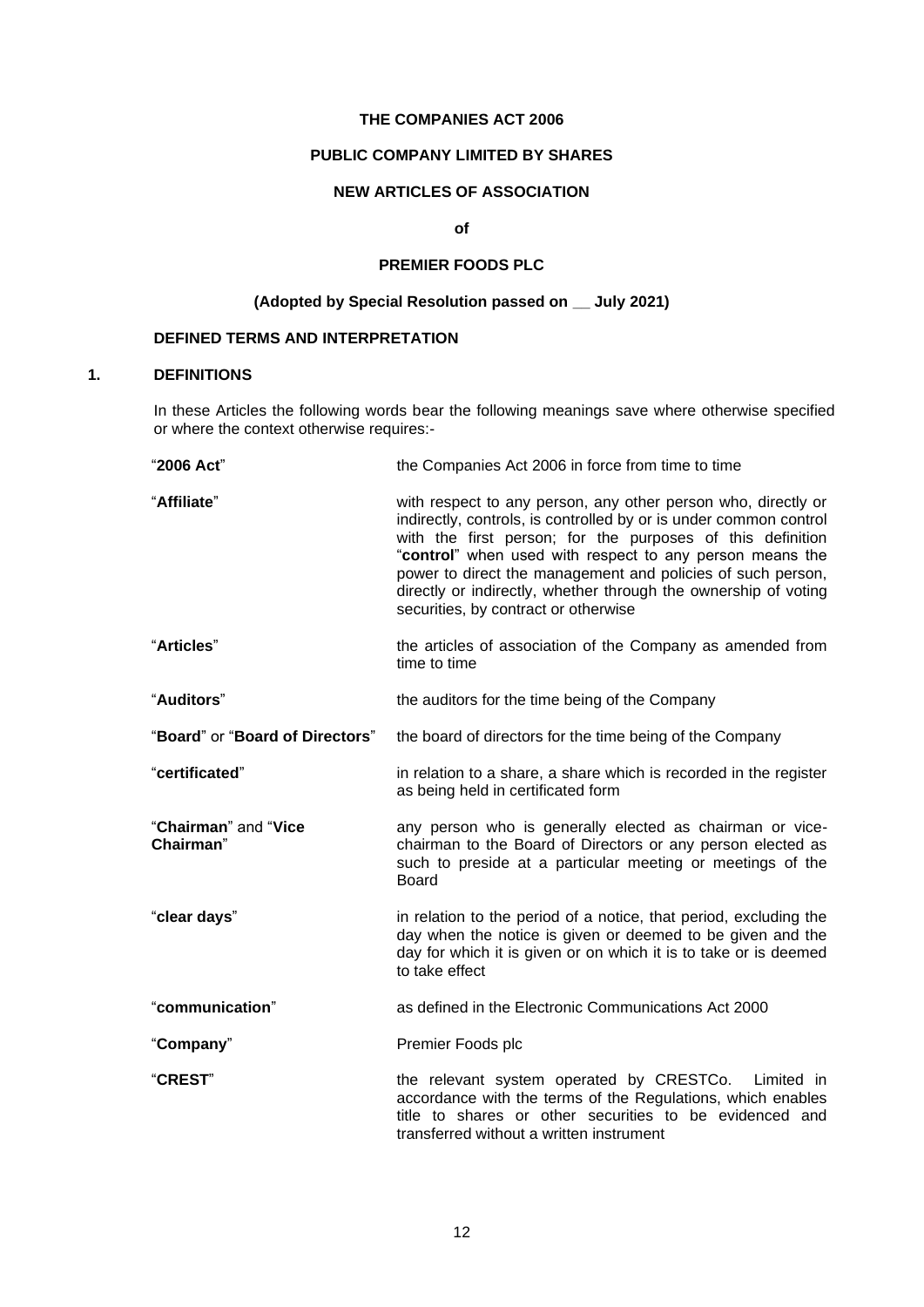| "Directors"                 | the directors, for the time being, of the Company or<br>(where the context so requires) those of such directors<br>present at a duly convened meeting of the directors of<br>the Company, or a committee thereof, at which a<br>quorum is present                                                                        |
|-----------------------------|--------------------------------------------------------------------------------------------------------------------------------------------------------------------------------------------------------------------------------------------------------------------------------------------------------------------------|
| "electronic communication"  | means the same as in the Electronic Communication<br>Act 2000                                                                                                                                                                                                                                                            |
| "executed"                  | includes, in relation to a document, execution under<br>hand or under seal or by any other method of execution<br>permitted by law                                                                                                                                                                                       |
| "Group"                     | the Company and any subsidiary or subsidiary<br>undertaking, for the time being, of the Company                                                                                                                                                                                                                          |
| "holder" or "member"        | in relation to a share or shares, the person whose name<br>is entered in the register of members as the holder of<br>that share or shares                                                                                                                                                                                |
| "Listing Rules"             | the rules of the UK Listing Authority from time to time                                                                                                                                                                                                                                                                  |
| "London Stock Exchange"     | London Stock Exchange Plc                                                                                                                                                                                                                                                                                                |
| "month"                     | calendar month                                                                                                                                                                                                                                                                                                           |
| "office"                    | the registered office, for the time being, of the Company                                                                                                                                                                                                                                                                |
| "paid"                      | paid up or credited as paid                                                                                                                                                                                                                                                                                              |
| "register of members"       | the register of members to be kept pursuant to section<br>113 of the 2006 Act                                                                                                                                                                                                                                            |
| "Regulations"               | Uncertificated Securities<br>Regulations<br>2001<br>the<br>including (i) any enactment or subordinate legislation<br>which amends or supersedes those Regulations and (ii)<br>any applicable rules made under those Regulations or<br>under any such enactment or subordinate legislation for<br>the time being in force |
| "seal"                      | the common seal (if any) of the Company                                                                                                                                                                                                                                                                                  |
| "Secretary"                 | any person appointed by the Directors to perform the<br>duties of the Secretary of the Company, including<br>(subject to the provisions of the Statutes) an assistant or<br>deputy Secretary and, where two or more persons are<br>appointed to act as joint secretaries, including any one<br>of those persons          |
| "securities seal"           | an official seal kept by the Company by virtue of section<br>50 of the 2006 Act                                                                                                                                                                                                                                          |
| "Statutes"                  | the 2006 Act and every other statute (including any<br>orders, regulations or other subordinate legislation<br>made thereunder including the Regulations) for the time<br>being in force concerning companies and affecting the<br>Company                                                                               |
| "subsidiary" or "subsidiary | as defined in section 1159 of the 2006 Act as in force                                                                                                                                                                                                                                                                   |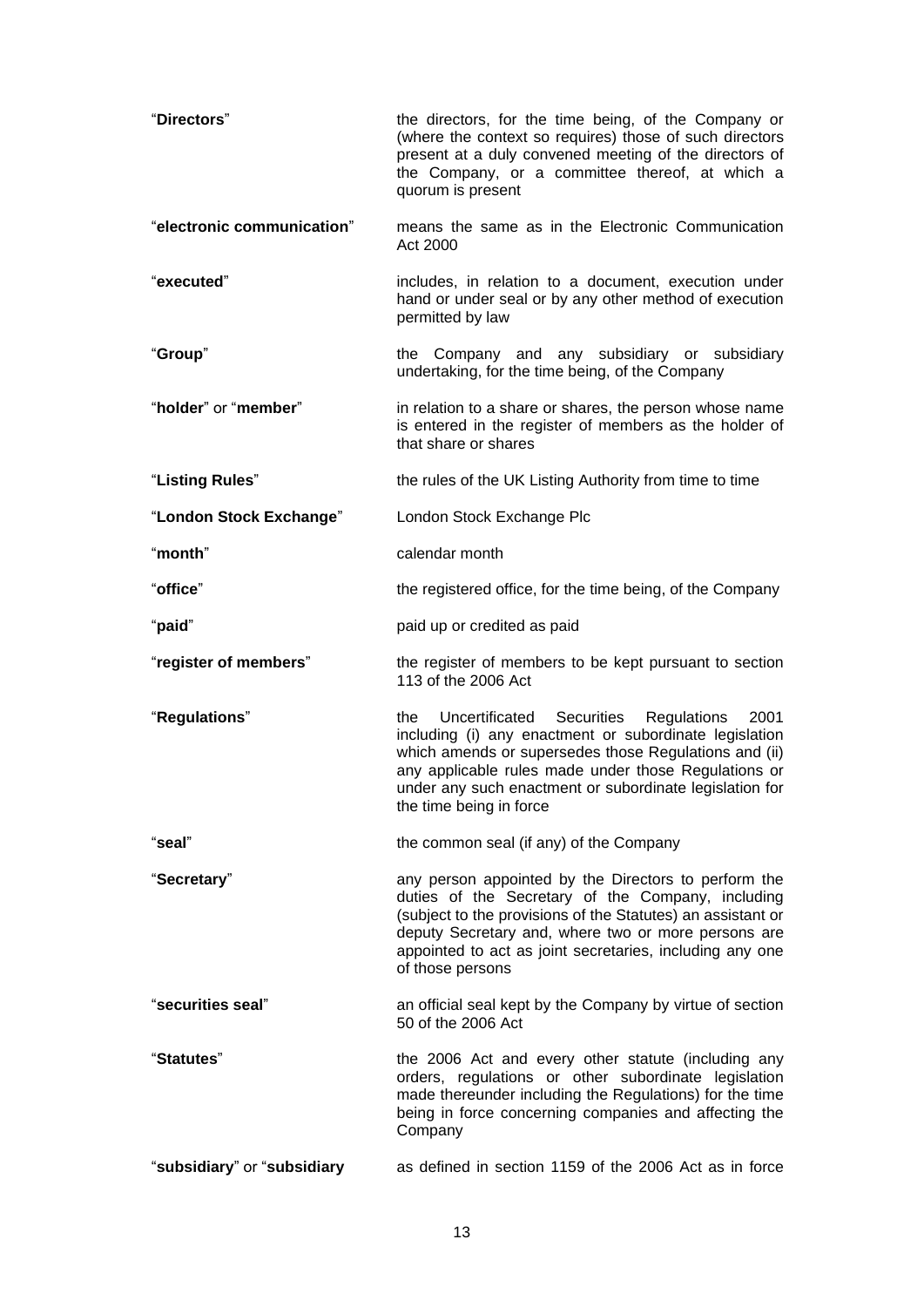| undertaking"           | from time to time                                                                                                                                                                                                                 |
|------------------------|-----------------------------------------------------------------------------------------------------------------------------------------------------------------------------------------------------------------------------------|
| "transfer office"      | the place where the register of members is situate for<br>the time being                                                                                                                                                          |
| "UK Listing Authority" | the Financial Services Authority acting as the competent<br>authority for the purposes of Part VI of the Financial<br>Services and Markets Act 2000                                                                               |
| "uncertificated"       | means in relation to a share, a share title to which is<br>recorded in the register as being held in uncertificated<br>form and title to which, by virtue of the Regulations, may<br>be transferred by means of a relevant system |
| "United Kingdom"       | Great Britain and Northern Ireland                                                                                                                                                                                                |
| "vear"                 | calendar year                                                                                                                                                                                                                     |

#### **2. INTERPRETATION**

In these Articles:

- 2.1 save as aforesaid and unless otherwise specified, or the context otherwise requires, words or expressions bear the same meaning as in the 2006 Act and the Regulations;
- 2.2 the expressions "**recognised clearing house**" and "**recognised investment exchange**" shall mean any clearing house or investment exchange (as the case may be) granted recognition under the Financial Services and Markets Act 2000;
- 2.3 the expression "**Managing Director**" shall include "**Chief Executive**";
- 2.4 the expressions "**debenture**" and "**debenture holder**" shall respectively include "**debenture stock**" and "**debenture stockholder**";
- 2.5 all such of the provisions of these Articles as are applicable to paid-up shares shall apply to stock and the words "**share**" and "**shareholder**" shall be construed accordingly;
- 2.6 references to writing include references to typewriting, printing, lithography, photography and any other basis of representing or reproducing words in a legible and non-transitory form;
- 2.7 a reference to any statute or provision of a statute includes a reference to any statutory modification or re-enactment of it for the time being in force;
- 2.8 references to the execution of an electronic communication include references to its being executed by such means as the Board may from time to time approve (including for the purpose of establishing the authenticity or integrity of the communication). Except insofar as these Articles expressly require a communication to be in writing, any electronic communication purporting to contain a copy of a document need not be in writing provided that it faithfully and intelligibly reproduces all the relevant information given in writing in the document. References to anything given, sent or received by, or contained in, an electronic communication include references to its being published on a web site and such publication being notified (by electronic communication or otherwise) to the relevant person in such manner that, where relevant, that person would be deemed to have notice of it, and access on the web site to it, for at least the duration of any relevant period of notice or availability prescribed by these Articles or by the Statutes;
- 2.9 unless otherwise specified or the context otherwise requires:-
	- 2.9.1 words in the singular include the plural, and vice versa;
	- 2.9.2 words importing any gender include all genders; and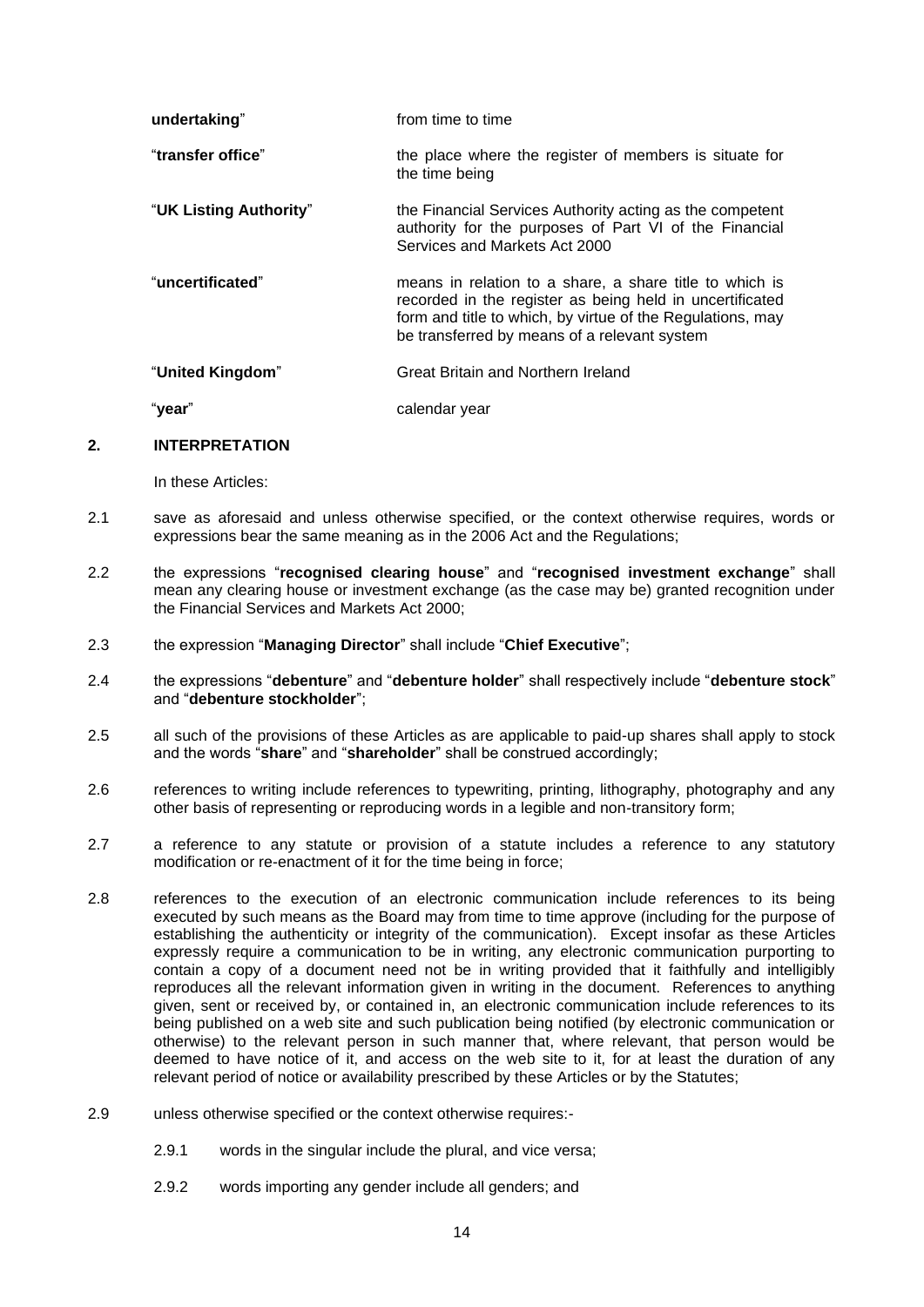- 2.9.3 a reference to a person includes a reference to a body corporate and to an unincorporated body of persons; and
- 2.10 the headings are inserted for convenience only and do not affect the construction of these Articles;
- 2.11 a special resolution shall be effective for any purpose for which an ordinary resolution is expressed to be required under any provision of these Articles; and
- 2.12 unless otherwise defined in these Articles, words and expressions shall have the same meaning as given to them by the Statutes in force when these Articles are adopted. The expressions "**Operator**", "**Operator Instruction**", "**participating issuer**", "**participating security**" and "**relevant system**" have the same meaning as in the Regulations.

### **3. EXCLUSION OF TABLE A**

The regulations contained in the Model Articles of Association applicable to the Company under or pursuant to the 2006 Act, or in Table A in the schedule to The Companies (Tables A to F) Regulations 1985 and in any Table A applicable to the Company under any former enactment relating to companies shall not apply to the Company except in so far as they are repeated or contained in these Articles and these Articles alone shall constitute the regulations of the Company.

### **SHARE CAPITAL**

#### **4. RIGHTS ATTACHING TO SHARES**

Subject to the provisions of the Statutes, and without prejudice to any special rights previously conferred on the holders of any shares or class of shares for the time being issued, any share in the Company may be issued with such preferred, deferred or other special rights, or subject to such restrictions, whether as regards dividend, return of capital, voting or otherwise, as the Company may from time to time by ordinary resolution determine (or, in the absence of any such determination, as the Directors may determine).

#### <span id="page-13-0"></span>**5. REDEEMABLE SHARES**

Subject to the provisions of the Statutes, the Company may issue shares on the terms that they are, or are liable, to be redeemed at the option of the Company or the holder. The terms, conditions and manner of redemption may be determined by the Directors, provided that this is done before the shares are allotted.

### **6. DIRECTORS' AUTHORITY TO ALLOT**

Subject to the provisions of the Statutes relating to authority, pre-emption rights and otherwise and to any resolution of the Company in general meeting passed pursuant to the Statutes or these Articles, the Directors shall have general and unconditional authority to:-

- 6.1 Allot (with or without conferring a right of renunciation), grant options over, or rights to subscribe for, dispose of otherwise deal with all unissued shares;
- 6.2 Dispose of or otherwise deal with all shares held by the Company as treasury shares; and
- 6.3 convert any security into shares, in each case to such persons, at such times and on such terms as they think proper provided that no share shall be issued at a discount.

# **7. PAYMENT OF COMMISSIONS AND BROKERAGE**

The Company may exercise the powers of paying commissions conferred by the Statutes to the full extent thereby permitted. Subject to the provisions of the Statutes, any such commission may be satisfied by the payment of cash or by the allotment of fully or partly paid shares or by the grant of an option to call for an allotment of shares or by a combination of these methods of payment. The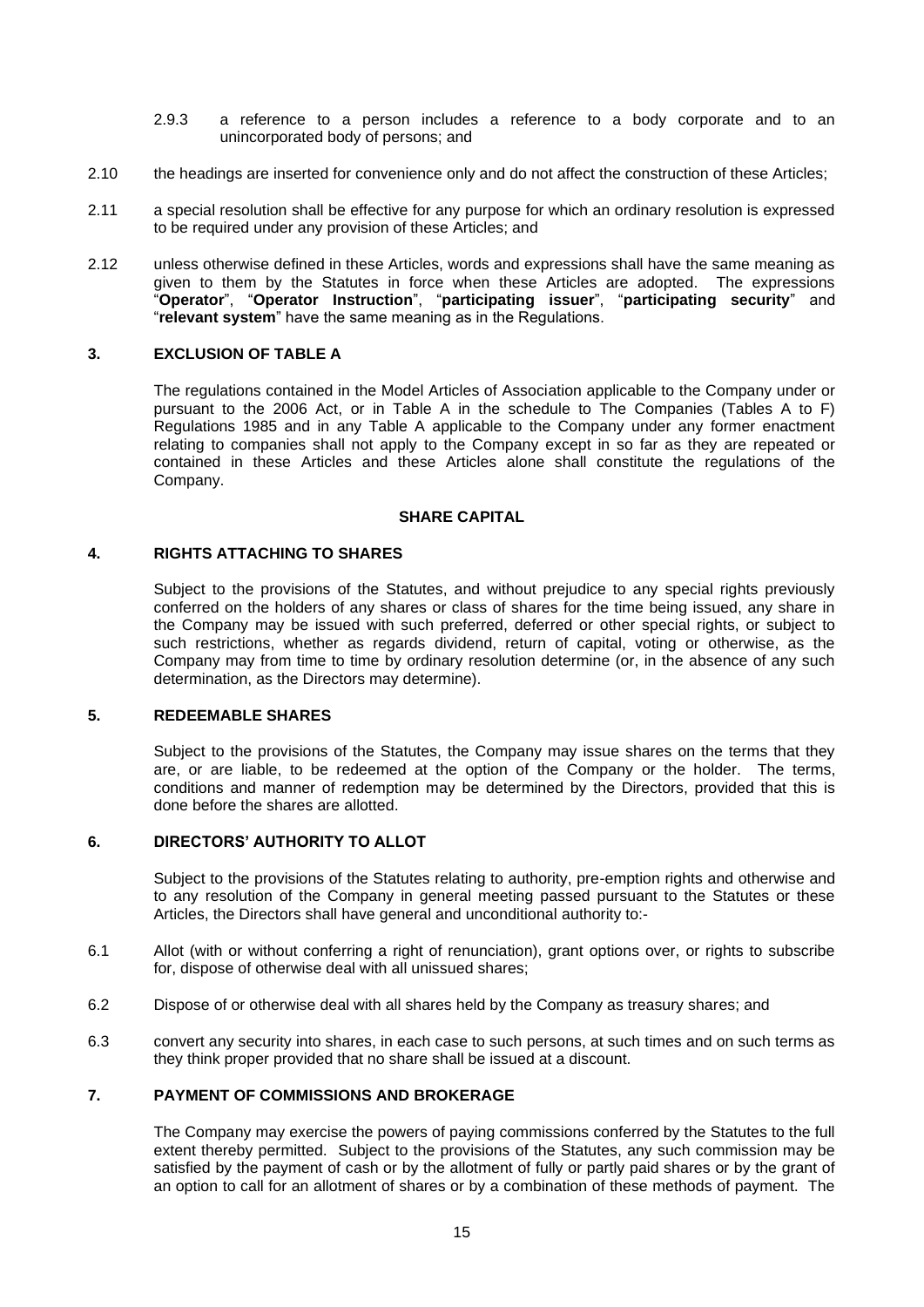Company may also on any issue of shares, or sale of shares (if, immediately before such sale, the shares were held by the Company as treasury shares), pay such brokerage as may be lawful.

## **8. RECOGNITION OF TRUSTS**

The Company shall be entitled, but shall not be bound, to recognise in such manner and to such extent as it may consider fit any trust in respect of any of the shares of the Company. Notwithstanding any such recognition, the Company shall not be bound to see to the execution, administration or observance of any trust, whether express, implied or constructive, in respect of any shares of the Company and shall be entitled to recognise and give effect to the acts and deeds of the registered holders of such shares as if they were the absolute owners thereof. For the purpose of this Article "**trust**" includes any right in respect of any shares of the Company other than an absolute right thereto in the holder thereof for the time being or such other rights passing by death, bankruptcy or otherwise by operation of law as are mentioned in these Articles.

#### **9. RENUNCIATION OF SHARES**

The Directors may at any time after the allotment of any share but before any person has been entered in the register of members as the holder recognise a renunciation thereof by the allottee in favour of some other person and may afford to any allottee of a share a right to effect such renunciation upon and subject to such terms and conditions as the Directors may think fit.

#### **UNCERTIFICATED SHARES**

# <span id="page-14-0"></span>**10. SHARES MAY BE HELD IN UNCERTIFICATED FORM**

Nothing in these Articles shall preclude any share or other security of the Company from being issued, held, registered, converted, transferred or otherwise dealt with in uncertificated form in accordance with the Regulations and any rules or requirements laid down from time to time by CREST or any other relevant system operated pursuant to the Regulations.

### <span id="page-14-1"></span>**11. PROCEDURE IN RELATION TO UNCERTIFICATED SHARES**

In relation to any share or other security which is in uncertificated form, these Articles shall have effect subject to the Regulations and, so far as is consistent with them, to the following provisions:-

- 11.1 the Company shall not be obliged to issue a certificate evidencing title to shares and all references to a certificate in respect of any shares or securities held in uncertificated form in these Articles shall be deemed inapplicable to such shares or securities but shall be interpreted as a reference to such form of evidence of title to uncertificated shares or securities as the Regulations prescribe or permit;
- 11.2 the registration of title to and transfer of any such shares or securities shall be effected in accordance with the Regulations and there shall be no requirement for a written instrument of transfer;
- 11.3 a properly authenticated dematerialised instruction given in accordance with the Regulations shall be treated as effective in accordance with the Regulations;
- 11.4 any communication required or permitted by these Articles to be given by a person to the Company may be given in accordance with and in any manner (whether or not in writing) prescribed or permitted by the Regulations;
- 11.5 where any provisions of these Articles are inconsistent in any respect with the terms of the Regulations:-
	- 11.5.1 the Regulations will be treated as effective in accordance with their terms; and
	- 11.5.2 the Directors shall have power to implement such procedures as they may think fit and as may accord with the Regulations for the recording and transferring of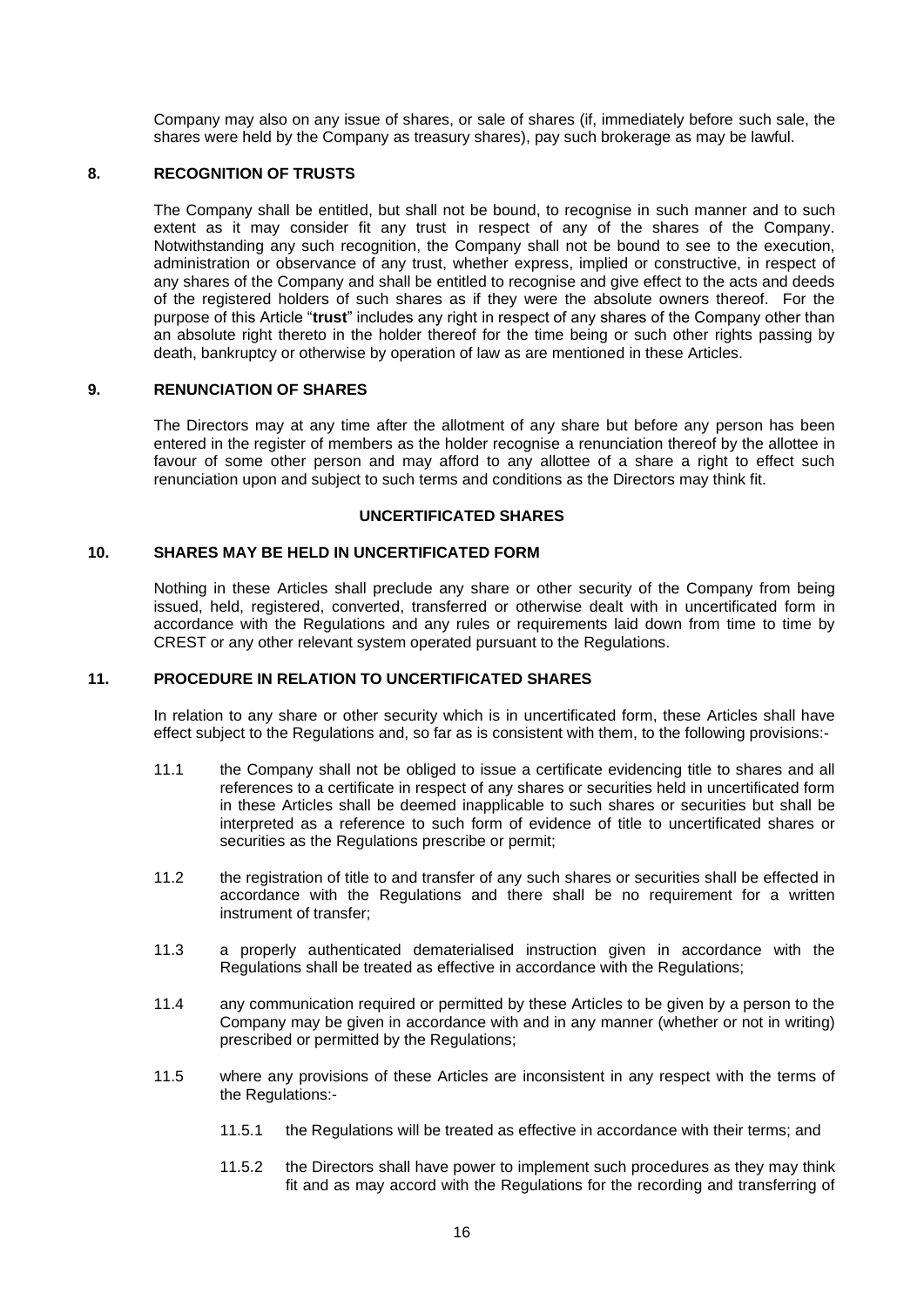title to shares and securities in uncertificated form and for the regulation of those proceedings and the persons responsible for or involved in their operation.

## <span id="page-15-1"></span>**12. DIRECTORS MAY ELECT FOR SHARES TO BE TRADED IN UNCERTIFICATED FORM**

The Directors shall have specific powers to elect, without further consultation with the holders of any shares or securities of the Company (except where such shares or securities are constituted by virtue of some other Deed, document or other source) that any single or all classes of shares and securities of the Company become capable of being traded in uncertificated form, in accordance with the Regulations, on CREST or on any other Operator of a relevant system.

### **VARIATION OF RIGHTS**

### <span id="page-15-0"></span>**13. PROCEDURE FOR VARIATION**

- 13.1 Subject to the provisions of the Statutes, if at any time the capital of the Company is divided into different classes of shares, the rights attached to any class may be varied or abrogated, either while the Company is a going concern or during or in contemplation of a winding up:-
	- 13.1.1 in such manner (if any) as may be provided by those rights; or
	- 13.1.2 in the absence of any such provisions, with the consent in writing of the holders of not less than three-quarters in nominal value of the issued shares of that class (excluding any shares of that class held by the Company as treasury shares) or with the sanction of a special resolution passed at a separate meeting of the holders of the shares of that class, but not otherwise. To every such separate meeting the provisions of Article [99](#page-35-0) shall apply.
- 13.2 The provisions of this Article [13](#page-15-0) shall apply to the variation or abrogation of the special rights attached to some only of the shares of any class as if each group of shares of the class differently treated formed a separate class the special rights whereof are to be varied.

#### **14. MATTERS CONSTITUTING A VARIATION OF RIGHTS**

Unless otherwise expressly provided by the rights attached to any shares, those rights shall be deemed to be varied by the creation or issue of further shares ranking in priority for payment of a dividend or in respect of capital or which confer on the holders voting rights more favourable than those conferred by the first-mentioned shares but shall not be deemed to be varied by the creation or issue of further shares ranking pari passu with them or subsequent to them or the purchase or redemption by the Company of its own shares in accordance with the Statutes and Article [5.](#page-13-0)

#### **15. ALTERATION OF CAPITAL**

- 15.1 Whenever as a result of a consolidation and division or sub-division of shares any member would become entitled to a fraction of a share, the Directors may on behalf of such member deal with such fraction in such a way as they shall determine. In particular, the Directors may (treating holdings of a member of uncertificated shares and certificated shares of the same class as if they were separate holdings, unless the Directors decide otherwise) sell to any person (including, subject to the provisions of the Statutes, the Company) the shares represented by the fractions for the best price reasonably obtainable, and distribute the net proceeds of sale (subject to retention by the Company of amounts not exceeding £3) in due proportion among those members. For the purpose of giving effect to such sale the Directors may authorise some person to execute an instrument of transfer of the shares to or in accordance with the directions of the purchaser thereof. The transferee shall not be bound to see to the application of the consideration nor shall his title to the shares be affected by any irregularity in or invalidity of the proceedings in reference to the sale.
- 15.2 Subject to the provisions of the Statutes, the Directors may also allot or issue to a member credited as fully paid by way of capitalisation the minimum number or shares required to round up his holding of shares to a number which, following consolidation and division or sub-division leaves a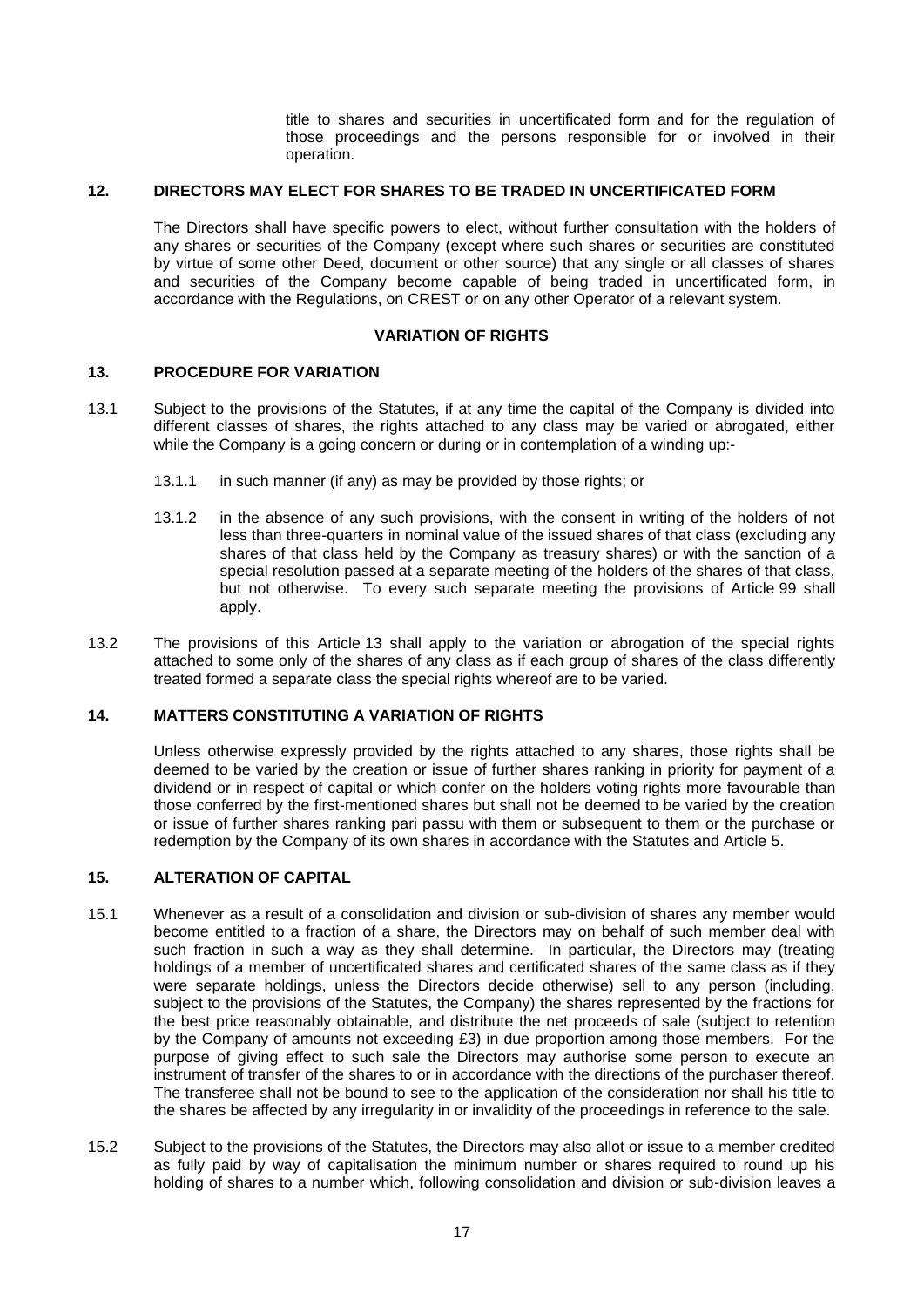whole number of shares (such allotment or issue being deemed to have been effected immediately before such consolidation and division or sub-division, as the case may be). If shares are allotted or issued pursuant to this Article, the amount required to pay up those shares may be capitalised as the Directors think fit out of amounts standing to the credit of the Company's reserve accounts (including a share premium account, capital redemption reserve or other undistributable reserve), whether or not available for distribution, and applied in paying up in full the appropriate number of shares. A resolution of the Directors capitalising part of the reserves has the same effect as if the capitalisation had been declared by ordinary resolution of the Company pursuant to Article 199. In relation to the capitalisation the Directors may exercise all the powers conferred on them by Article 199 without an ordinary resolution of the Company. The exercise by the Directors of the powers contained in this Article 15.2 shall not amount to the variation, modification or abrogation of the rights attaching to any share or class of share in the capital of the Company.

### **SHARE CERTIFICATES**

### <span id="page-16-2"></span>**16. ENTITLEMENT TO SHARE CERTIFICATES**

- 16.1 Subject to the Statutes and Article [16.2](#page-16-0) below, every holder of shares who is entered on the register of members (other than a recognised clearing house or a nominee of a recognised clearing house or of a recognised investment exchange in respect of whom the Company is not required by law to complete and have ready a certificate) shall be entitled without payment to a certificate for all the shares of each class held by him:-
	- 16.1.1 in the case of issue, within one month (or such longer period as the terms of issue shall provide, being no longer than two months) after allotment;
	- 16.1.2 in the case of a transfer of shares, within five business days after lodgement of a transfer.
- <span id="page-16-0"></span>16.2 Every holder of shares who is entered on the register of members (other than a recognised clearing house or a nominee of a recognised clearing house or of a recognised investment exchange in respect of whom the Company is not required by law to complete and have ready a certificate) shall be entitled (upon payment of such reasonable charge (if any) for every certificate after the first as the Directors shall from time to time determine) to several certificates, each for one or more of his shares of any one class provided that the Company shall not be bound to register more than four persons as the joint holders of a share and, in the case of a share held jointly by several persons, the Company shall not be bound to issue more than one certificate for each class of share so held and delivery of a certificate to one of such persons shall be deemed sufficient delivery to all. Every such certificate shall specify the number and class of shares, debentures or other securities to which it relates and the amount paid up thereon. No certificate shall be issued representing shares, debentures or other securities of more than one class.

# <span id="page-16-3"></span>**17. SEALING OR SIGNING OF CERTIFICATES**

Every certificate for shares, warrants, debentures or other securities of the Company and every certificate relating to a participation in an employees' share scheme shall (except to the extent that the terms and conditions for the time being relating thereto and the Statutes and the rules of the London Stock Exchange otherwise provide) (a) be issued under the seal or under a securities seal (or, in the case of shares on a branch register, an official seal for use in the relevant territory) and/or (b) bear the signature of one Director or the Secretary or a person authorised to subscribe the certificate on behalf of the Company, provided that the Directors may by resolution determine, either generally or in any particular case or cases, that any such signature shall be affixed by some method or system of mechanical signature.

#### <span id="page-16-1"></span>**18. NEW CERTIFICATES FOR REMAINING BALANCE OF SHARES**

Where a member transfers some only of the shares comprised in a share certificate, the old certificate shall be surrendered up and cancelled and a new certificate for the balance of such shares shall be issued in lieu without charge.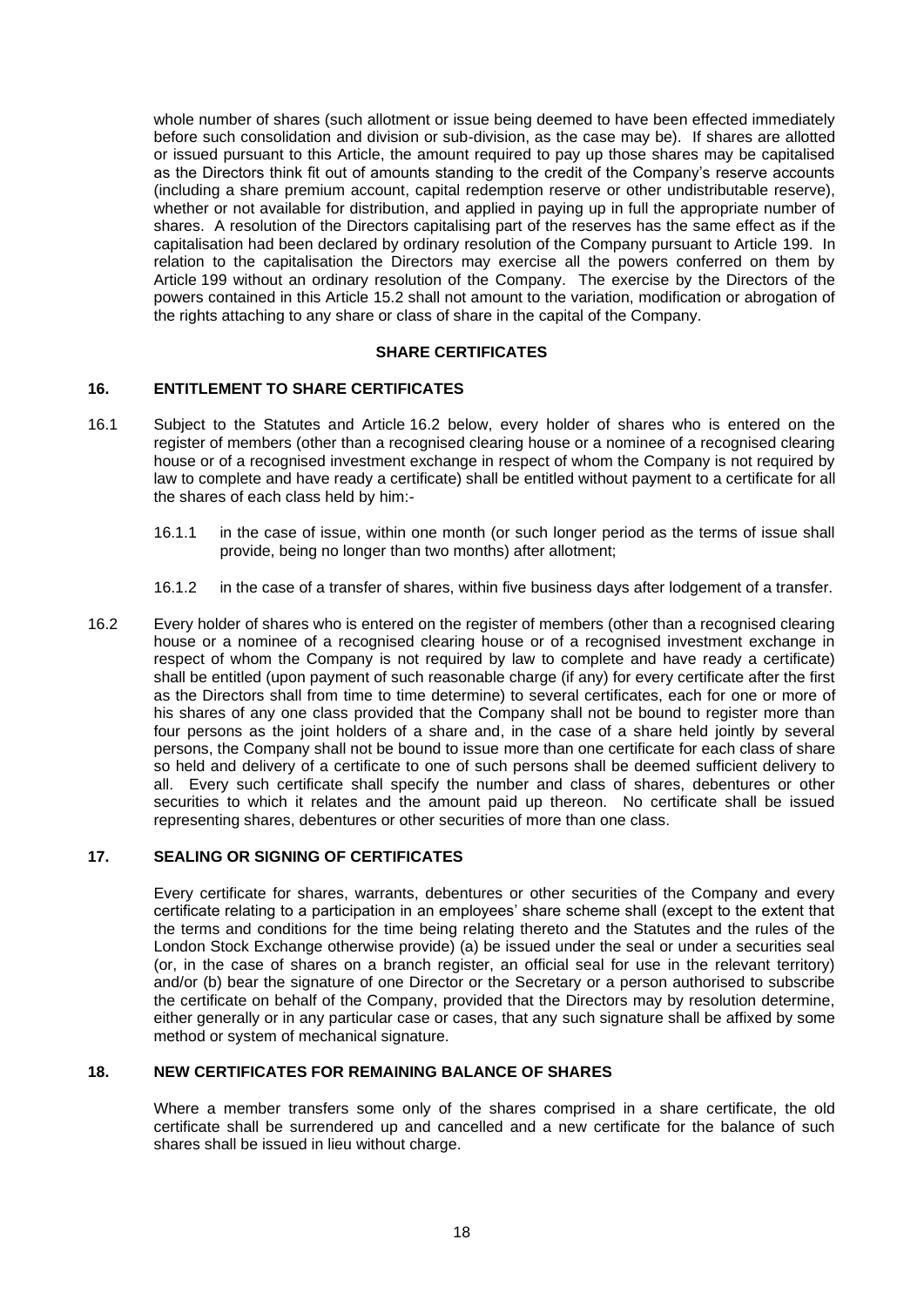### **19. SINGLE CERTIFICATES**

Any two or more certificates representing shares of any one class held by any member may, at his request and upon his surrendering up such certificates to the Company, be cancelled and a single new certificate for all such shares issued in lieu at a reasonable charge.

### **20. MULTIPLE CERTIFICATES**

If any member shall surrender up for cancellation a share certificate representing shares held by him and request the Company to issue in lieu two or more share certificates representing such shares in such proportions as he may specify, the Directors may, if they think fit, comply with such request at a reasonable charge.

### <span id="page-17-0"></span>**21. DAMAGED OR LOST SHARE CERTIFICATES**

If a share certificate shall be damaged, defaced, worn out, or alleged to have been lost, stolen or destroyed, it may be replaced by a new certificate on request subject to (in the case of damage, defacement or wearing out) delivery up of the certificate or (if alleged to have been lost, stolen or destroyed) compliance with such conditions (if any) as to evidence and indemnity as the Directors think fit. Any such replacement certificate shall be issued without charge save that, in the case of alleged loss, theft or destruction, the person to whom a new certificate is issued shall pay to the Company any exceptional out of pocket expenses incidental to the investigation of evidence of loss, theft or destruction and the preparation of the requisite form of indemnity.

# **22. REQUESTS MAY BE MADE BY ANY JOINT HOLDER**

In the case of shares held jointly by several persons any such request relating to Articles [18](#page-16-1) to [21](#page-17-0) may be made by any one or more of the joint holders.

### **23. UNCERTIFICATED SHARES**

Notwithstanding the terms of Articles [16](#page-16-2) to [21,](#page-17-0) where, in accordance with the terms of Articles [10](#page-14-0) to [12,](#page-15-1) any shares or other securities of the Company are issued, transferred, registered or otherwise dealt with in uncertificated form, any references in these Articles requiring title to shares or other securities to be evidenced by or transferred by reference to share certificates or any other form of written instrument shall not apply and the holding, transfer, recording of title to and registration of uncertificated securities issued by the Company will be governed by reference to the provisions of Article [11.](#page-14-1)

#### **LIEN**

# **24. LIEN ON ANY SHARES OTHER THAN FULLY-PAID UP SHARES**

The Company shall have a first and paramount lien on every share, other than fully paid-up shares for all amounts payable at a fixed time or called in respect of that share. The lien shall apply (a) notwithstanding that those debts and liabilities have been incurred before or after notice to the Company of any interest of any person other than such member; (b) whether or not the period or time for the payment or discharge of the same shall have actually arrived; and (c) notwithstanding that the same are joint debts or liabilities of such member, or his estate, and any other person, whether a member of the Company or not. The Company's lien (if any) on a share shall extend to all dividends and other payments or distributions payable or distributable thereon or in respect thereof. The Directors may at any time either generally or in a particular case waive any lien which has arisen and declare any share to be wholly or in part exempt from the provisions of this Article.

### **25. NOTICE OF SALE OF LIEN SHARES**

The Company may sell, in such manner as the Directors determine, any shares on which the Company has a lien if an amount in respect of which the lien exists is presently payable and is not paid within 14 clear days after notice has been given to the holder of the share, or the person entitled to it in consequence of the death or bankruptcy of the holder or otherwise by operation of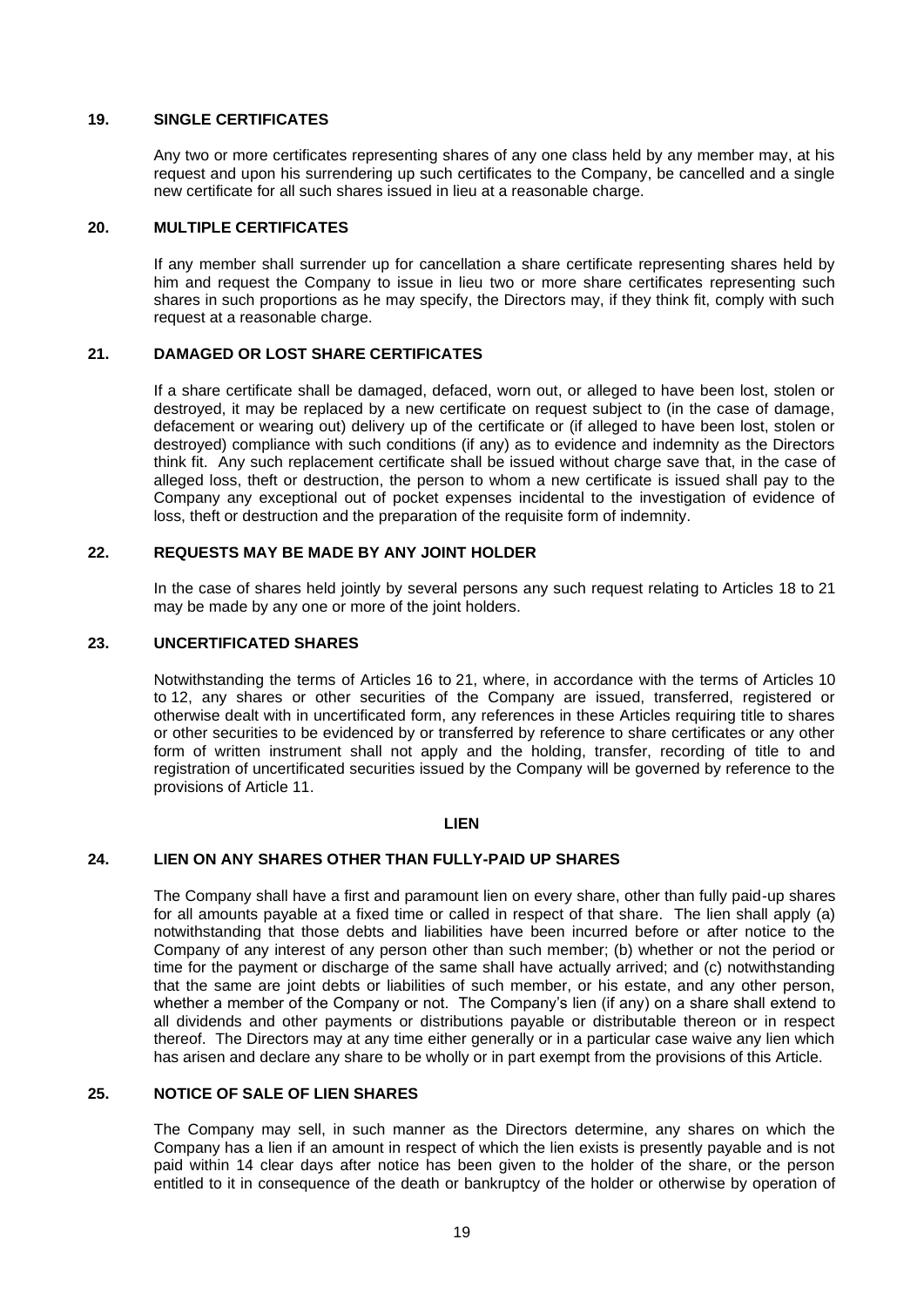law, which notice must state the amount of payment due, demand payment and state that if the notice is not complied with the shares may be sold.

## **26. ENFORCING LIEN BY SALE**

To give effect to the sale the Directors may authorise some person to execute an instrument of transfer of the shares sold to, or in accordance with the directions of, the purchaser and in the case of a share in uncertificated form, the Directors may take such other steps (including the giving of directions to or on behalf of the holder, who shall be bound by them) as they think fit to effect the transfer. The title of the transferee to the share shall not be affected by any irregularity in or invalidity of the proceedings in reference to the sale.

### **27. APPLICATION OF PROCEEDS OF SALE**

The net proceeds of the sale, after payment of the costs of sale, shall be applied in payment of so much of the amount for which the lien exists as is presently payable, and any residue shall (upon surrender to the Company for cancellation of any certificate for the share sold or the provision of an indemnity as to any lost or destroyed certificate required by the Directors in the case of a share in certificated form, and subject to a like lien for any amount not presently payable as existed upon the share before the sale) be paid to the person entitled to the share at the date of the sale.

#### **CALLS ON SHARES AND FORFEITURE**

### <span id="page-18-0"></span>**28. CALLS**

Subject to the terms of allotment, the Directors may make calls upon the members in respect of any amounts unpaid on their shares (whether in respect of nominal value or premium) and each member shall (subject to receiving at least fourteen clear days' notice specifying when and where payment is to be made) pay to the Company as required by the notice the amount called on his shares. A call may be required to be paid by instalments. A call may, before receipt by the Company of an amount due under it, be revoked in whole or in part and payment of a call may be postponed in whole or part. Subject to the terms of allotment, the Directors may differentiate between the holders in the amounts and times of payment of calls on their shares.

#### **29. TIME OF CALL**

A call shall be deemed to have been made at the time when the resolution of the Directors authorising the call was passed. A person upon whom a call is made shall remain liable for calls made upon him notwithstanding the subsequent transfer of the shares in respect of which the call was made.

#### **30. CALLS ON JOINT HOLDERS**

The joint holders of a share shall be jointly and severally liable to pay all calls in respect of it and any one of such persons may give an effectual receipt for any return of capital payable in respect of such share.

#### **31. INTEREST**

If a call remains unpaid after it has become due and payable the person from whom it is due shall pay interest on the amount unpaid, from, and including, the day it became due and payable until it is paid. The rate of interest shall be fixed by the terms of allotment of the shares in question or in the notice of the call or, if no rate is fixed, at the appropriate rate (as defined by Section 592 of the 2006 Act), together with all costs, charges and expenses which may have been incurred by the Company by reason of such non-payment. The Directors may waive payment of the interest or such costs, charges and expenses wholly or in part. No dividend or other payment or distribution in respect of any such share shall be paid or distributed and no other rights which would otherwise normally be exercisable in accordance with these Articles by a holder of shares may be exercised by the holder of any share so long as any such amount or any interest, costs, charges or expenses payable in accordance with these Articles [28](#page-18-0) to [32](#page-19-0) in relation thereto, remains unpaid.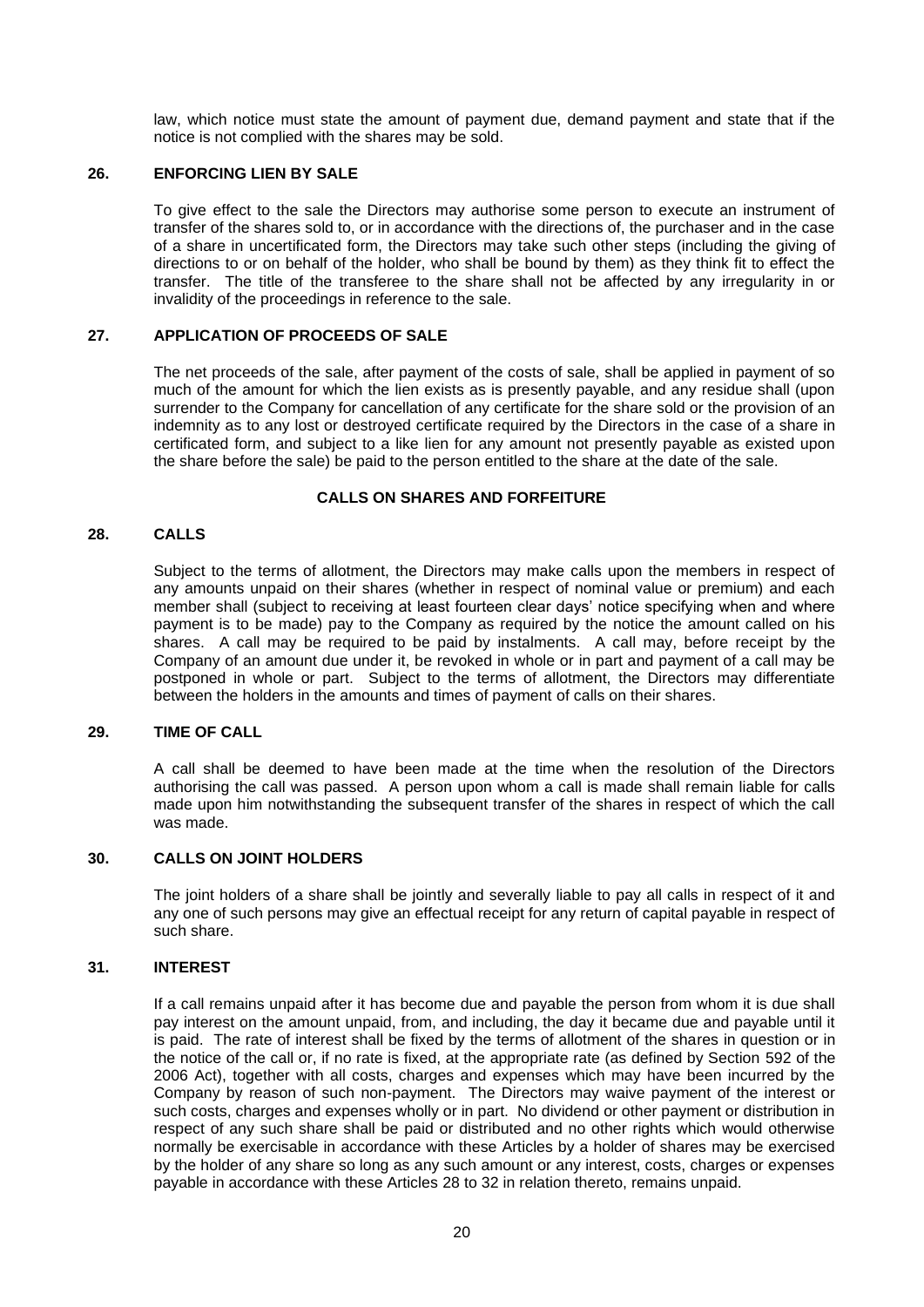## <span id="page-19-0"></span>**32. SUMS DUE ON ALLOTMENT TO BE TREATED AS CALLS**

An amount payable in respect of a share on allotment or issue at any fixed date, whether in respect of nominal value or premium or as an instalment of a call, shall be deemed to be a call and if it is not paid these Articles shall apply as if that sum has become due and payable by virtue of a call.

#### **33. PAYMENT OF CALLS IN ADVANCE**

The Directors may receive from any member willing to advance it all or any part of the amount unpaid on the shares held by him (beyond the sums actually called up) as a payment in advance of calls, and such payment shall, to the extent of it, extinguish the liability on the shares in respect of which it is advanced. The Company may pay interest on the amount so received, or so much of it as exceeds the sums called up on the shares in respect of which it has been received, at such rate as the member and the Directors agree; but a payment in advance of a call shall not entitle the holder of the shares to participate in respect of the payment of a dividend declared after such payment in advance but before the call to any greater extent than he would if the payment in advance had not been made.

### **34. NOTICE OF FORFEITURE**

If a call remains unpaid after it has become due and payable the Directors may give to the person from whom it is due, or the person entitled to the share in respect of which the call was made in consequence of the death or bankruptcy of the holder or by operation of law, not less than 14 clear days' notice requiring payment of the amount unpaid together with any interest which may have accrued and all costs, charges and expenses incurred by the Company by reason of such non-payment. The notice shall name the place where payment is to be made and shall state that if the notice is not complied with the shares in respect of which the call was made will be liable to be forfeited.

### **35. IF NOTICE NOT COMPLIED WITH SHARES MAY BE FORFEITED**

If the notice of forfeiture is not complied with, any shares in respect of which it was given may, before the payment required by the notice has been made, be forfeited by a resolution of the Directors and the forfeiture shall include all amounts (including dividends) payable in respect of the forfeited shares and not paid before the forfeiture. The Directors may accept the surrender of any share liable to be forfeited hereunder and in such case reference in these Articles to forfeiture shall include surrender.

# **36. NOTICE OF FORFEITURE**

Once a share has been forfeited the Company shall give notice to the person who was before the forfeiture the holder or person entitled to the share in consequence of the death or bankruptcy of the holder or by operation of law, but no forfeiture shall be invalidated by an omission to give such notice. An entry of the fact and date of forfeiture shall be made in the register.

# **37. DEALING WITH FORFEITED SHARES**

Subject to the provisions of the Statutes, a forfeited share together with all the rights attaching thereto shall be deemed to be the property of the Company and may be sold or otherwise disposed of within three years of such forfeiture on such terms and in such manner as the Directors determine either to the person who was before the forfeiture the holder or to any other person. Where for the purposes of its disposal a forfeited share is to be transferred to any person, the Directors may authorise someone to execute an instrument of transfer of the share to that person. The Company may receive the consideration (if any) for the share on its disposal and may register the transferee as the holder of the shares. Any forfeited share not disposed of in accordance with this Article within three years from the date of its forfeiture shall be cancelled in accordance with the Statutes.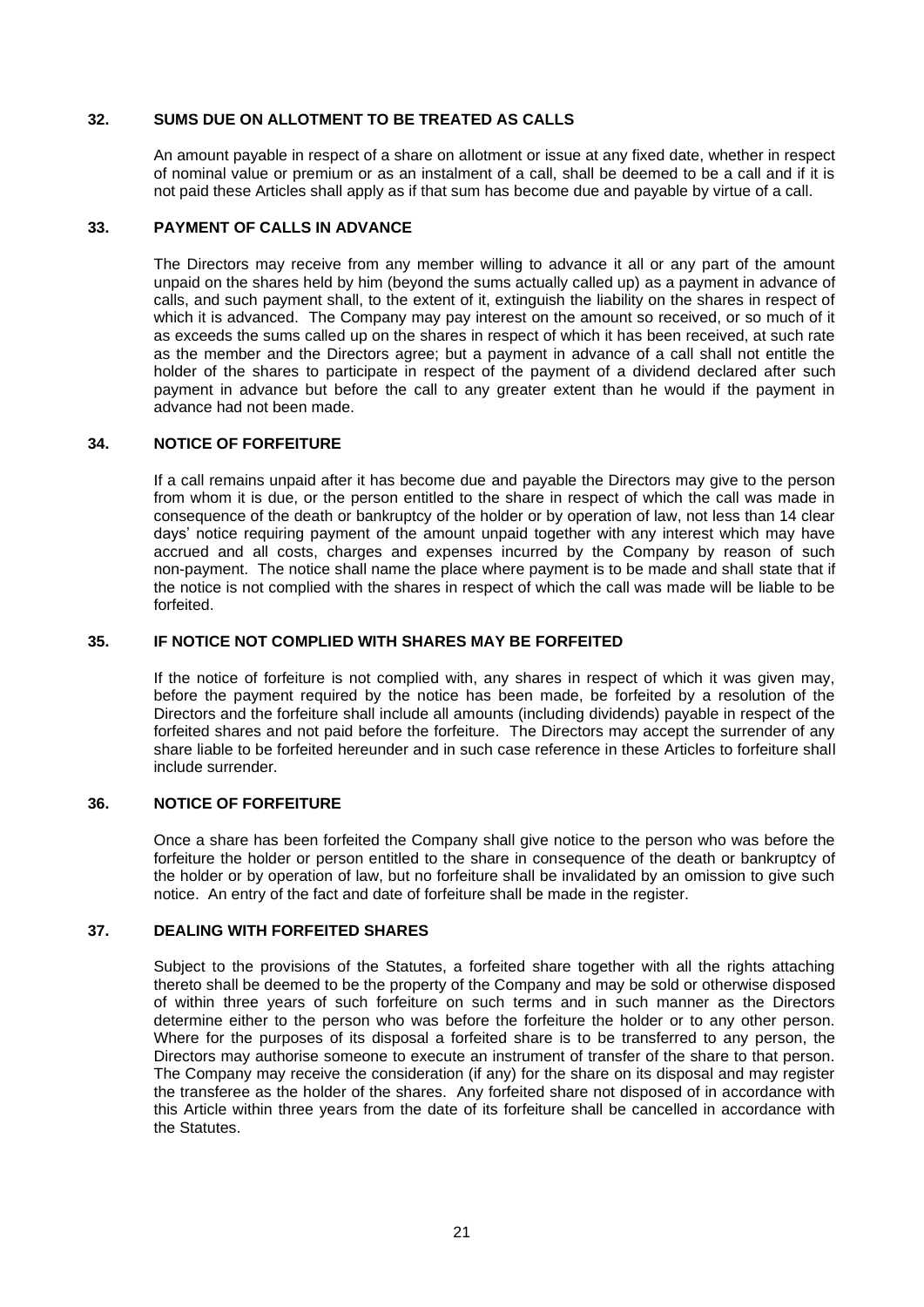### **38. POWER TO ANNUL FORFEITURE**

The Directors may at any time, before any share so forfeited shall have been cancelled or sold or otherwise disposed of, annul the forfeiture upon payment of all calls and interest due upon and costs, charges and expenses incurred in respect of the share and upon such further terms and conditions as the Directors determine.

## **39. FORFEITING PERSON SHALL CEASE TO BE A MEMBER BUT REMAIN A DEBTOR**

A person any of whose shares have been forfeited shall cease to be a member in respect of them and shall surrender to the Company for cancellation any certificate for the shares forfeited but shall remain liable to the Company for all amounts (including costs, charges and expenses) which at the date of forfeiture were presently payable by him to the Company in respect of those shares with interest at the rate at which interest was payable on those amounts before the forfeiture or, if no interest was so payable, at the appropriate rate (as defined in Section 609 of the 2006 Act) from the date of forfeiture until payment, but the Directors may waive payment wholly or in part or enforce payment without any allowance for the value of the shares at the time of forfeiture or for any consideration received on their disposal.

### **40. VALIDITY OF SALE AFTER ENFORCING LIEN OR AFTER FORFEITURE**

A statutory declaration by a Director or the Secretary that a share has been forfeited or sold by way of enforcement of a lien on a specified date shall be conclusive evidence of the facts stated in it as against all persons claiming to be entitled to the share. The declaration together with the receipt of the Company for the consideration (if any) given for the share on the sale or disposal thereof and any share certificate delivered to a purchaser or allottee thereof in the case of a certificated share shall (subject to the execution of an instrument of transfer if necessary, in the case of a certificated share) constitute a good title to the share and the person to whom the share is sold, re-allotted or disposed of shall not be bound to see to the application of the consideration, if any, nor shall his title to the share be affected by any irregularity in or invalidity of the proceedings in reference to the forfeiture, sale, re-allotment or disposal of the share.

# **TRANSFER OF SHARES**

# **41. METHOD OF TRANSFER OF CERTIFICATED SHARES**

Subject to these Articles, all transfers of certificated shares shall be effected by instrument in writing in any usual form, or in any other form which the Directors may approve, and shall be executed by or on behalf of the transferor and, where the share is not fully paid, by or on behalf of the transferee.

#### **42. METHOD OF TRANSFER OF UNCERTIFICATED SHARES**

Title to any shares or other securities in uncertificated form shall be transferred in accordance with the terms of Article [11,](#page-14-1) and any references contained in these Articles in relation to the execution of any instrument of transfer or the registration of any transfer of shares or other securities of the Company in uncertificated form, shall be read in accordance with the terms of Article [11.](#page-14-1)

### **43. WHEN THE TRANSFEREE BECOMES THE HOLDER**

The transferor of a share shall be deemed to remain the holder of the share concerned until the name of the transferee is entered in the register of members in respect thereof.

## <span id="page-20-0"></span>**44. RIGHT TO REFUSE REGISTRATION OF CERTIFICATED SHARES**

44.1 Subject to Articles [100](#page-36-0) to [105](#page-38-0) the Directors may, in their absolute discretion, refuse to register the transfer of a certificated share which is not fully paid but shall not be bound to specify the grounds upon which such registration is refused provided that, where any such shares are admitted to the Official List of the UK Listing Authority, such a refusal would not prevent dealings in the shares of that class taking place on an open and proper basis.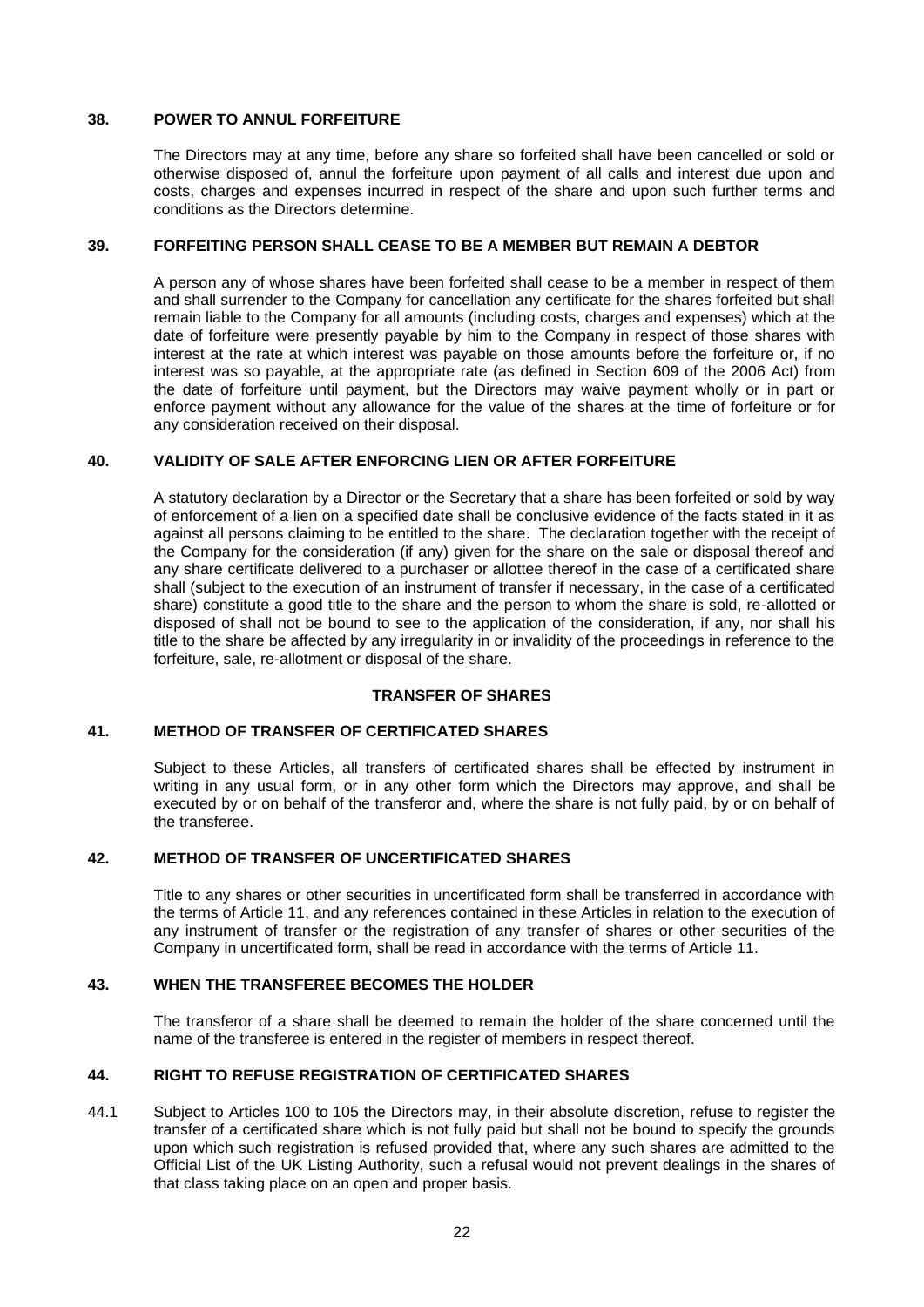- 44.2 Subject to Article 44.1, if the Directors refuse to register or authorise the registration of a transfer they shall send notice of refusal to the transferee together with reasons for the refusal as soon as practicable and in any event within 2 months after the date on which a transfer form is lodged with the Company or its registrars.
- 44.3 Subject to Articles [100](#page-36-0) to [105,](#page-38-0) the Directors may refuse to register a transfer of a certificated share or a renunciation of a renounceable letter of allotment, whether or not fully paid, unless the instrument of transfer:-
	- 44.3.1 is lodged, duly stamped or adjudged or certified as not chargeable to stamp duty, at the transfer office or at such other place as the Directors may appoint and (except in the case of a transfer by a recognised clearing house or a nominee of a recognised clearing house or a recognised investment exchange where a certificate has not been issued in respect of the share, or in the case of a renunciation) is accompanied by the certificate(s) for the share(s) to which it relates and such other evidence as the Directors may reasonably require to show the right of the transferor to make the transfer or the person renouncing to effect the renunciation (and, if the instrument of transfer or renunciation is executed by some other person on his behalf, the authority of that person so to do);
	- 44.3.2 is in respect of only one class of share; and
	- 44.3.3 is in favour of not more than four transferees or renouncees;

provided that the Directors shall not exercise the powers contained in this Article [44](#page-20-0) where such exercise would disturb the market in the shares.

# **45. REFUSAL TO REGISTER TRANSFER OF UNCERTIFICATED SHARES**

The Directors may refuse to register the transfer of an uncertificated share or any renounceable right of allotment of a share which is a participating security held in uncertificated form in accordance with the Regulations to the extent that the Company is permitted to do so by the Regulations and the requirements of the relevant system concerned provided that, where the uncertificated shares are admitted to the Official List of the UK Listing Authority, such a refusal would not prevent dealings in the shares of that class taking place on an open and proper basis.

# **46. NOTICE OF REFUSAL**

If the Directors refuse to register a transfer of a share, they shall within two months after the date on which the transfer was lodged with the Company (in the case of a certificated share) or the date on which the Operator Instruction was received by the Company (in the case of an uncertificated share) send to the transferee notice of the refusal.

#### **47. SUSPENSION OF REGISTRATION**

The registration of transfers of shares or of any class of shares may be suspended at such times and for such periods (not exceeding thirty days in any year) as the Directors may determine. Any closing of the register of members shall be notified in accordance with the Statutes and, unless otherwise permitted by the Regulations, no register relating to participating securities may be closed without the consent of the Operator of the relevant system.

### **48. NO FEE FOR REGISTRATION**

No fee shall be charged for the registration of any instrument of transfer or the renunciation of a renounceable letter of allotment or other document relating to or affecting the title to any share.

# **49. RETENTION OF INSTRUMENT OF TRANSFER**

The Company shall be entitled to retain any instrument of transfer which is registered, but any instrument of transfer which the Directors refuse to register shall (except in the case of fraud or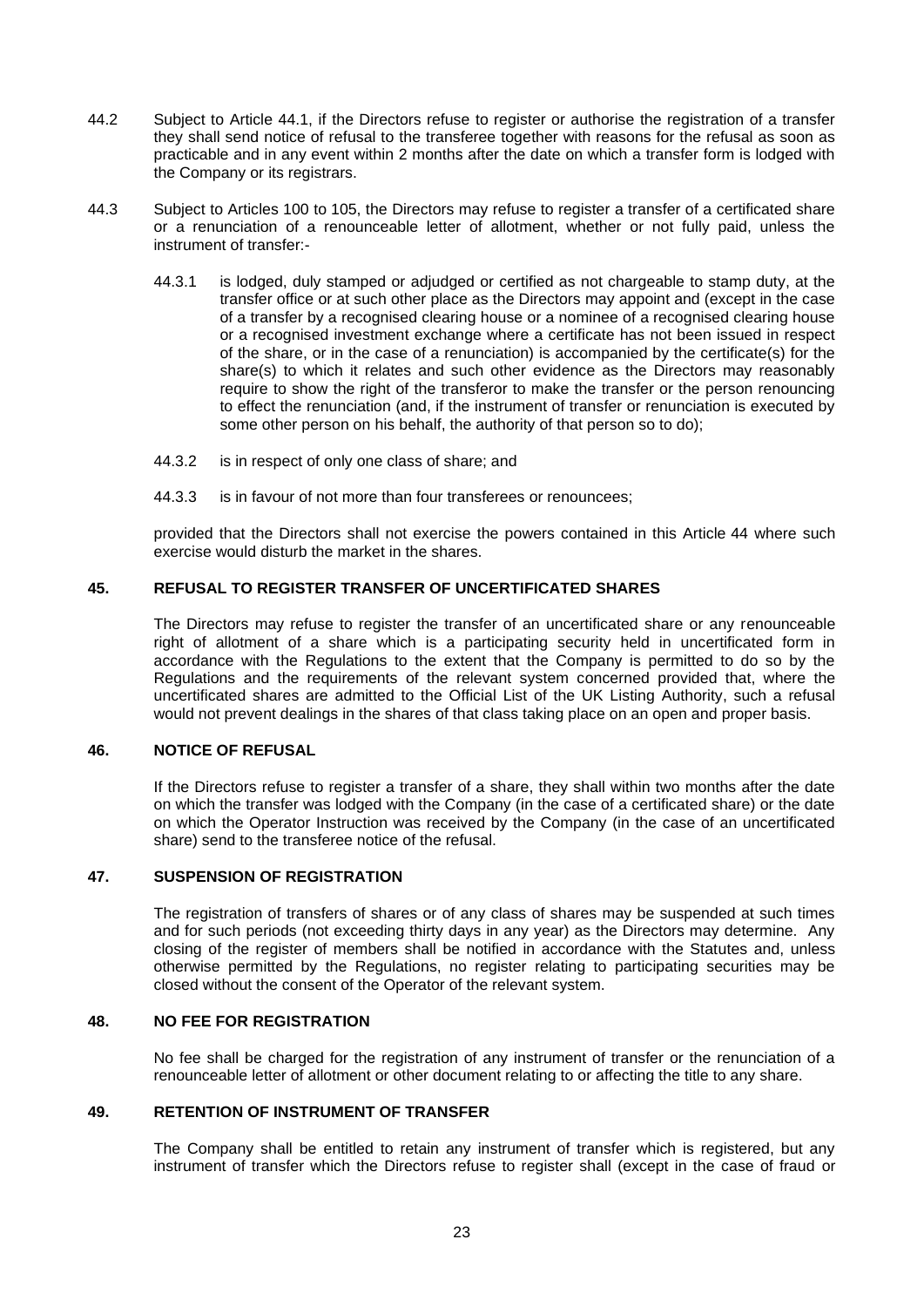where any other crime involving dishonesty is suspected in relation to such transfer) be returned to the person lodging it when notice of the refusal is given.

### **TRANSMISSION OF SHARES**

## **50. PERSONS RECOGNISED AS HAVING TITLE**

If a member dies the survivor, or survivors where he was a joint holder, or his personal representative where he was a sole holder or the only survivor of joint holders, shall be the only persons recognised by the Company as having any title to his interest; but nothing in this Article 50 shall release the estate of a deceased member from any liability in respect of any share which had been solely or jointly held by him.

### <span id="page-22-0"></span>**51. ELECTION OF PERSONS ENTITLED TO A SHARE BY TRANSMISSION**

A person becoming entitled to a share in consequence of the death or bankruptcy of a member, or otherwise by operation of law, may, upon such evidence being produced as the Directors may properly require, elect either to become the holder of the share or to have some person nominated by him registered as the transferee. If he elects to become the holder he shall give notice to the Company to that effect.

# **52. HOW TO TRANSFER ENTITLEMENT TO A SHARE BY TRANSMISSION TO A NOMINEE**

If a person becomes entitled to a certificated share by death or bankruptcy or otherwise by operation of law and he elects to have another person registered as a member he shall execute an instrument of transfer of the share to that person. All the provisions of these Articles relating to the transfer of certificated shares shall apply to the notice or instrument of transfer as if it were an instrument of transfer signed by the member and the death or bankruptcy of the member or other event giving rise to a transmission of that share by operation of law had not occurred. If a person has become entitled to an uncertificated share by death or bankruptcy or otherwise by operation of law and he elects to have another person registered as a member he shall procure that instructions are given by means of a relevant system to effect transfer of the share to that person; or he shall change the share to a certificated share and execute an instrument of transfer of the share to that person in accordance with these Articles.

# **53. DIRECTORS' NOTICE REQUIRING ELECTION**

The Directors may give notice requiring a person to make the election referred to in Article [51](#page-22-0) and if that notice is not complied within sixty clear days the Directors may thereafter withhold payment of all dividends and other amounts payable in respect of such share until the election has been made.

# **54. RIGHTS OF PERSON BECOMING ENTITLED BY TRANSMISSION**

Where a person becomes entitled to a share in consequence of the death or bankruptcy of a member, or otherwise by operation of law, the rights of the holder in relation to that share shall cease. The person who has thus become entitled to the share shall, subject to Articles [51](#page-22-0) and [195](#page-59-0) and upon such evidence being produced as the Directors may require, have the rights to which he would be entitled if he were the holder of the share (whose rights in relation to such share shall cease), except that he shall not, before being registered as the holder of the share, be entitled in respect of it to attend or vote at any general meeting of the Company or at any separate meeting of the holders of any class of shares.

# **UNTRACED MEMBERS**

#### <span id="page-22-1"></span>**55. ENTITLEMENT TO SELL SHARES OF UNTRACED MEMBERS**

The Company shall be entitled to sell in such manner and for such price as the Directors think fit any share held by a member, or any share to which a person is entitled by death or bankruptcy or otherwise by operation of law, if:-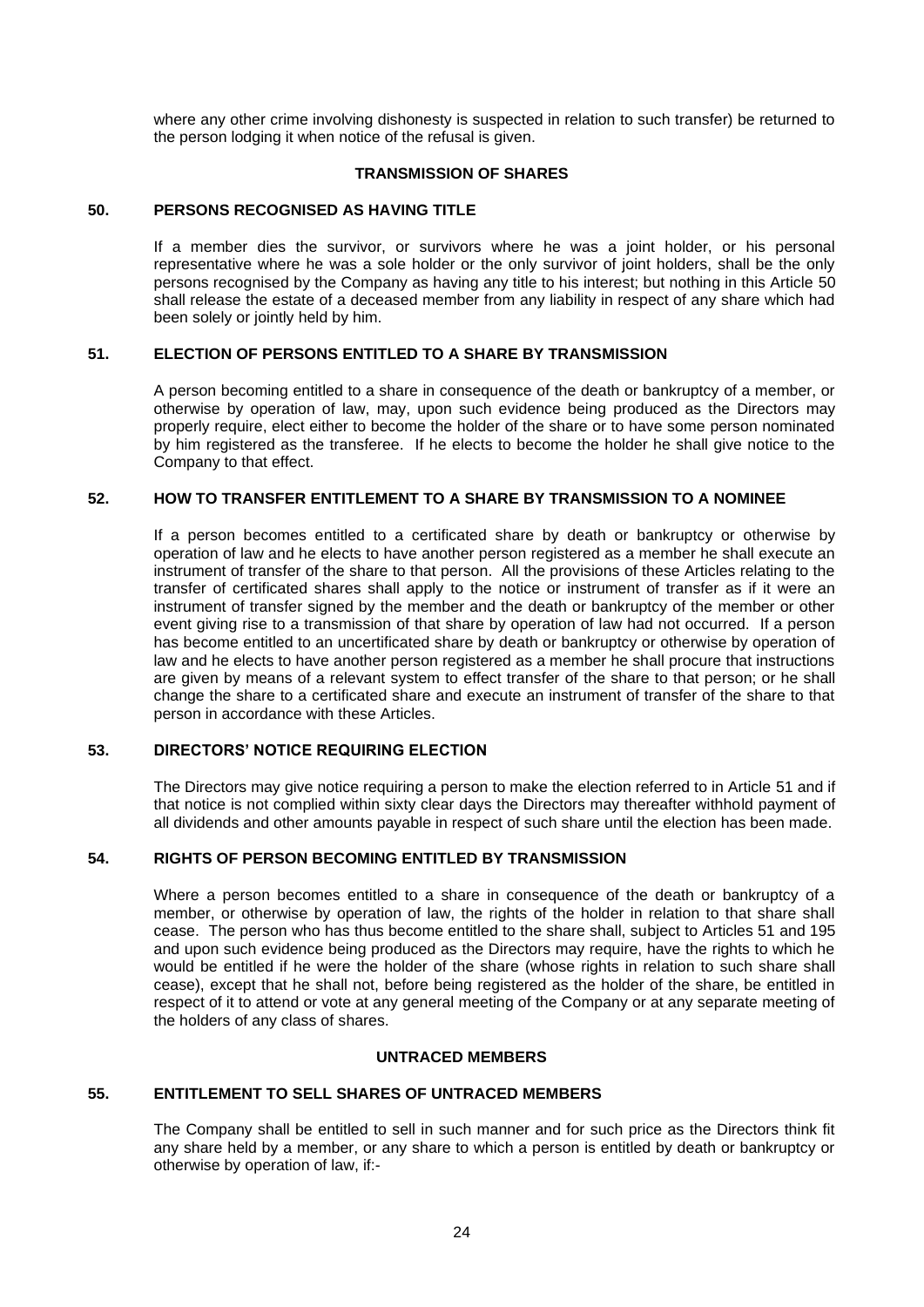- <span id="page-23-1"></span>55.1 for a period of six years before the giving of notices pursuant to Article [55.3](#page-23-0) (or if given on different dates the earlier or earliest thereof) no cheque, order or warrant for amounts payable in respect of the share, sent and payable in a manner authorised by these Articles, has been cashed by the member or person entitled by death or bankruptcy or otherwise by operation of law to the share and, so far as the Directors are aware, no communication in respect of the share has been received by the Company from such member or person and no such amount has been claimed by the person entitled to it;
- 55.2 during that period at least two dividends (whether interim or final) in respect of the share have become payable;
- <span id="page-23-0"></span>55.3 the Company has, after the expiration of that period, by advertisement in both a national daily newspaper published in the United Kingdom and in a newspaper circulating in the area of the last known address to which cheques, orders or warrants were sent or the address at which service of notices may be effected in the manner authorised by these Articles is located, and by notice to the Quotations Department of the London Stock Exchange if shares of the class concerned are listed or dealt in on that exchange, given notice of its intention to sell such share; and
- <span id="page-23-2"></span>55.4 the Company has not during the further period of three months after the date of the advertisements referred to in Article [55.3](#page-23-0) or of the last of the two advertisements to be published if they are published on different dates and prior to the sale of the share received any communication in respect of the share from the member or person concerned.

# <span id="page-23-3"></span>**56. COMPANY ENTITLEMENT TO SELL ADDITIONAL SHARES OF UNTRACED MEMBERS**

The Company shall also be entitled to sell, in the manner provided for in this Article 56, any share ("**additional share**") issued during the said period or periods of six years and three months by way of rights attached to any share to which Article [55](#page-22-1) applies or by way of rights attached to any share issued during either of such periods, provided that the requirements of Article [55.1](#page-23-1) (but modified to exclude the words "**for a period of six years before the giving of notice pursuant to Article [55.3](#page-23-0) (or if given on different dates the earlier or earliest thereof)**"), [55.3](#page-23-0) (but modified to exclude the words "**after the expiration of that period**") and [55.4](#page-23-2) are satisfied in respect of such additional share.

# **57. PROCESS OF SALE FOR CERTIFICATED SHARES OF UNTRACED MEMBERS**

To give effect to a sale of any certificated share pursuant to Articles [55](#page-22-1) and [56,](#page-23-3) the Directors may appoint any person to execute an instrument of transfer of the share and may enter the name of the transferee in respect of the transferred shares in the register of members notwithstanding the absence of any share certificate being lodged in respect thereof, and the instrument shall be as effective as if it had been executed by the holder of, or person entitled by death, bankruptcy or otherwise by operation of law to, the share.

# **58. PROCESS FOR SALE OF UNCERTIFICATED SHARES OF UNTRACED MEMBERS**

To give effect to a sale of any uncertificated share pursuant to Articles [55](#page-22-1) and [56](#page-23-3) the Directors may, subject to the Regulations and the facilities and requirements of the relevant system concerned, take such steps or issue such instructions (including the giving of directions to or on behalf of the holder who shall be bound by them) as it thinks fit to effect any sale of shares pursuant to these Articles.

# **59. OBLIGATIONS OF TRANSFEREE**

The transferee shall not be bound to see to the application of the consideration nor shall his title be affected by any irregularity or invalidity in the proceedings in reference to the sale.

### **60. NET PROCEEDS**

The net proceeds of sale shall belong to the Company which shall be indebted to the former member or other person previously entitled to the share, but no trust shall be created and no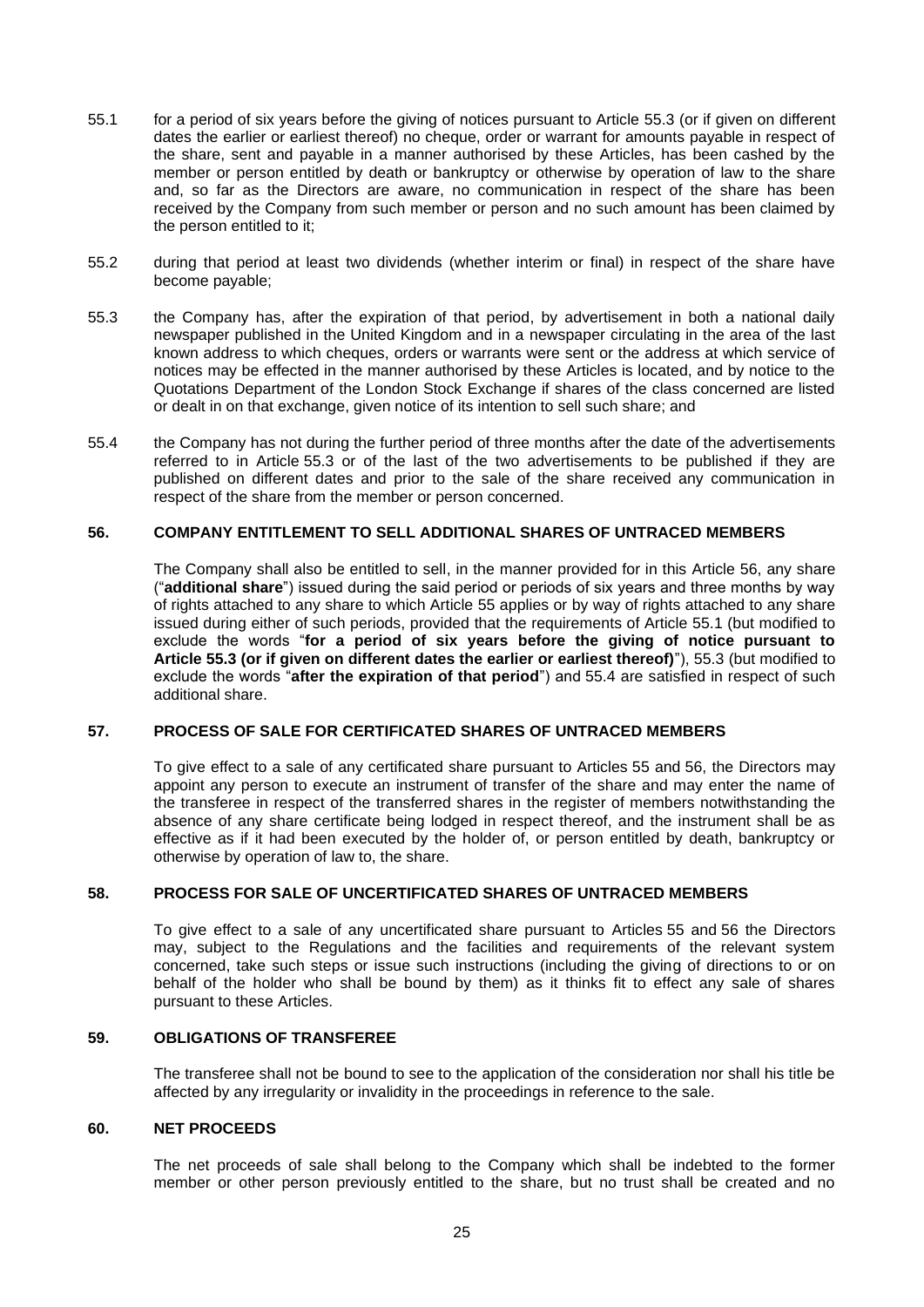interest shall be payable in respect of the proceeds of sale. The Company shall enter the name of such former member or other person in the book of the Company as a creditor for the amount of the proceeds of sale. The Company shall not be required to account for any money earned on the net proceeds which may be employed in the business of the Company or invested in such investment (other than shares in any company in the Group) as the Directors may from time to time think fit.

#### **DESTRUCTION OF DOCUMENTS**

#### **61. DESTRUCTION INCLUDES DISPOSAL IN ANY MANNER**

References in Articles [62](#page-24-0) to [65](#page-25-0) to the destruction of any document include references to the disposal of it in any manner.

### <span id="page-24-0"></span>**62. DOCUMENTS WHICH MAY BE DESTROYED**

Within the following periods or after such shorter period as the Directors shall determine, provided a permanent copy thereof is retained by microfilming or other similar means and not destroyed before the relevant dates set out above, the Company may destroy:-

- 62.1 any instrument of transfer (including a document constituting the renunciation of an allotment of shares) at any time after six years from the date on which it is registered;
- 62.2 any mandate for payment of dividends or other amounts or variation or cancellation of a mandate or a notification of change of name or address, at any time after two years from the date on which the mandate, variation, cancellation or notification is recorded or the date on which it is revoked or cancelled;
- 62.3 any share certificate which has been cancelled at any time after one year from the date of its cancellation;
- 62.4 any other documents on the basis of which any entry in the register of members has been made at any time after six years from the date of the first entry in the register of members in respect of it; and
- 62.5 any paid dividend, warrants and cheques at any time after the expiration of one year from the date of actual payment thereof; and
- 62.6 any proxy form, after one year from the date it was used for a poll, or after one month from the end of the meeting to which it relates if it was not used for a poll.

# <span id="page-24-2"></span>**63. PRESUMPTION OF VALIDITY OF DESTROYED DOCUMENTS**

It shall conclusively be presumed in favour of the Company that:-

- 63.1 every entry in the register of members purporting to have been made on the basis of an instrument of transfer or other document so destroyed was duly and properly made;
- 63.2 every instrument of transfer so destroyed was a valid and effective instrument duly and properly registered;
- 63.3 every share certificate so destroyed was a valid and effective certificate duly and properly cancelled; and
- <span id="page-24-1"></span>63.4 every other document destroyed pursuant to this Article [63.4](#page-24-1) was a valid and effective document in accordance with the recorded particulars thereof in the books or records of the Company;

provided always that the foregoing provisions shall apply only to the destruction of a document in good faith and without express notice of any claim (regardless of the parties thereto) to which the document might be relevant.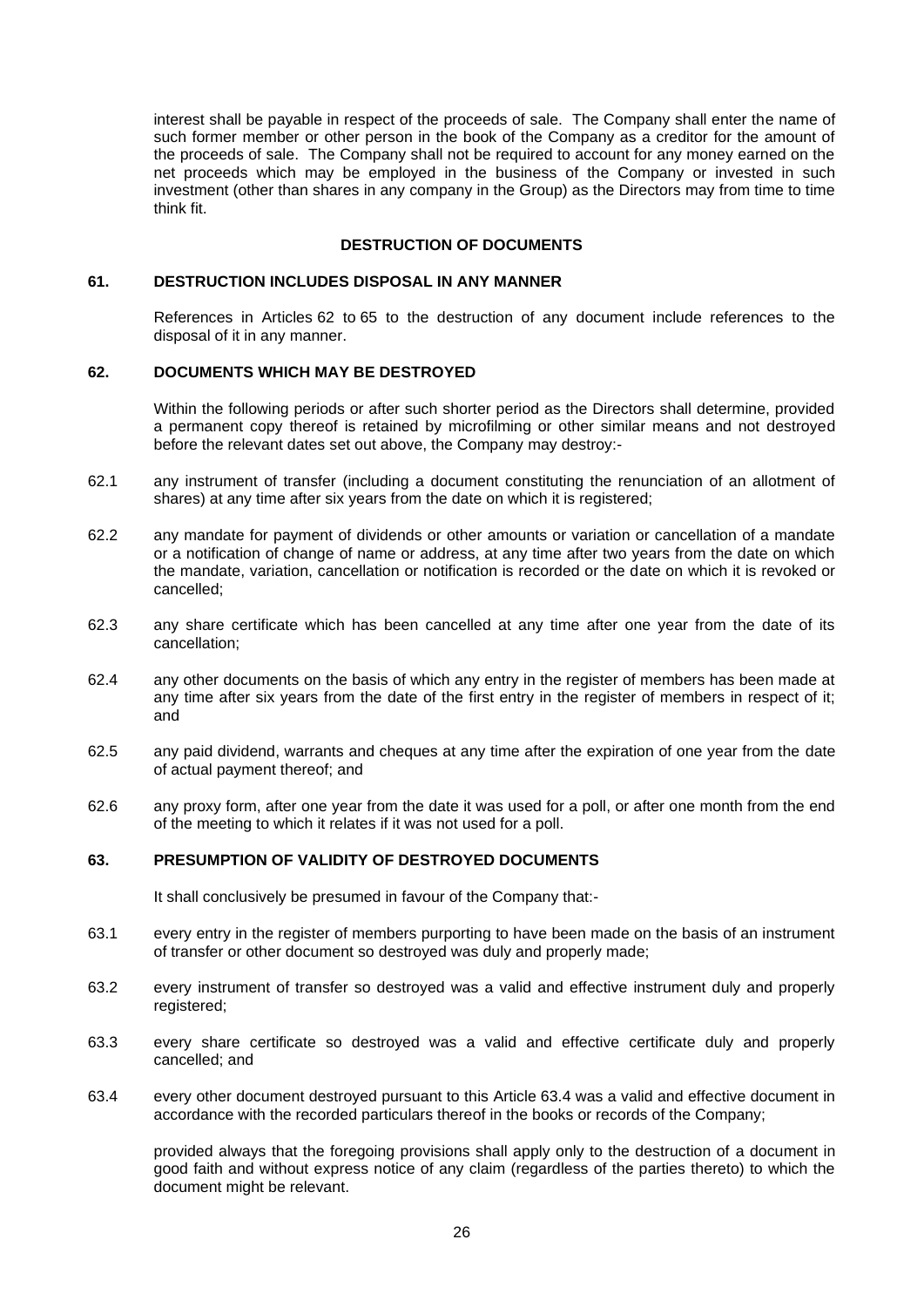#### **64. NO LIABILITY ON COMPANY FOR DESTRUCTION**

Nothing contained in Article [62](#page-24-0) shall be construed as imposing upon the Company any liability in respect of the destruction of any document earlier than any of the above periods or in any other circumstances which would not attach to the Company in the absence of this Article 64.

### <span id="page-25-0"></span>**65. DESTRUCTION IN RELATION TO UNCERTIFICATED SHARES**

In Articles [62](#page-24-0) and [63](#page-24-2) reference to instruments of transfer shall include, in relation to uncertificated shares, Operator Instructions relating to the transfer of such shares in accordance with the Regulations and the relevant system concerned and the provisions of this Article shall apply to uncertificated shares only to the extent that the provisions are consistent with the Regulations and the requirements of the relevant system concerned.

### **GENERAL MEETINGS**

#### **66. ANNUAL GENERAL MEETINGS**

An annual general meeting shall be held not more than 6 months beginning with the day following its accounting reference date once in every year at such time and place as may be determined by the Directors.

### **67. GENERAL MEETINGS**

All meetings other than annual general meetings shall be called general meetings.

### <span id="page-25-1"></span>**68. CONVENING OF GENERAL MEETINGS**

- 68.1 The Directors may call general meetings whenever they think fit. A general meeting shall also be convened on such members' requisition as is provided by Section 303 of the 2006 Act. Within twenty-one days of the Directors becoming subject to the requirement to call a general meeting under section 303 of the 2006 Act, the Directors shall proceed to convene a general meeting for a date not later than 28 days after the date of the notice convening the meeting, or in default, a meeting may be convened by the requisitionists as provided in the 2006 Act in the same manner as nearly as possible as that in which meetings are to be convened by Directors. At any meeting convened on such requisition or by such requisitionists no business shall be transacted except that stated by the requisition or (where the meeting is convened by the Directors) proposed by the Directors.
- 68.2 The provisions of this Article [68](#page-25-1) shall apply if any general meeting is convened at, or adjourned to, more than one place.

# <span id="page-25-2"></span>**69. PLACE OF MEETINGS AND ADJOURNED MEETINGS**

- 69.1 The notice of the meeting or adjourned meeting shall specify the place at which the chairman of the meeting shall preside (the "**principal place**"). The Directors may resolve to enable persons entitled to attend a general meeting to do so by simultaneous attendance and participation at a satellite meeting place anywhere in the world. Members present in person or by proxy at satellite meeting places shall be counted in the quorum for and shall be entitled to vote at the general meeting in question. The Directors may also resolve to enable persons entitled to attend a general meeting to do so by simultaneous attendance and participation by means of an electronic facility. Members present in person or by proxy by means of such electronic facility shall be counted in the quorum for and shall be entitled to vote at the general meeting in question. The chairman of the general meeting shall be present at, and the meeting shall be deemed to take place at, the principal place.
- 69.2 Any general meeting at which electronic facilities are available and any satellite meeting shall be duly constituted and its proceedings valid, provided that the chairman of the general meeting is satisfied that adequate facilities are available to enable all members attending the meeting by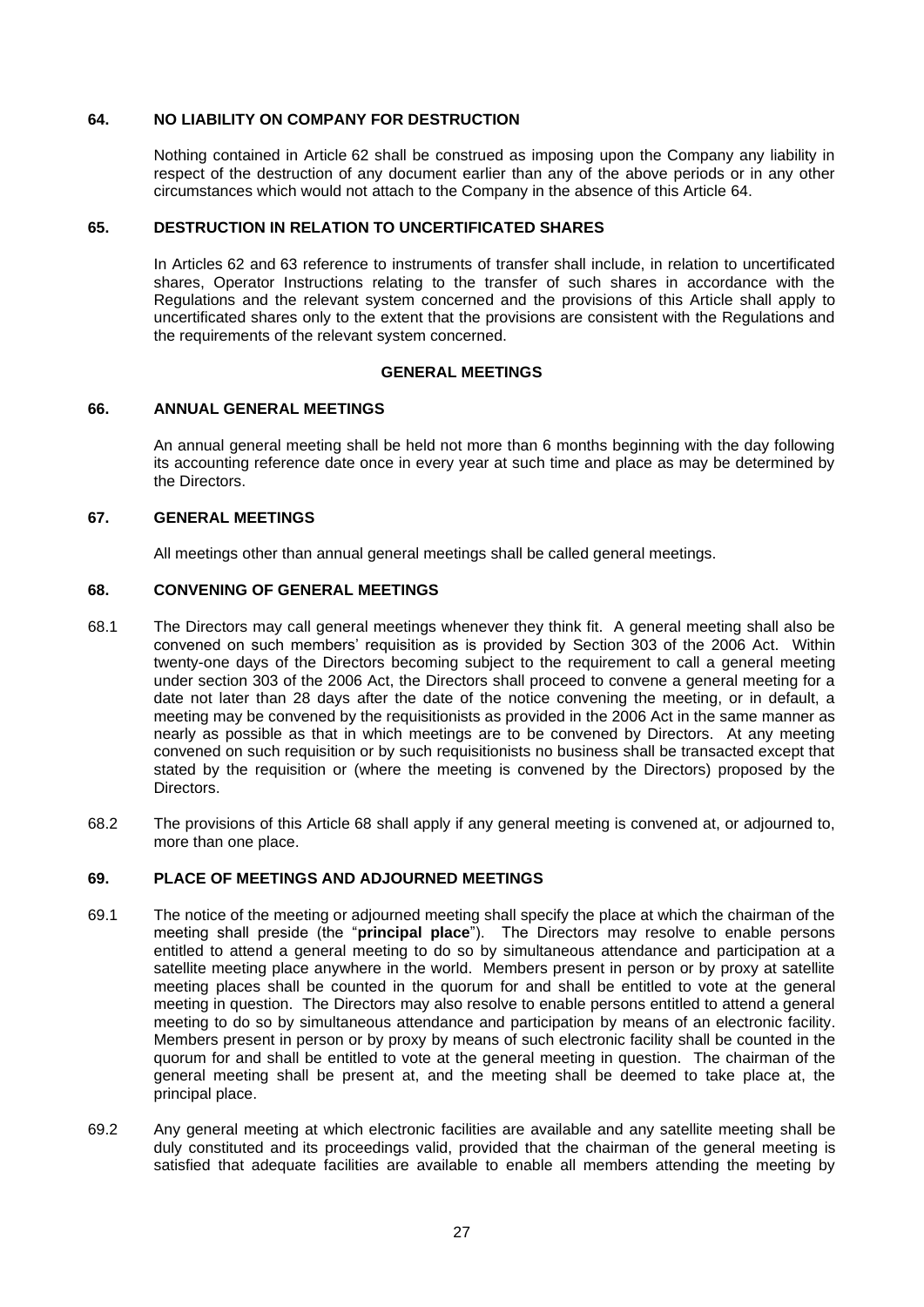whatever means and at all the meeting places to participate in the business for which the meeting has been called.

- 69.3 In any general meeting, two or more persons who may not be in the same place as each other attend and participate in a general meeting if they are able to exercise their rights to speak and vote at that meeting. A person is able to exercise the right to speak at a general meeting if that person can communicate to all those attending the meeting while the meeting is taking place. A person is able to exercise the right to vote at a general meeting if that person can vote on resolutions put to the meeting (or, in relation to a poll, can vote within the required time frame) and that person's vote can be taken into account in deciding whether or not such resolutions are passed at the same time as the votes of others attending the meeting.
- 69.4 When deciding whether a person is attending or participating in a meeting by means of an electronic facility, it is immaterial where that person is or how that person is able to communicate with others who are attending and participating.
- 69.5 Where holders of, and persons entitled by transmission to, shares can participate at a general meeting by means of an electronic facility, any document required to be on display or available for inspection will be made available for the required period in electronic form to those persons entitled to inspect it and this will satisfy any such requirement.
- 69.6 All persons seeking to attend and participate in a general meeting by way of electronic facility are responsible for having in place the necessary means to enable them to do so. Subject to the right of the chairman to adjourn a general meeting under these Articles, any inability of a person to attend or participate in a general meeting by means of electronic facility, or any interruption to a person being so able, shall not invalidate the proceedings of that meeting.
- 69.7 Nothing in these Articles authorises or allows a general meeting to be held exclusively on an electronic basis.
- 69.8 The Directors may, for the purpose of controlling the level of attendance at any place specified for the holding of a general meeting, from time to time, make such arrangements as they shall, in their absolute discretion, consider appropriate, and may from time to time vary any such arrangements or make new arrangements in place of them, provided that the entitlement of a member to attend a meeting or adjourned meeting shall be satisfied by his being given the entitlement to attend at such place as may be specified by the Directors for the purposes of this Article [69.](#page-25-2) For the purposes of all other provisions of these Articles any such meeting shall be treated as being held at the principal place.
- 69.9 If a meeting is adjourned to more than one place, notice of the adjourned meeting shall be given notwithstanding any other provision of these Articles.

# **70. SECURITY**

The Directors may make any arrangements and impose any restrictions they consider appropriate to ensure the security of a general meeting including, without limitation, the searching of a person (whether a member or not) attending the general meeting and placing restrictions on the items of personal property that may be taken into the venue for the general meeting. The Directors shall be entitled to refuse entry to a general meeting to any person (whether a member or not) who refuses to comply with such arrangements or restrictions or eject from a general meeting any person who causes the proceeding to become disorderly.

# **NOTICE OF GENERAL MEETINGS**

# **71. LENGTH OF NOTICE FOR GENERAL MEETINGS**

71.1 Subject to the provisions of Section 307A of the 2006 Act, an annual general meeting shall be called by at least twenty-one clear days' notice, and all other general meetings shall be called by at least fourteen clear days' notice.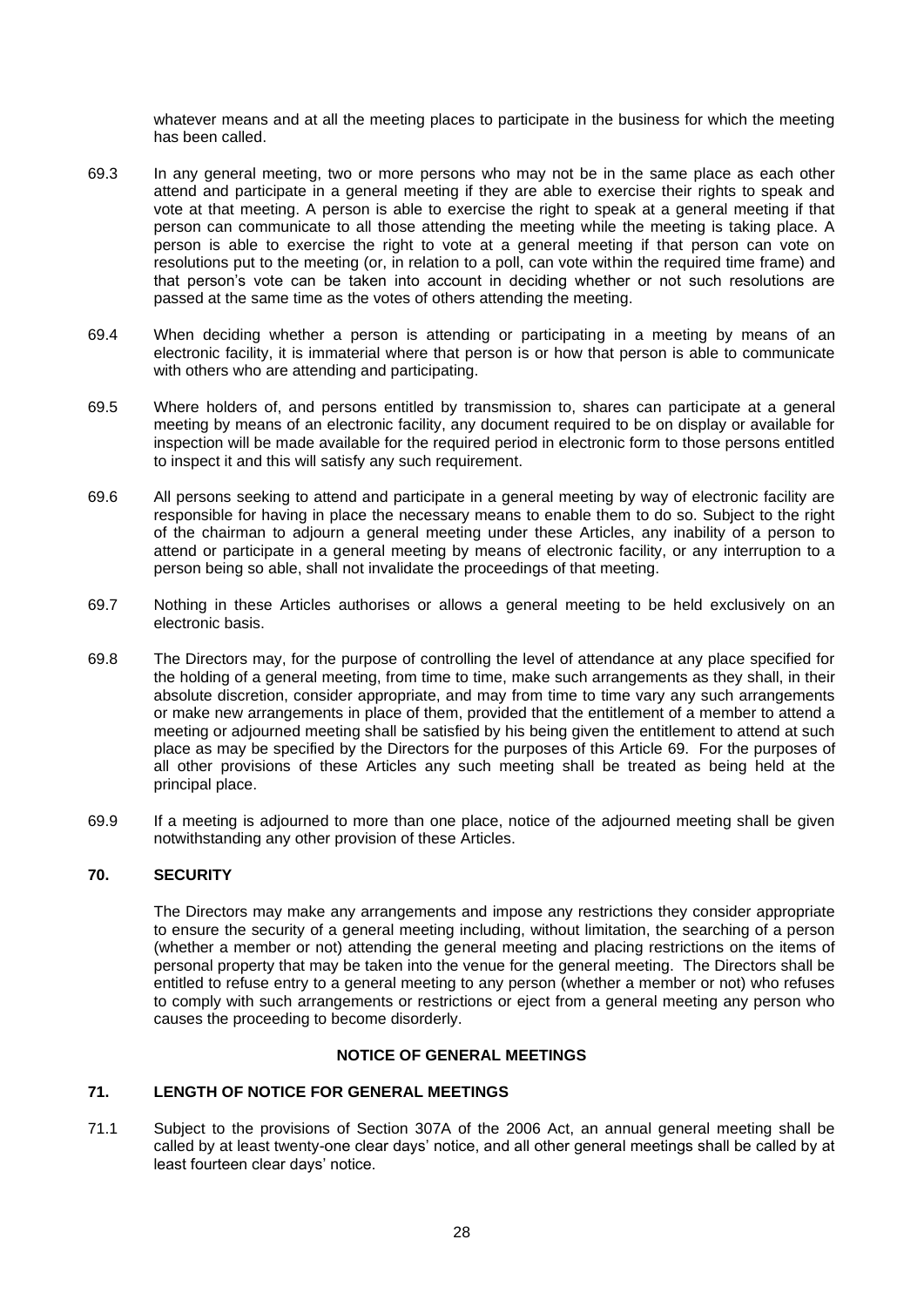### **72. CONTENTS AND RECIPIENTS OF NOTICES OF GENERAL MEETINGS**

- 72.1 The notice shall:-
	- 72.1.1 specify the place, the date and the time of meeting and the general nature of business to be transacted;
	- 72.1.2 if a meeting is an annual general meeting, specify the meeting as such and where notice of such AGM is given more than 6 weeks before the date of the meeting, the notice must include:
		- (a) a statement of the right under section 338 of the 2006 Act to require the company to give notice of a resolution to be moved at the meeting; and
		- (b) a statement of the right under section 338A of the 2006 Act to require the Company to include a matter in the business to be dealt with at the meeting;
	- 72.1.3 state the general nature of the business to be dealt with at the meeting and, if the meeting is convened to consider a special resolution, state the intention to propose the resolution as such;
	- 72.1.4 contain a statement with reasonable prominence that a member entitled to attend and vote is entitled to appoint a proxy or proxies to attend, vote and speak instead of him and that a proxy need not be a member of the Company;
	- 72.1.5 in the case of any general meeting at which directors are retiring and offering themselves for re-election in accordance with Articles 117 to 121, specify the names of the directors who are offering themselves for re-election;
	- 72.1.6 include the address of the website on which the information required by section 311A of the 2006 Act is published;
	- 72.1.7 state the procedures with which members must comply in order to be able to attend and vote at the meeting (including the date by which they must comply);
	- 72.1.8 state the procedures for voting by electronic means;
	- 72.1.9 state that a member has the right to ask questions at the meeting in accordance with section 319A of the 2006 Act; and
	- 72.1.10 state the place where instruments of proxy are to be deposited if the Directors determine that place to be other than the office.
- 72.2 Notices shall be given to all members and to all persons entitled to a share in consequence of the death or bankruptcy of a member or otherwise by operation of law, other than such of them as, under the provisions of these Articles or the terms of allotment or issue of the shares they hold, are not entitled to receive notice from the Company, and to the Directors and Auditors.
- 72.3 The Directors may determine that persons entitled to receive notices of meetings are those persons entered on the register at the close of business on a day determined by the Directors, provided that, if the Company is a participating issuer, the day determined by the Directors may not be more than twenty-one days before the day that the relevant notice of the meeting is sent.
- 72.4 The notice of meeting may also specify a time (which, if the Company is a participating issuer, shall not be more than 48 hours before the time fixed for the meeting) by which a person must be entered on the register in order to have the right to attend or vote at the meeting. Changes to entries on the register after the time so specified in the notice shall be disregarded in determining the rights of any person to so attend or vote. In calculating the period mentioned in this Article 72.4 no account shall be taken of any part day that is not a working day.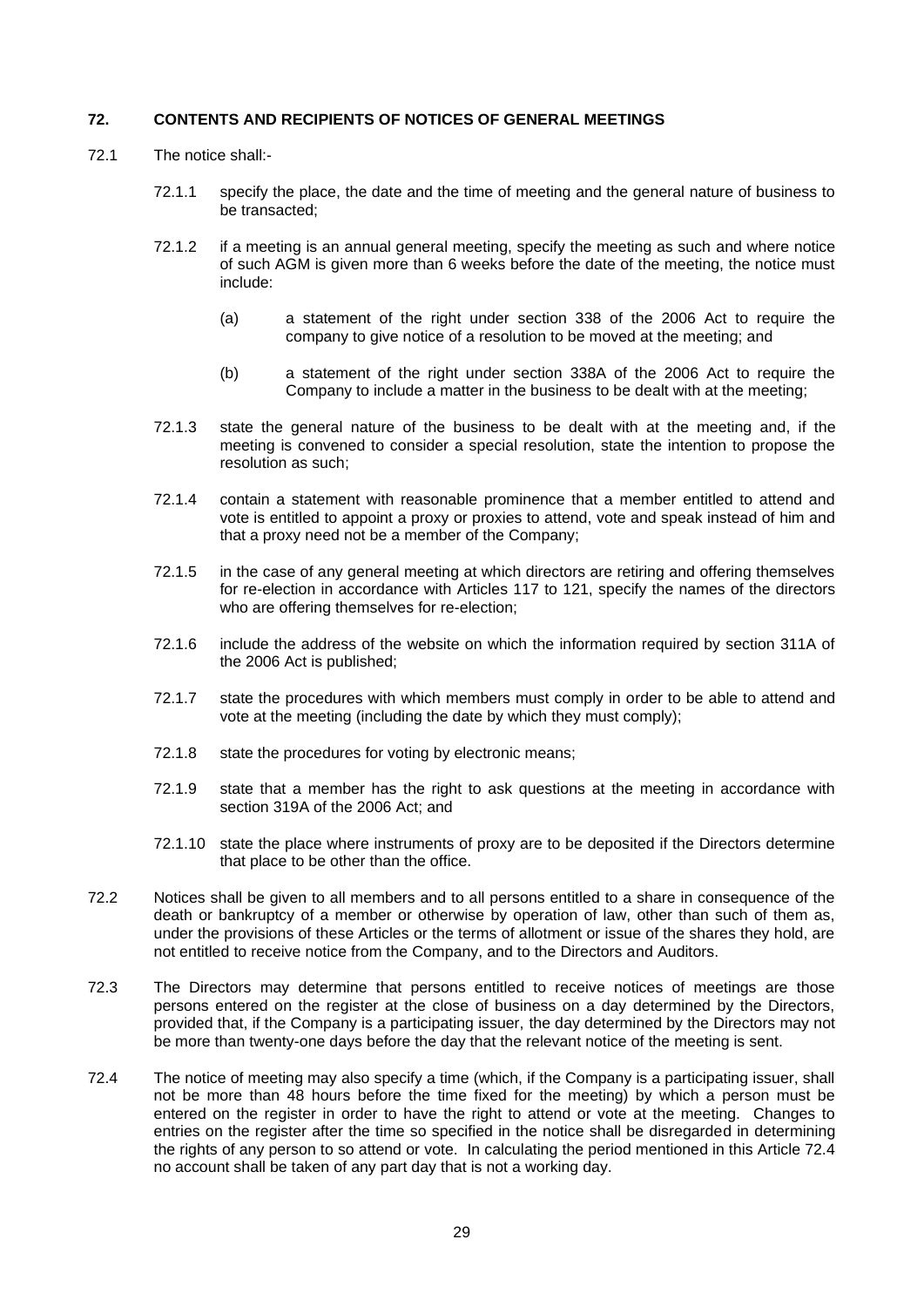- 72.5 The accidental omission to give notice of a meeting or, in cases where it is intended that it be sent out with the notice, an appointment of proxy or an invitation to appoint a proxy in accordance with Article [93,](#page-33-0) to, or the non-receipt of either by, any person entitled to attend and vote at a meeting shall not invalidate the proceedings at that meeting.
- 72.6 For the purposes of this **Article 72** a notice of meeting must be given in accordance with the 2006 Act, that is in hard copy form, electronic form or by means of a website.
- 72.7 Notice of meeting on a website

Provided that the Company has complied with all applicable regulatory requirements the Company must send or supply a notice of meeting by making it available on a website that is maintained by or on behalf of the Company and identifies the Company and where the Company makes that notice of meeting available on a website, the Company must:

- 72.7.1 comply with the provisions of sections 311A and 340A of the 2006 Act;
- 72.7.2 comply with the provisions of Article 208;
- 72.7.3 notify persons entitled to receive such notice that the notice of meeting has been published on the website, such notification to state that it concerns a notice of meeting, to specify the place, date and time of the meeting and whether the meeting will be an Annual General Meeting; and
- 72.7.4 ensure that the notice and the matters required to be made available by section 311A of the 2006 Act are available on the website throughout the period beginning with the first date on which the notice of meeting is given and for the following two years.
- 72.8 A notice which is treated as given to a person by virtue of Article 72.7 is treated as given at the same time as the notification referred to in Article 72.8.

# **73. POSTPONEMENT OF GENERAL MEETINGS**

If the Directors in their absolute discretion decide that it is unreasonable or impracticable for any reason to hold a general meeting at the time or place specified in the notice of that meeting, it may postpone the general meeting to another time or place by placing notice in accordance with the notice of the postponed meeting.

# **74. QUESTIONS AT GENERAL MEETINGS**

- 74.1 At any general meeting the Company must cause to be answered any question relating to the business being dealt with at the meeting put by a member attending the meeting.
- 74.2 The Company does not need to give an answer to any such question if;
	- 74.2.1 to do so would interfere unduly with the preparation for the meeting or would involve the disclosure of confidential information;
	- 74.2.2 if the answer has already been given on a website in the form of an answer to a question; or
	- 74.2.3 it is undesirable in the interests of the Company or the good order of the meeting that the question be answered.

# **75. CIRCULATION OF RESOLUTIONS AND OTHER MATTERS ON REQUISITION OF MEMBERS**

75.1 Subject to the provisions of the 2006 Act, the Directors shall on the requisition of members (the "requisitionists"):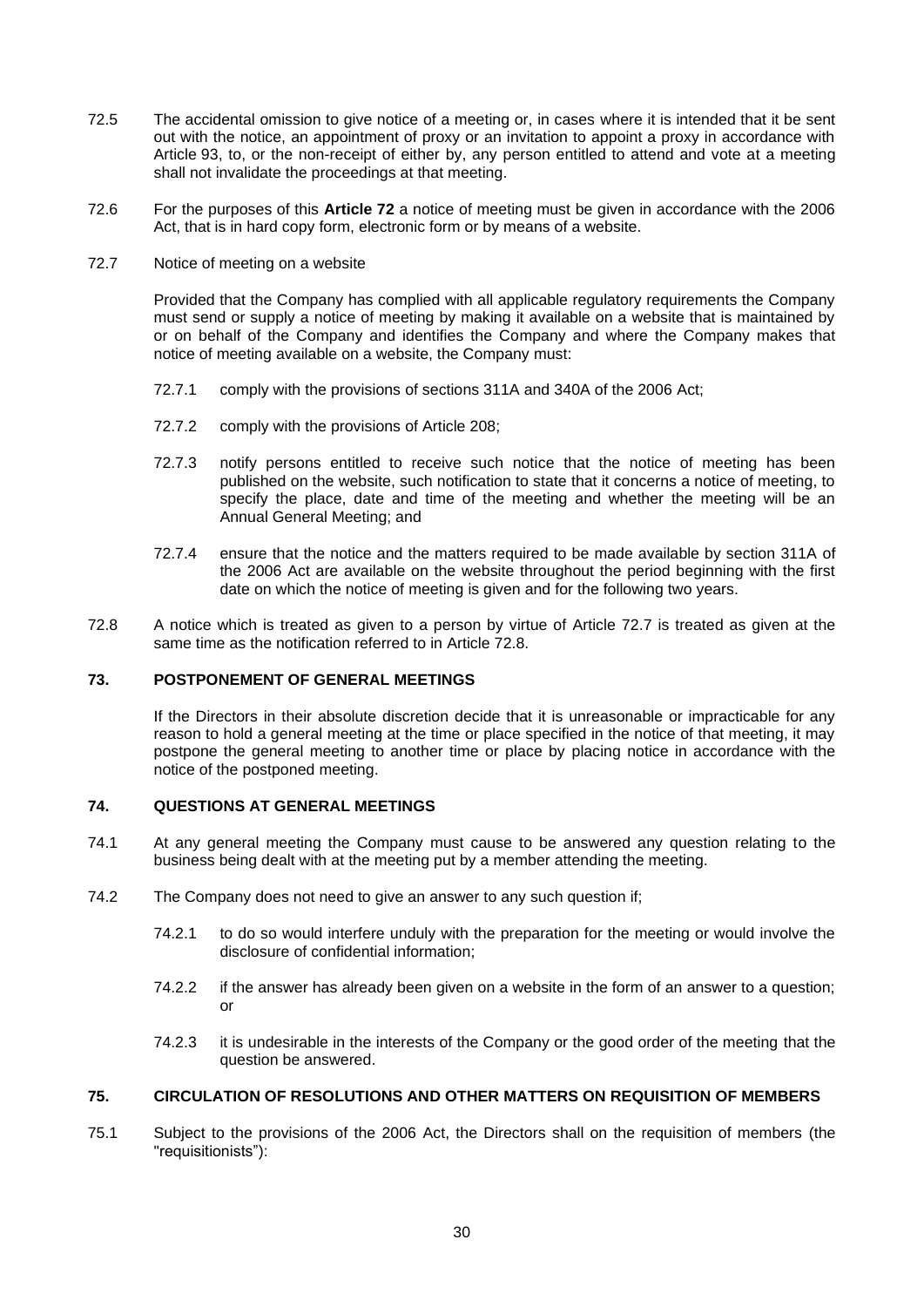- 75.2 give to the members entitled to receive notice of the next annual general meeting, notice of any resolution which may properly be moved and is intended to be moved at that meeting and of any matter which may properly be included in the business of that meeting;
- 75.3 circulate to the members entitled to have notice of any general meeting, any statement of not more than one thousand words with respect to a matter referred to in any proposed resolution or other business to be dealt with at that meeting.
- 75.4 Members who requisition the Company to circulate the resolution or statement or any matter to be included in the business of the meeting must meet the expenses of circulation ("the costs") unless either:
	- 75.4.1 in the case of an annual general meeting the request to circulate the resolution or statement or matter to be included in the business of the meeting is received by the Company before the end of the Company's financial year preceding the meeting; or
	- 75.4.2 the members have resolved that the Company will meet the costs.
- 75.5 In cases where the members have to meet the costs, the Company will, unless it has otherwise resolved, not be bound to circulate the resolution or statement or matter to be included in the business of the meeting unless there is deposited with it or tendered to it a sum or sums reasonably sufficient to meet the costs. The costs must, in the case of the resolution or matter to be included in the business of the meeting, be deposited or tendered not later than 6 weeks before the date of the annual general meeting to which the request relates or, if later, the time at which the notice of the meeting is given or, in the case of the statement, be deposited or tendered not later than one week before the date of the meeting to which it relates.

# **PROCEEDINGS AT GENERAL MEETINGS**

# **76. APPOINTMENT OF CHAIRMAN**

- 76.1 Any elected Chairman of the Board of Directors, or in his absence any elected Vice-Chairman, or in the absence of both of them some other Director nominated by the Directors, shall preside as chairman of the meeting, but if neither the Chairman nor the Vice-Chairman nor such other Director (if any) is present within 15 minutes after the time appointed for holding the meeting and willing to act, the Directors present shall elect one of their number present to be Chairman and, if there is only one Director present and willing to act, he shall be Chairman.
- 76.2 If no Director is willing to act as Chairman, or if no Director is present within 15 minutes after the time appointed for holding the meeting, the members present and entitled to vote shall choose one of their number to be Chairman.

# **77. ENTITLEMENT TO BE PRESENT OR SPEAK**

- 77.1 A Director shall, whether or not he is a member, be entitled to receive notice of and attend and speak at any general meeting and at any separate meeting of the holders of any class of shares.
- 77.2 The Chairman may invite any person to attend and speak at a general meeting who he considers to be equipped by experience or knowledge of the Company's affairs to assist in the business being transacted at the meeting.

# **78. QUORUM**

78.1 No business other than the appointment of a Chairman shall be transacted at any meeting unless a quorum is present. Two persons entitled to vote upon the business to be transacted, each being a member or a proxy for a member or a duly authorised representative of a corporation which is a member, shall be a quorum. Two persons who are proxies for the same member or representatives of the same corporation can count towards the quorum. If only two persons are present, and each is a proxy of a member and both are proxies of the same member, or each is a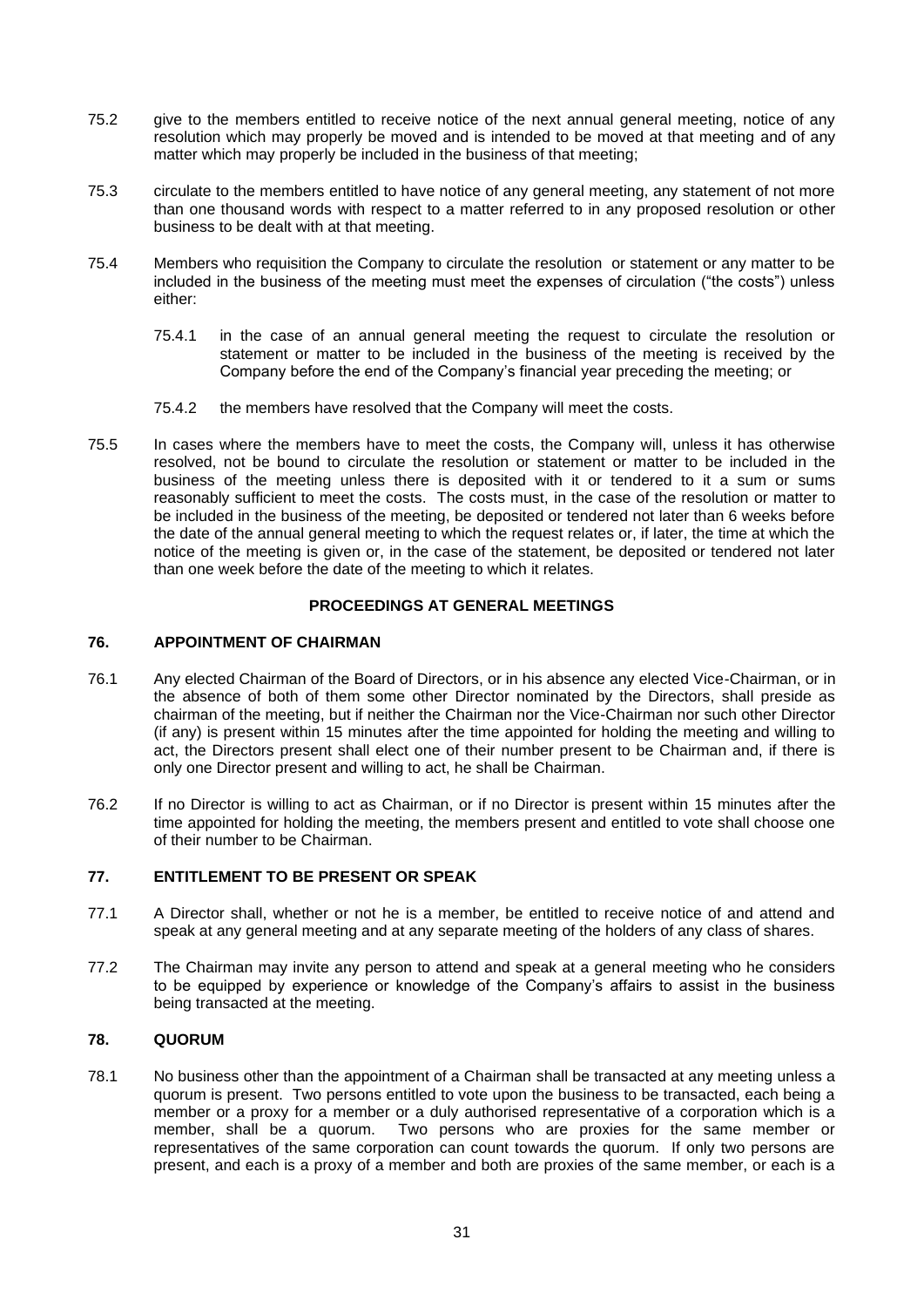corporate representative and both represent the same corporation, then a quorum will not be present.

78.2 If within 15 minutes from the time appointed for the holding of a general meeting (or such longer time as the Chairman of the meeting may decide) a quorum is not present, the meeting, if convened on the requisition of members, shall be dissolved. In any other case it shall be adjourned to a day, at least 10 clear days after the meeting and to a time and place decided by the Chairman. Notice of the adjourned meeting shall be given in accordance with these Articles.

# **79. ADJOURNMENT OF MEETINGS**

- 79.1 The Chairman may, with the approval of a meeting (being the approval of a majority in number of persons present and entitled to vote on a show of hands) at which a quorum is present (and shall if so directed by the meeting being the direction of a majority of such persons as aforesaid), adjourn the meeting from time to time and from place to place or for an indefinite period as the meeting shall determine.
- 79.2 Without prejudice to any other power which he may have under these Articles or at common law, the Chairman may, without the approval of a meeting at which a quorum is present, interrupt or adjourn the meeting from time to time and from place to place, or for an indefinite period, if he is of the opinion that it has become necessary to do so in order to secure the proper and orderly conduct of the meeting, to give all persons entitled to do so a reasonable opportunity of speaking and voting at the meeting or to ensure that the business of the meeting is properly disposed of.
- 79.3 No business shall be transacted at an adjourned meeting other than business which might properly have been transacted at the meeting had the adjournment not taken place.
- 79.4 The quorum for an adjourned meeting shall be two persons entitled to vote upon the business to be transacted, each being a member or a proxy for a member or a duly authorised representative of a corporation which is a member. If a quorum is not present within ten minutes of the time appointed for holding the meeting (or such longer time not exceeding twenty minutes as the Chairman of the meeting may think fit to allow), or if during a meeting a quorum ceases to be present, the meeting shall be dissolved.
- 79.5 When a meeting is adjourned for 14 days or more, at least seven clear days' notice shall be given specifying the date, time and place of the adjourned meeting and the general nature of the business to be transacted. Otherwise it shall not be necessary to give notice of an adjournment.
- 79.6 The Directors may determine that persons entitled to receive notices of an adjourned meeting are those persons entered on the register at the close of business on a day determined by the Directors, provided that, if the Company is a participating issuer, the day determined by the Directors may not be more than twenty-one days before the day that the relevant notice of the meeting is sent.
- 79.7 The notice of an adjourned meeting may also specify a time (which, if the Company is a participating issuer, shall not be more than 48 hours before the time fixed for the meeting) by which a person must be entered on the register in order to have the right to attend or vote at the meeting. Changes to entries on the register after the time so specified in the notice shall be disregarded in determining the rights of any person so to attend or vote.

# **80. SHOW OF HANDS AND VOTING ON A POLL**

- 80.1 A resolution put to the vote of a meeting shall be decided on a show of hands unless before the show of hands or immediately upon the declaration of the result thereof a poll is duly demanded. Subject to the provisions of the Statutes, a poll may be demanded:-
	- 80.1.1 by the Chairman; or
	- 80.1.2 by not less than five members present in person or by proxy having the right to vote at the meeting; or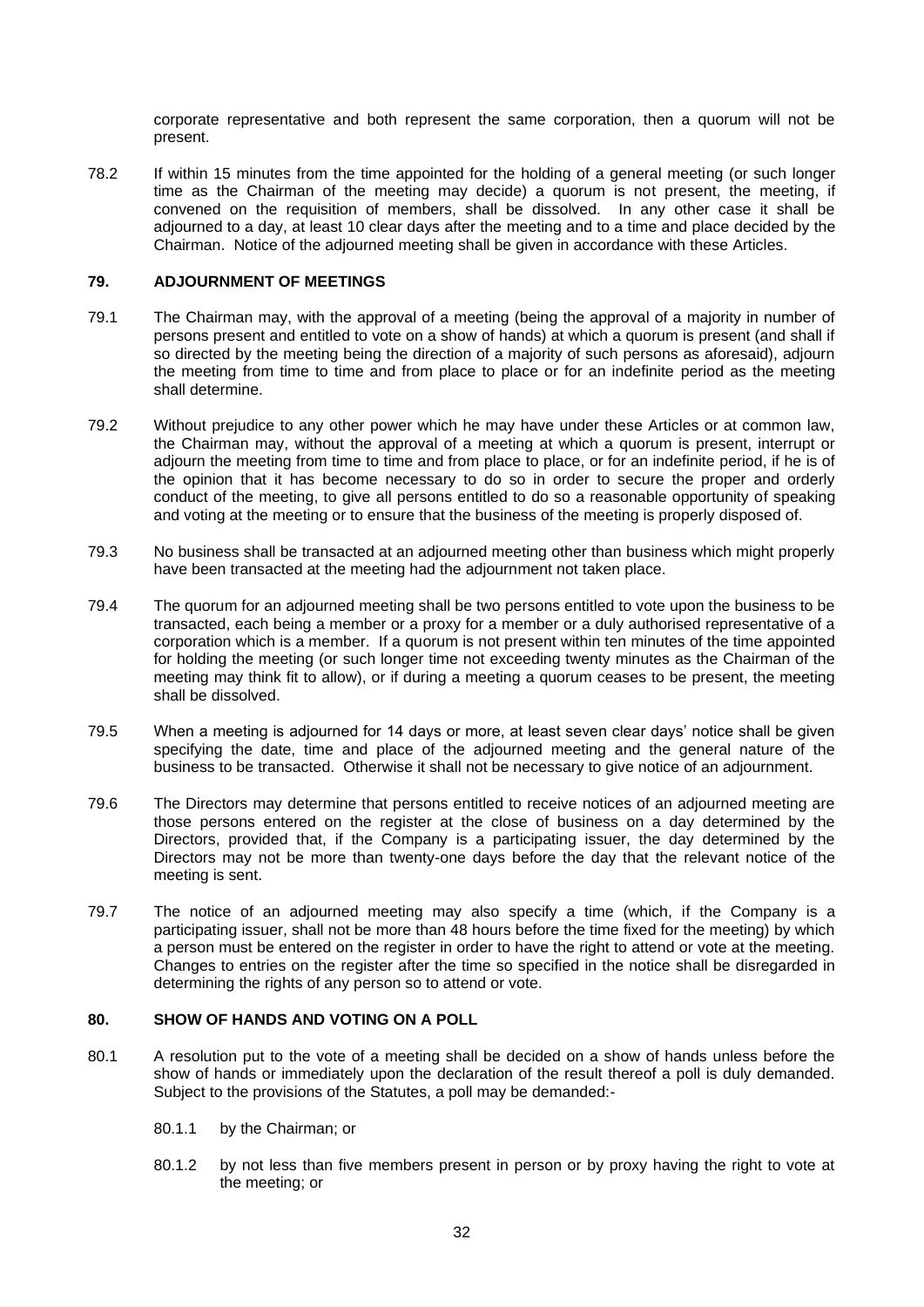- 80.1.3 by a member or members present in person or by proxy representing not less than onetenth of the total voting rights of all the members having the right to vote at the meeting; or
- 80.1.4 by a member or members present in person or by proxy holding shares conferring a right to vote on the resolution on which an aggregate sum has been paid up equal to not less than one-tenth of the total sum paid up on all the shares conferring that right.
- 80.2 Unless a poll is duly demanded, a declaration by the Chairman that a resolution has been carried or carried unanimously, or by a particular majority, or lost, or not carried by a particular majority, and an entry to that effect in the minutes of the meeting, shall be conclusive evidence of the fact without proof of the number or proportion of the votes recorded in favour of or against the resolution.
- 80.3 The demand for a poll may, before the poll is taken, be withdrawn with the consent of the Chairman, and a demand so withdrawn shall not be taken to have invalidated the result of a show of hands declared before the demand was made. If the poll is demanded before the declaration of the result of a show of hands and the demand is withdrawn, the meeting shall continue as if the demand has not been made.

# **81. PROCEDURES FOR THE TAKING OF A POLL**

- 81.1 Subject to Article [81.2,](#page-31-0) a poll shall be taken in such manner (including the use of ballot or voting papers or tickets or electronic means) as the Chairman directs, and he may appoint scrutineers (who need not be members) and fix a time (not being more than 30 days from the date of the meeting or adjourned meeting at which the poll was demanded) and the place and method for declaring the result of the poll.
- <span id="page-31-0"></span>81.2 A poll demanded on the election of a chairman or on a question of adjournment shall be taken immediately and without adjournment. A poll demanded on any other question shall be taken either immediately or on such date and at such time and place as the Chairman directs, not being more than 30 days after the poll is demanded.
- 81.3 No notice need be given of a poll not taken immediately if the date on which and the time and place at which it is to be taken are announced at the meeting in respect of which it is demanded. In any other case, at least seven clear days' notice shall be given specifying the date on which and time and place at which the poll is to be taken.
- 81.4 The result of the poll shall be deemed to be the resolution of the meeting at which the poll was demanded.
- 81.5 The demand for a poll shall not prevent the continuance of a meeting for the transaction of any business other than the question on which the poll was demanded.
- 81.6 On a poll, votes may be given in person or by proxy. A member entitled to more than one vote need not, if he votes, use all his votes or cast all the votes he uses in the same way, whether present in person or by proxy.

# **VOTES OF MEMBERS**

### **82. ELIGIBLE NUMBER OF VOTES ON A SHOW OF HANDS AND A POLL**

82.1 Subject to the Statutes and any rights or restrictions as to voting attached to any shares which have been issued or may for the time being be held, and to any suspension or abrogation of voting rights pursuant to these Articles, at every general meeting every member who, being an individual, is present in person or by proxy or being a corporation, is present by one or more duly authorised representatives who is not himself a member entitled to vote, on a show of hands shall have one vote and on a poll shall have one vote for every share of which he is the holder.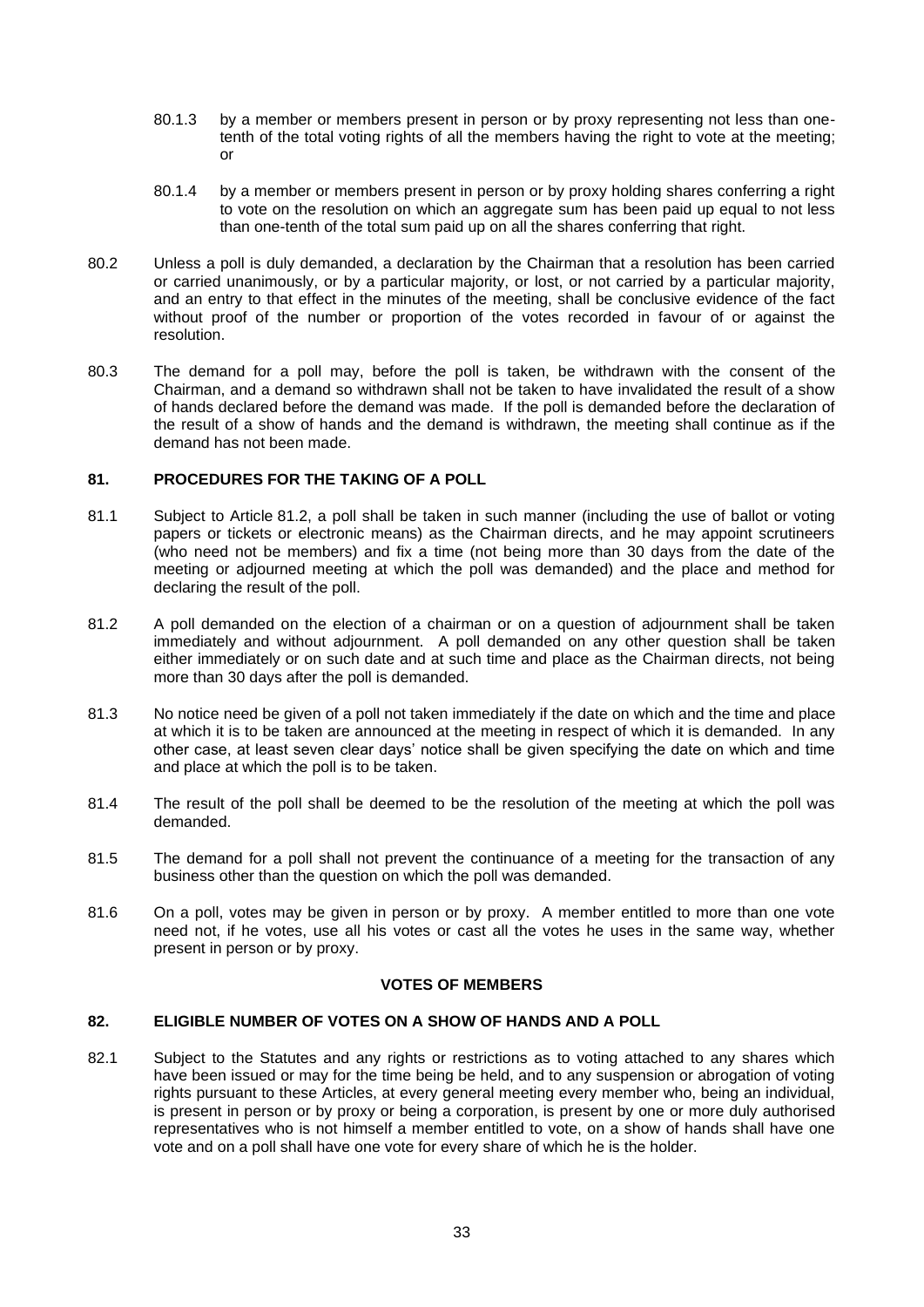- 82.2 On a vote by a show of hands every proxy present who has been duly appointed by one member has one vote and where the same proxy has been appointed by several members, he will have only one vote on a show of hands if instructed to vote in the same way by all the appointing members.
- 82.3 Notwithstanding the provisions of Article 82.2, on a show of hands, a proxy has one vote for and one vote against the resolution if:
	- 82.3.1 the proxy has been duly appointed by more than one member entitled to vote on the resolution; and
	- 82.3.2 the proxy has been instructed by, or exercises a discretion given by, one or more of those members to vote for the resolution and has been instructed by, or exercises a discretion given by, one or more others of those members to vote against it.

### **83. VOTES OF JOINT HOLDERS**

In the case of joint holders, any one of the joint holders may vote at any meeting, either personally or by proxy, in respect thereof as if he were solely entitled thereto, and if more than one of such joint holders be present at any meeting, the vote of the senior who tenders a vote, whether in person or by proxy, shall be accepted to the exclusion of the votes of the other joint holders. Seniority shall be determined by the order in which the names of the holders stand in the register of members in respect of the relevant holding.

# **84. VOTES OF MEMBERS INCAPABLE OF MANAGING THEIR AFFAIRS**

A member who is or becomes a patient within the meaning of Part VII of the Mental Health Act 1983 or in respect of whom an order has been made by any court or official having jurisdiction (whether in the United Kingdom or elsewhere) in matters concerning mental disorder, may vote, on a show of hands or on a poll through any person authorised in that behalf by that court who may on a poll vote by proxy, subject to the Directors' right to require evidence of the authority to vote. Evidence to the satisfaction of the Directors of the authority of the person claiming the right to vote shall be deposited at the office, or at such other place as is specified in accordance with these Articles for the deposit of instruments of proxy, not less than 48 hours before the time appointed for holding the meeting or adjourned meeting at which the right to vote is to be exercised, and in default the right to vote shall not be exercisable.

#### **85. NO VOTING WHERE SHARES NOT FULLY PAID**

- 85.1 No member shall, unless the Directors otherwise determine, be entitled to vote at any general meeting or at any separate meeting of the holders of any class of shares, either in person or by representative or proxy, in respect of any share held by him or exercise any right as a member in relation to the meeting or poll, unless all calls or other amounts then payable by him in respect of that share have been paid. This restriction ceases on payment of the amount outstanding and all costs, charges and expenses incurred by the Company by reason of the non-payment.
- 85.2 No member shall be entitled to vote at any general meeting or at any separate meeting of the holders of any class of shares, either in person or by representative or proxy, in respect of any share held by him which is subject to sanctions under Article [101.](#page-37-0)

### **86. QUALIFICATION AND COUNTING OF VOTES**

86.1 No objection shall be raised to the qualification of any voter or to the counting of, or failure to count, any vote, except at the meeting or adjourned meeting at which the vote objected to is tendered or the error occurred. Subject to any objection made in due time, every vote counted and not disallowed at the meeting shall be valid and every vote disallowed or not counted shall be invalid. Any objection made in due time shall be referred to the Chairman who shall decide whether a proper objection is of sufficient magnitude to affect the decision of the meeting and whose decision shall be final and conclusive.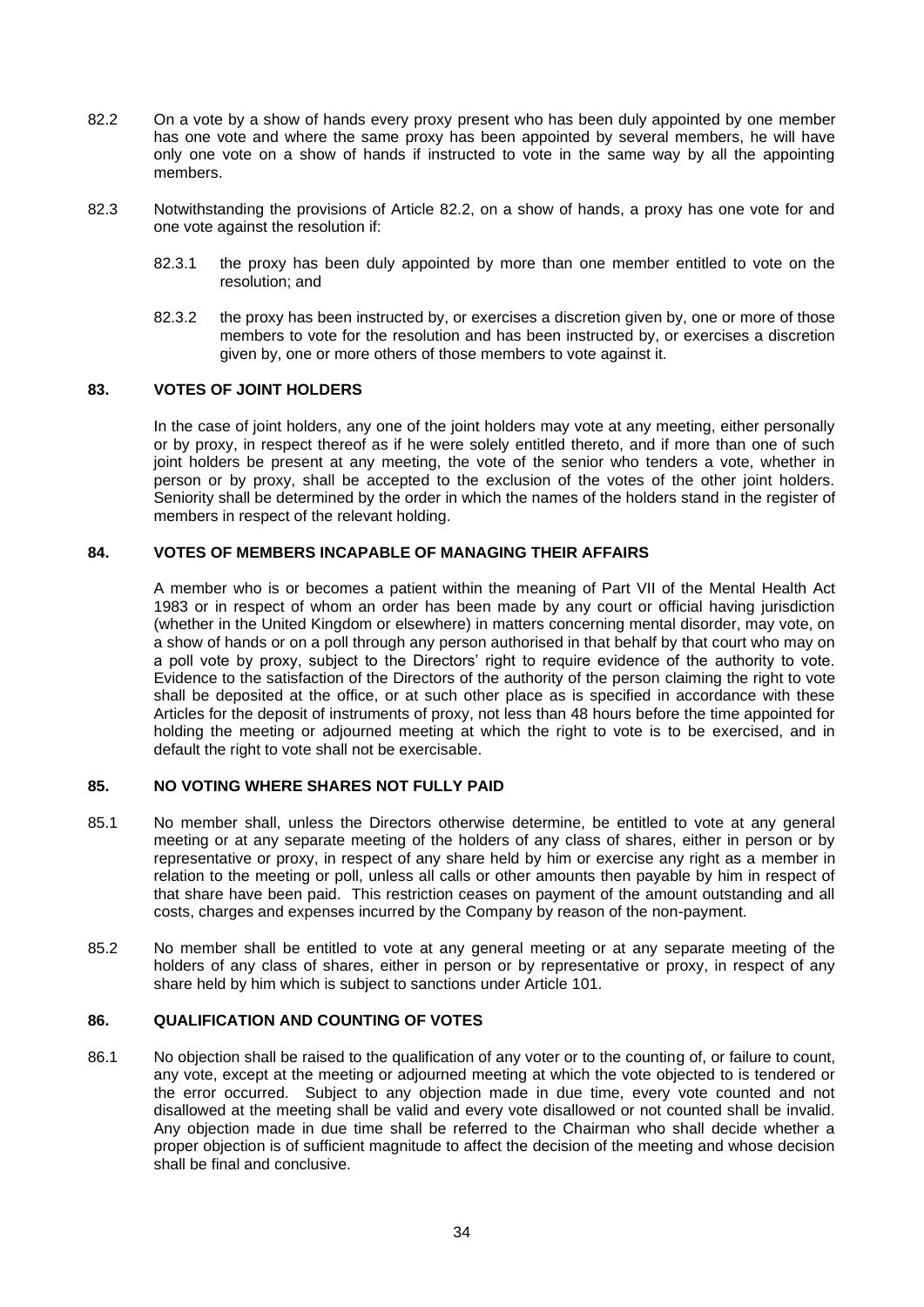86.2 The Company is not obliged to verify whether a proxy or corporate representative has voted in accordance with the instructions given by the Member by whom the proxy or corporate representative is instructed. Any vote (whether given on a show of hands or on poll) is not invalidated if a proxy or corporate representative does not vote in accordance with their instructions.

#### **87. FLEXIBILITY OF VOTING WHERE MORE THAN ONE VOTE**

On a poll votes may be given personally or by proxy and a Member entitled to more than one vote need not, if he votes, use all his votes or cast all the votes he uses in the same way.

#### **88. AMENDMENTS TO RESOLUTIONS**

Amendments can be proposed to any ordinary resolution under consideration if the chairman decides that the amendment is appropriate for consideration by the meeting. If the amendment is in good faith ruled out of order by the Chairman, any error in that ruling shall not invalidate the resolution. In the case of a special resolution, no amendments other than amendments to correct an obvious error may be proposed.

#### **89. MEMBERS' RESOLUTIONS IN WRITING**

A resolution in writing executed by or on behalf of each member who would have been entitled to vote on it if it had been proposed at a general meeting at which he was present shall be as valid and effectual as if it had been passed at a general meeting duly convened and held, and may consist of several documents in the like form each executed by or on behalf of one or more members.

#### **PROXIES**

#### <span id="page-33-1"></span>**90. FORM OF PROXIES**

An appointment of proxy shall be in any usual form or in any other form which the Directors may approve. An appointment of proxy in writing shall be executed by or on behalf of the appointor. A corporation may execute a form of proxy either under its common seal or in accordance with section 44 of the 2006 Act, or under the hand of a duly authorised officer or attorney.

### **91. APPOINTMENT BY ELECTRONIC MEANS**

In accordance with the Acts, and these Articles, an appointment of proxy may be delivered by electronic means and is not required to comply with Article [90.](#page-33-1) The Directors may require the production of any evidence they consider necessary to determine the validity of such an appointment.

# **92. APPOINTMENT OF MORE THAN ONE PROXY AND ATTENDANCE OF MEMBERS**

- 92.1 A member may appoint more than one proxy to attend on the same occasion and if he does so he shall specify the number of shares held by him in respect of which each proxy is entitled to exercise rights. Deposit of an appointment of proxy shall not preclude a member from attending and voting at the meeting or at any adjournment of it or on a poll.
- 92.2 A proxy need not be a member.

#### <span id="page-33-0"></span>**93. METHOD FOR APPOINTING A PROXY**

- 93.1 The appointment of a proxy and (if required by the Directors) any authority under which it is executed or a copy of the authority certified notarially or in some other way approved by the Directors must be:-
	- 93.1.1 in the case of an appointment of proxy in writing deposited at the office or at such other place in the United Kingdom as is specified:-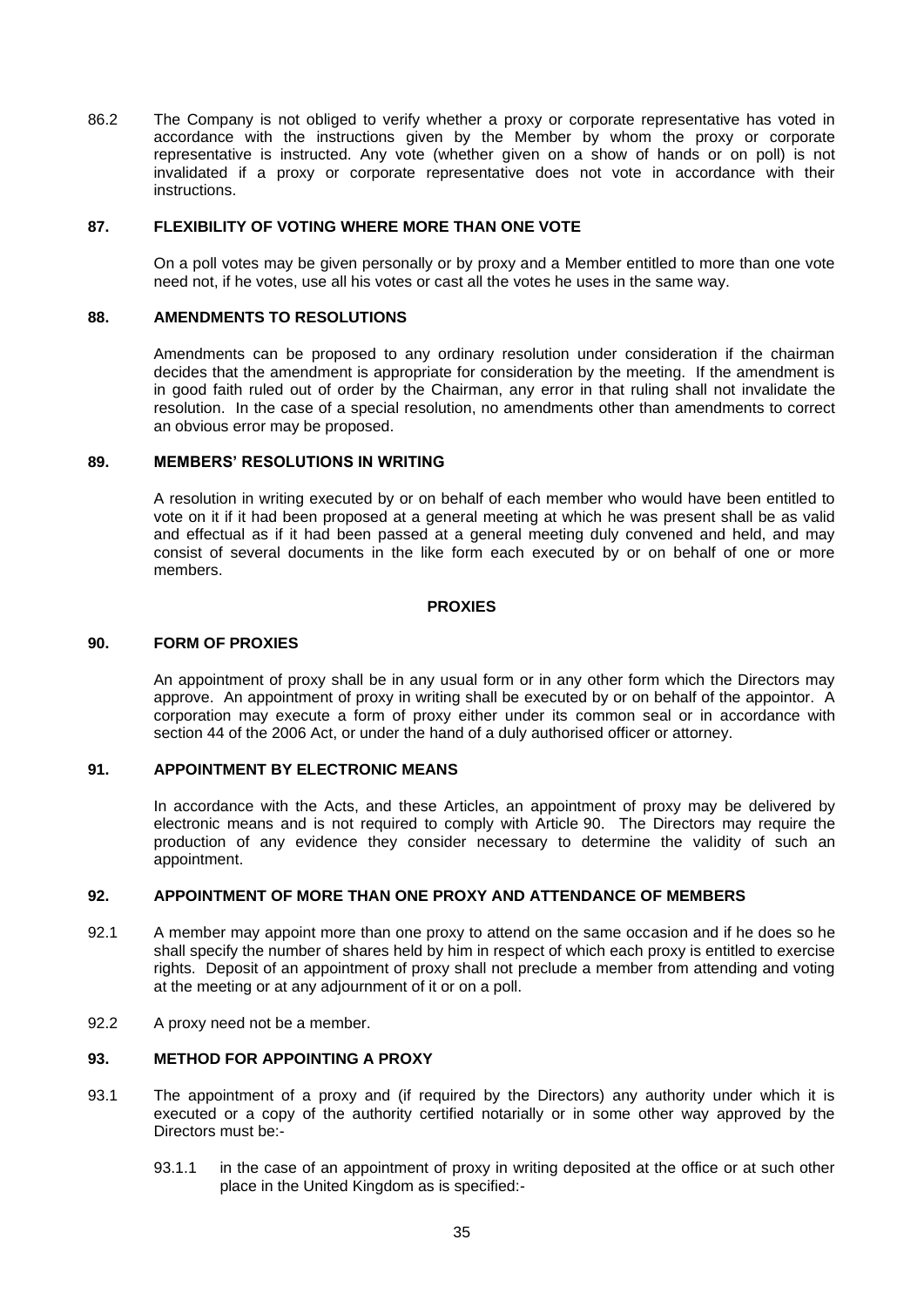- (a) in the notice convening the meeting; or
- (b) in any appointment of proxy sent out by the Company in relation to the meeting;

not less than 48 hours (or such lesser time as may be specified in such notice or such proxy) before the time for holding the meeting or adjourned meeting at which the person named in the appointment of proxy proposes to vote, and in calculating this period, no account shall be taken of any part of a day that is not a working day; or

- 93.1.2 in the case of an appointment of proxy contained in an electronic communication, where an address has been specified for the purpose of receiving electronic communications:-
	- (a) in the notice convening the meeting, or
	- (b) in any appointment of proxy sent out by the Company in relation to the meeting; or
	- (c) in any invitation contained in an electronic communication to appoint a proxy issued by the Company in relation to the meeting,

be received at such address not less than 48 hours before the time for holding the meeting or adjourned meeting at which the person named in the appointment of proxy proposes to vote, and in calculating this period, no account shall be taken of any part of a day that is not a working day;

- 93.1.3 in the case of a meeting adjourned for less than 28 days but more than 48 hours or in the case of a poll taken more than 48 hours after it was demanded, be deposited or received as aforesaid after the poll has been demanded and not less than 24 hours (or such lesser time as may be specified by the Directors) before the time appointed for taking the poll, and in calculating this period, no account shall be taken of any part of a day that is not a working day; or
- 93.1.4 where the poll is not taken forthwith but is taken not more than 48 hours after it was demanded, be delivered at the meeting at which the poll was demanded to the Chairman or to any Director or to the Secretary or to any other person authorised by the Secretary for that purpose

and an appointment of proxy which is not deposited, delivered or received in a manner so permitted shall be invalid.

- 93.2 When two or more valid but differing appointments of proxy are delivered or received in respect of the same share for use at the same meeting or poll, the one which is last delivered or received (regardless of its date or the date of its execution) shall be treated as replacing and revoking the other as regards that share; if the Company is unable to determine which was last delivered or received, none of them shall be treated as valid in respect of that share. No appointment of proxy shall be valid after the expiration of twelve months from the date stated in it as the date of its execution. In this Article [93](#page-33-0) "address" in relation to electronic communications includes any number or address used for the purposes of such communications.
- 93.3 The Directors may, at the expense of the Company, send appointments of proxy to the members by post (with or without provision for their return prepaid) or by electronic means, for use at any general meeting or at any separate meeting of the holders of any class of shares, either in blank or nominating in the alternative any one or more of the Directors or any other person. If for the purpose of any meeting invitations to appoint as proxy a person or one of a number of persons specified in the invitations are issued at the Company's expense, they shall be issued to all (and not to some only) of the members entitled to be sent a notice of the meeting and to vote at it. If issued, they shall provide for two way voting (without prejudice to any rights to withhold a vote) in all resolutions set out in the notice of the meeting.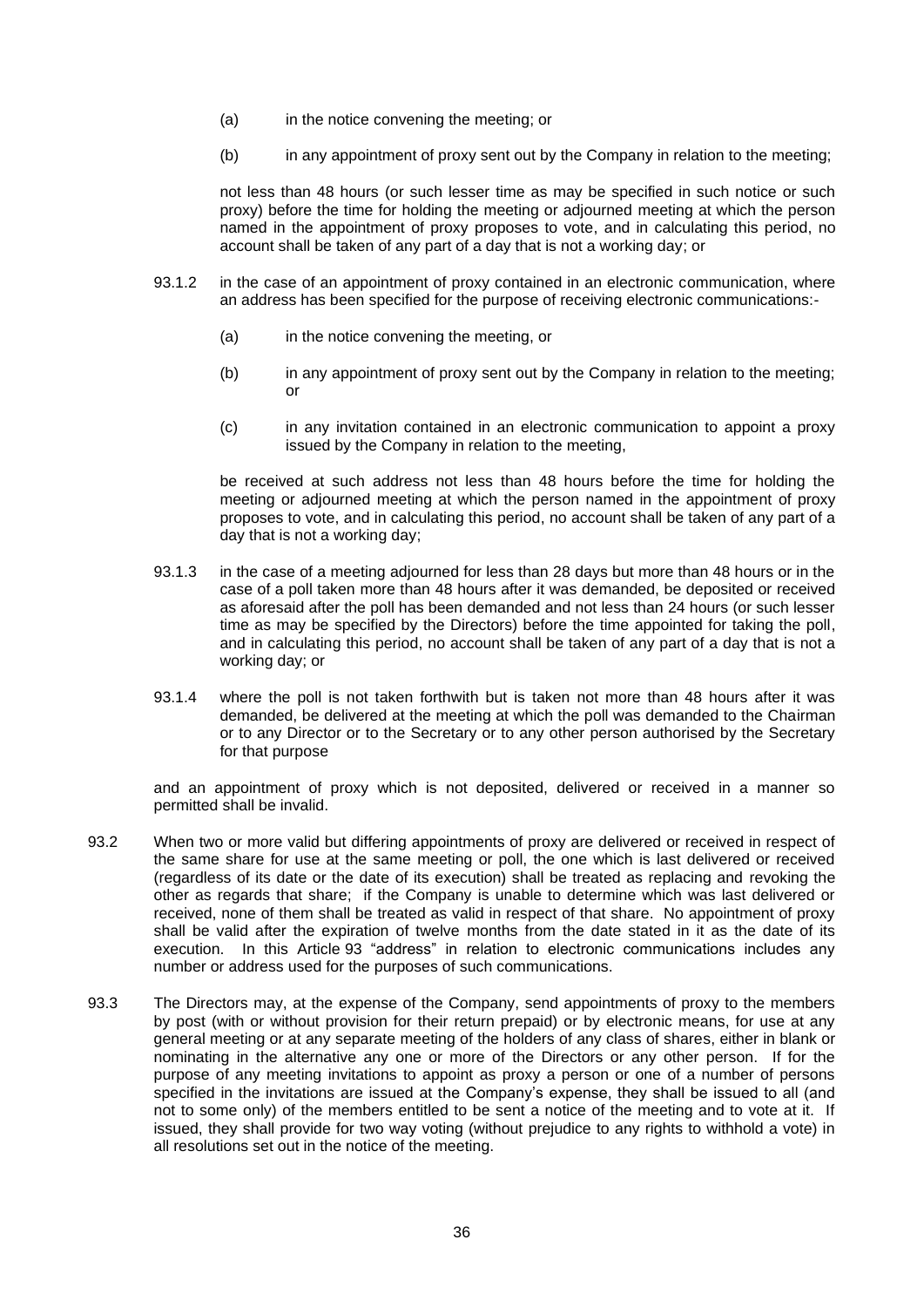#### **94. VALIDITY OF PROXY UNTIL NOTICE OF DEATH, MENTAL DISORDER OR TERMINATION OF APPOINTMENT RECEIVED BY COMPANY**

A vote given or poll demanded by proxy or by the duly authorised representative of a corporation shall be valid notwithstanding the previous death or mental disorder of the principal (where relevant) or the determination in writing of the authority of the person voting or demanding a poll, unless notice of the death, mental disorder or determination was received by the Company at the office, or at such other place at which the appointment of proxy was duly deposited or, where the appointment of proxy was contained in an electronic communication, at the address at which such appointment was duly received, not later than the last time at which an appointment of proxy should have been delivered in order to be valid for use at the meeting or the adjourned meeting at which the vote is given or the poll demanded or (in the case of a poll not taken on the same day as the meeting or adjourned meeting) for use on the holding of the poll at which the vote is cast.

# **95. PROXY MAY VOTE ON OR DEMAND POLL, SPEAK AND VOTE**

The appointment of proxy to vote at a meeting shall be deemed also to confer authority to demand or join in demanding a poll (and for the purposes of these Articles a demand for a poll made by a person as proxy for a member or as the duly authorised representative or representatives of a corporate member shall be the same as a demand made by the member) and shall confer a right to speak at the meeting with the permission of the Chairman and to vote on a resolution or amendment of a resolution put, or other business which may properly come before, the meeting or meetings for which it is given, as the proxy thinks fit.

# **96. PROXY VALID FOR ADJOURNMENT**

An appointment of proxy shall (unless the contrary be stated in it) be valid as for any adjournment of the meeting as for the meeting to which it relates.

### **CORPORATIONS ACTING BY REPRESENTATIVES**

# **97. CORPORATION MAY ACT BY REPRESENTATIVES**

Any corporation (whether or not a company within the meaning of the Statutes) which is a member of the Company may, by resolution of its directors or other governing body, authorise a person or persons as it thinks fit to act as its representative or representatives at any meeting of the Company, or at any separate meeting of the holders of any class of shares. A person or persons so authorised shall be entitled to exercise the same power on behalf of the corporation as the corporation could exercise if it were an individual member of the Company, and the corporation shall for the purposes of these Articles be deemed to be present in person at any such meeting if a person or persons so authorised are present at it and all references to attendance and voting in person shall be construed accordingly.

# **98. APPOINTMENT MUST BE DELIVERED**

A resolution authorising a person or persons to act as a representative or representatives of a corporation shall not be effective for the purposes of any meeting unless a copy or extract of such resolution, certified as a true copy or extract by a director or secretary or member of the governing body of the corporation concerned, has been delivered prior to the time fixed for the commencement of the meeting to a Director or the Secretary of the Company.

# **CLASS MEETINGS**

# <span id="page-35-0"></span>**99. GENERAL MEETING PROVISIONS APPLY TO CLASS MEETINGS**

Unless otherwise provided by the terms of the issue of any class of shares of the Company, all the provisions of these Articles relating to general meetings of the Company or to the proceedings at general meetings shall, mutatis mutandis, apply to every separate meeting of the holders of any class of shares of the Company, except that in the case of a meeting held in connection with the variation or abrogation of the rights attached to the shares of the class:-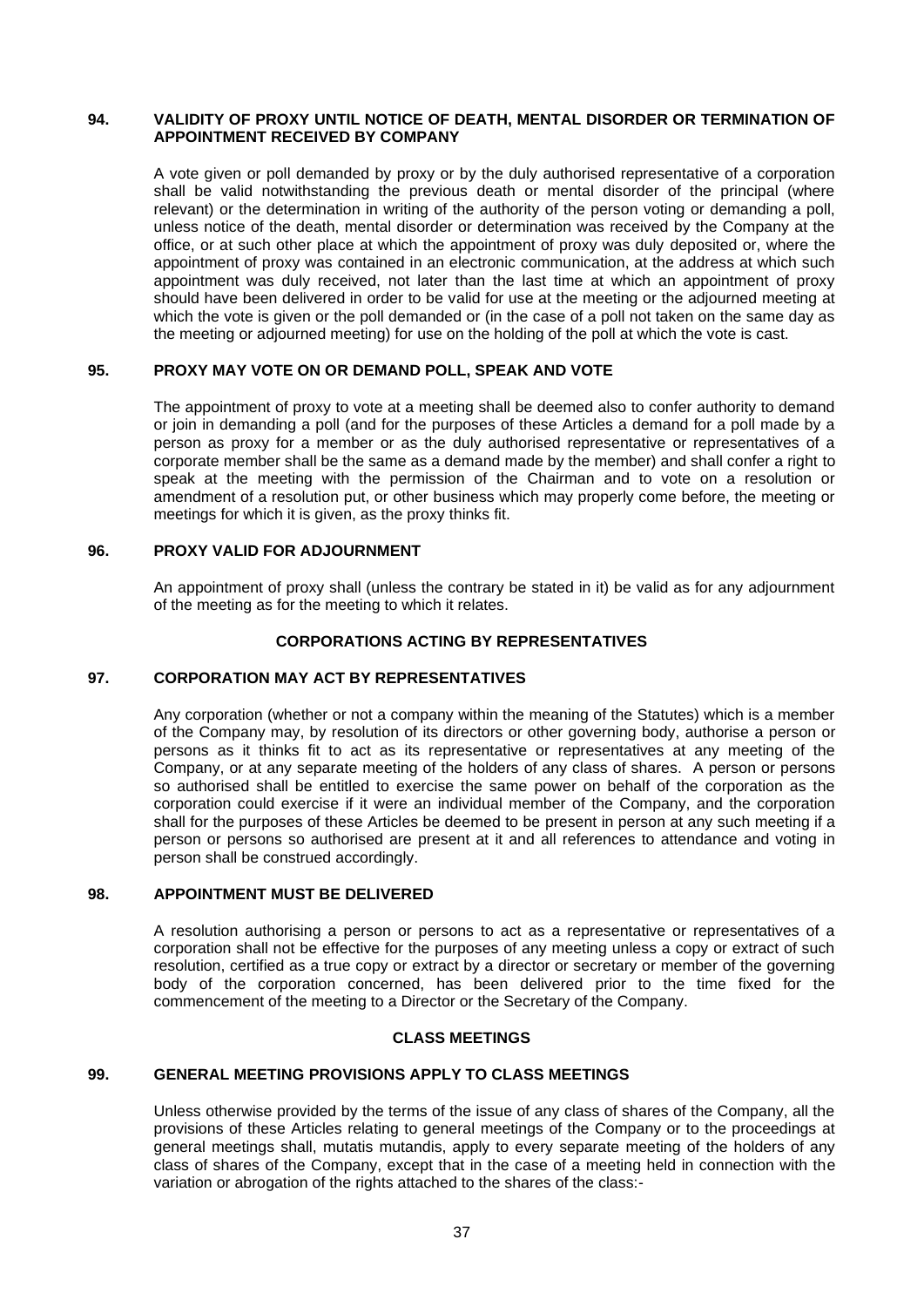- 99.1 no member other than a Director shall be entitled to notice of or to attend the meeting unless he is a holder of the shares of the class the rights or privileges attached to which are intended to be varied or abrogated by the resolution;
- 99.2 no vote shall be given except in respect of a share of that class;
- 99.3 the necessary quorum shall be two persons together holding or representing by proxy at least onethird in nominal amount of the issued shares of the class in question (excluding any shares of that class held by the Company as treasury shares) or, at any adjourned meeting of such holders, shall be one person holding shares of the class in question present in person or by proxy, whatever his or their holdings;
- 99.4 a poll may be demanded in writing by any holder of shares of the class present in person or by proxy; and
- 99.5 the holders of shares of the class shall, on a poll, have one vote in respect of every share of the class held by them respectively.

### **DISCLOSURE OF INTERESTS IN SHARES**

#### <span id="page-36-0"></span>**100. DEFINITIONS RELATING TO DISCLOSURE OF INTERESTS**

For the purposes of this Article [100:-](#page-36-0)

- 100.1 a person other than the member holding a share shall be treated as appearing to be interested in that share if the member has informed the Company that the person is, or may be, or has been at any time during the three years immediately preceding the date upon which the disclosure notice is issued, so interested, or if the Company (after taking account of any information obtained from the member or, pursuant to a notice served under section 793 of the 2006 Act, from anyone else) knows or has reasonable cause to believe that the person is, or may be, so interested;
- 100.2 "**interested**" shall be construed as it is for the purposes of section 793 of the 2006 Act;
- 100.3 reference to a person having failed to give the Company the information required by a notice served under section 793 of the 2006 Act, or being in default as regards supplying such information, includes (i) reference to his having failed or refused to give all or any part of it and (ii) reference to his having given information which he knows to be false in a material particular or having recklessly given information which is false in a material particular;
- 100.4 the "**prescribed period**" means fourteen days after the service of a notice served under section 793 of the 2006 Act;
- 100.5 an "**approved transfer**" means, in relation to any shares held by a member:-
	- 100.5.1 a transfer by way of or pursuant to acceptance of a takeover offer for the Company (as defined in section 974 of the 2006 Act); or
	- 100.5.2 a transfer in consequence of a sale made through a recognised investment exchange (as defined in the Financial Services and Market Act 2000) or recognised clearing house or any other stock exchange or market outside the United Kingdom on which the Company's shares are normally traded; or
	- 100.5.3 a transfer which is shown to the satisfaction of the Directors to be made in consequence of a bona fide sale of the whole of the beneficial interest in the shares to a person who is unconnected with the member and with any other person appearing to be interested in the shares.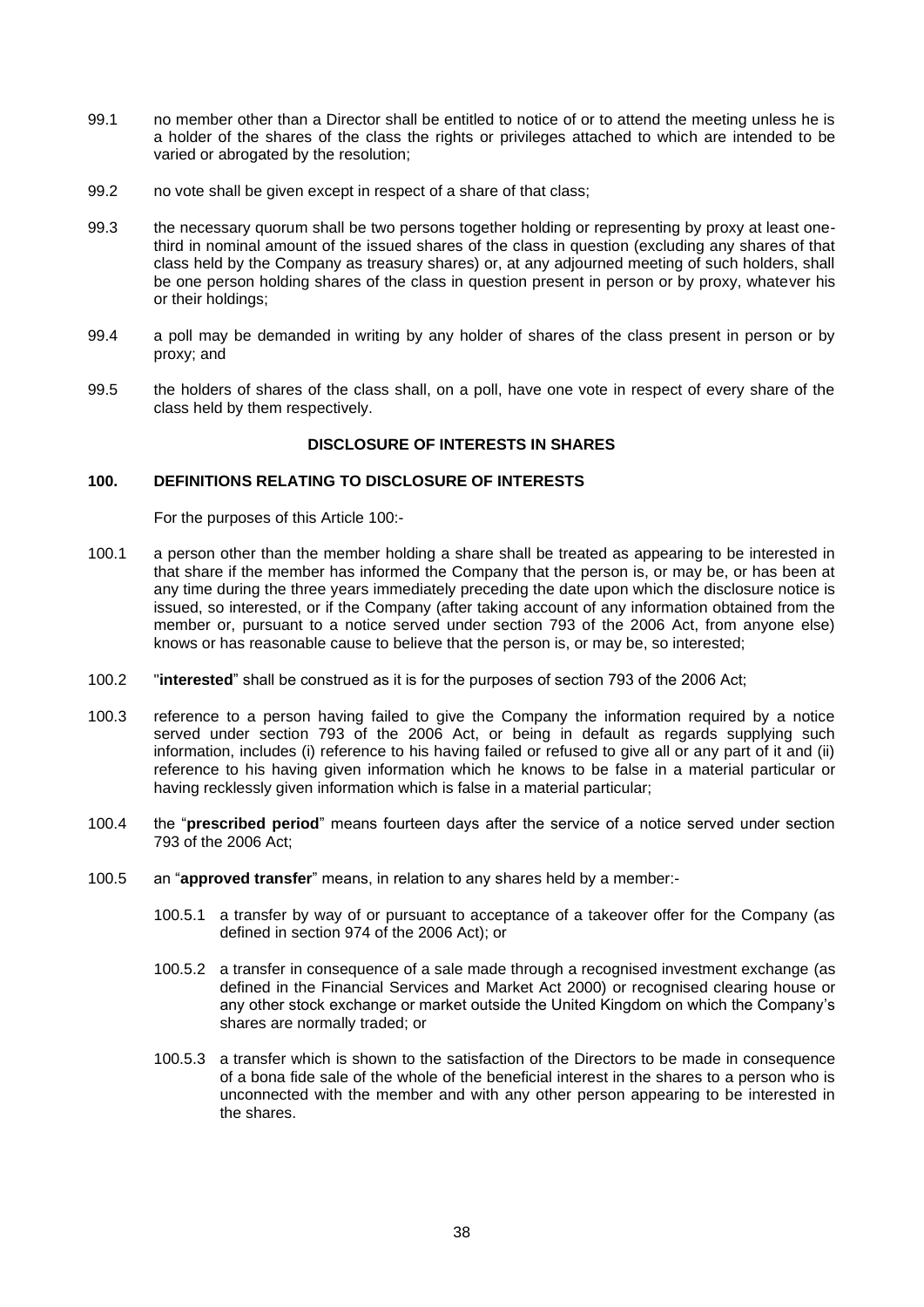#### <span id="page-37-0"></span>**101. SANCTIONS FOR NON COMPLIANCE OF NOTICES SERVED UNDER SECTION 793 OF THE 2006 ACT**

Subject to the 2006 Act and the rules of the UK Listing Authority, if a member, or any other person appearing to be interested in shares held by that member, has been served notice under section 793 of the 2006 Act and has failed in relation to any shares (the "**default shares**", which expression shall include any further shares which are allotted or issued after the date of the notice served under section 793 of the 2006 Act in respect of such shares) to give the Company the information thereby required in the prescribed period from the date of the notice, then the following sanctions shall apply unless the Directors shall determine otherwise:-

- 101.1 the member shall not be entitled in respect of the default shares to attend or vote (either in person or by proxy or, if the member is a corporation by authorised representative) at any general meeting or at any separate meeting of the holders of that class of shares or on any poll or to exercise any other right conferred by membership in relation to any such meeting or poll; and
- 101.2 where the default shares represent 0.25 per cent. or more in nominal value of the issued shares of their class (excluding any shares of that class held by the Company as treasury shares):-
	- 101.2.1 the Company shall be entitled in respect of the shares to withhold any sums payable in respect of dividends, and the member shall not be entitled to elect pursuant to Article [198](#page-59-1) below to receive shares instead of that dividend, and the Company shall not have any obligation to pay interest on any sum when it is finally paid to the member; and
	- 101.2.2 no transfer of any shares held by the member shall be registered unless:-
		- (a) the member is not himself in default as regards supplying the information required and the member provides evidence to the satisfaction of the Directors that no person in default as regards supplying such information is interested in any of the shares which are the subject of the transfer; or
		- (b) the transfer is an approved transfer; or
		- (c) registration of the transfer is requested by the Regulations.

#### **102. FAILURE TO ISSUE COPY OF NOTICE SERVED UNDER SECTION 793 OF THE 2006 ACT TO RELEVANT MEMBER SHALL NOT INVALIDATE SANCTIONS**

Where, on the basis of information obtained from a member in respect of a share held by him, the Company serves a notice under section 793 of the 2006 Act to another person appearing to be interested in the shares, it shall at the same time serve a copy of such notice to the relevant member, but the failure or omission to do so, or the non-receipt by that member of the copy, shall not invalidate or otherwise affect the application of Article [101.](#page-37-0)

### **103. ENFORCEMENT OF SANCTIONS ON HOLDER OF UNCERTIFICATED SHARES**

For the purposes of enforcing the sanctions contained in Article [101,](#page-37-0) the Directors may give notice to the member requiring the member to change default shares held in uncertificated form to certificated form by the time stated in the notice. The notice may also state that the member may not change any default shares held in certificated form to uncertificated form. If the member does not comply with the notice, the Directors may authorise a person to change default shares held in uncertificated form to certificated form in the name and on behalf of the member.

#### <span id="page-37-1"></span>**104. WHEN SANCTIONS SHALL CEASE**

The sanctions under Article [101](#page-37-0) above shall cease to have effect not more than seven days after the earlier of:-

104.1 receipt by the Company of notice that the shares have been transferred by means of an approved transfer (but only in relation to the shares transferred); or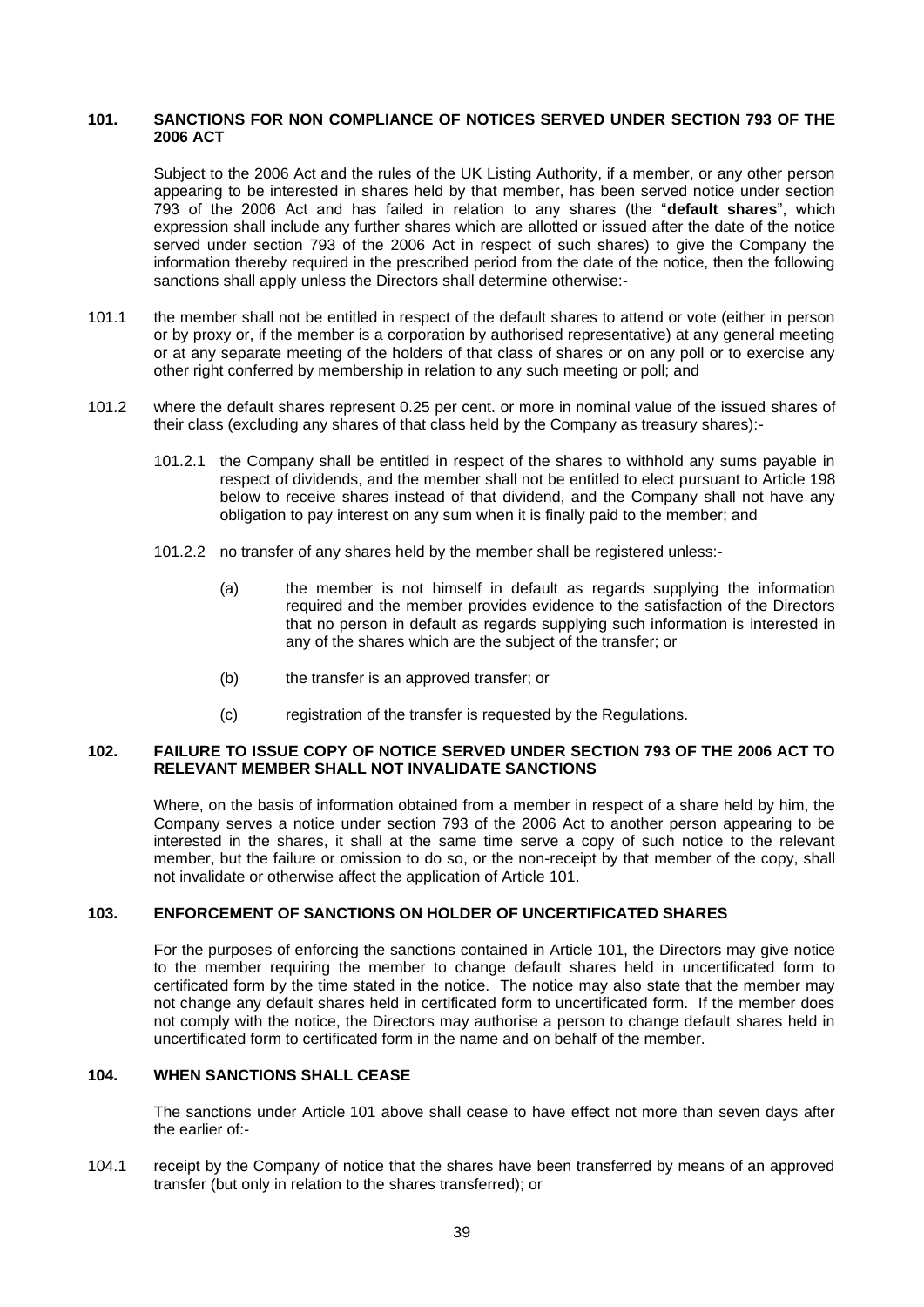104.2 when the Directors are satisfied that all of the information required by the relevant notice served under section 793 of the 2006 Act has been received in writing by the Company.

## <span id="page-38-0"></span>**105. POWER TO APPLY TO COURT UNDER SECTION 794**

Nothing contained in Articles [100](#page-36-0) to [104](#page-37-1) shall limit the powers of the Directors to apply to the court for an order under section 794 of the 2006 Act.

# **DIRECTORS**

#### **106. NUMBER OF DIRECTORS**

Unless otherwise determined by the Company by ordinary resolution, the number of Directors (other than alternate Directors) shall not be subject to a maximum and shall not be less than two. The continuing Directors may act notwithstanding any vacancy in their body, provided that if the number of the Directors be less than the prescribed minimum the remaining Director or Directors shall only act for the purpose of appointing an additional Director or additional Directors to make up such minimum or to convene a general meeting of the Company for the purpose of making such appointment. If there are no Director or Directors able or willing so to act then two members may summon a general meeting for the purpose of appointing Directors. A Director so appointed shall retire at the next following annual general meeting unless he is re-elected during that meeting and shall not be taken into account in determining the Directors who are to retire by rotation at that meeting.

# **107. NO SHARE QUALIFICATION**

A Director shall not be required to hold any shares of the Company by way of qualification.

### **108. POWER OF COMPANY TO APPOINT DIRECTORS**

Subject to the provisions of these Articles, the Company may by ordinary resolution appoint a person who is willing to act to be a Director, either to fill a vacancy or as an additional Director, provided that the appointment does not cause the number of Directors to exceed any number fixed as the maximum number of Directors. The Company may also by ordinary resolution determine the rotation in which any additional Directors are to retire.

### **109. POWER OF DIRECTORS TO APPOINT DIRECTORS**

The Directors may appoint a person who is willing to act to be a Director, either to fill a vacancy or as an additional Director, provided that the appointment does not cause the number of Directors to exceed any number fixed as the maximum number of Directors. A Director so appointed shall retire at the next following annual general meeting unless he is re-elected during that meeting and shall not be taken into account in determining the Directors who are to retire by rotation at that meeting.

# **110. APPOINTMENT OF DIRECTORS AT A GENERAL MEETING**

- <span id="page-38-1"></span>110.1 No person other than a Director retiring by rotation or otherwise shall be appointed or reappointed a Director at any general meeting unless:-
	- 110.1.1 he is recommended by the Directors; or
	- 110.1.2 not less than fourteen nor more than thirty five days before the date appointed for holding the meeting, notice executed by a member (other than the person to be proposed) qualified to vote on the appointment or reappointment has been given to the Company stating his intention to propose such person for election and including the particulars which would, if such person were appointed or reappointed, be required to be included in the Company's register of Directors, together with notice executed by that person of his willingness to be appointed or reappointed.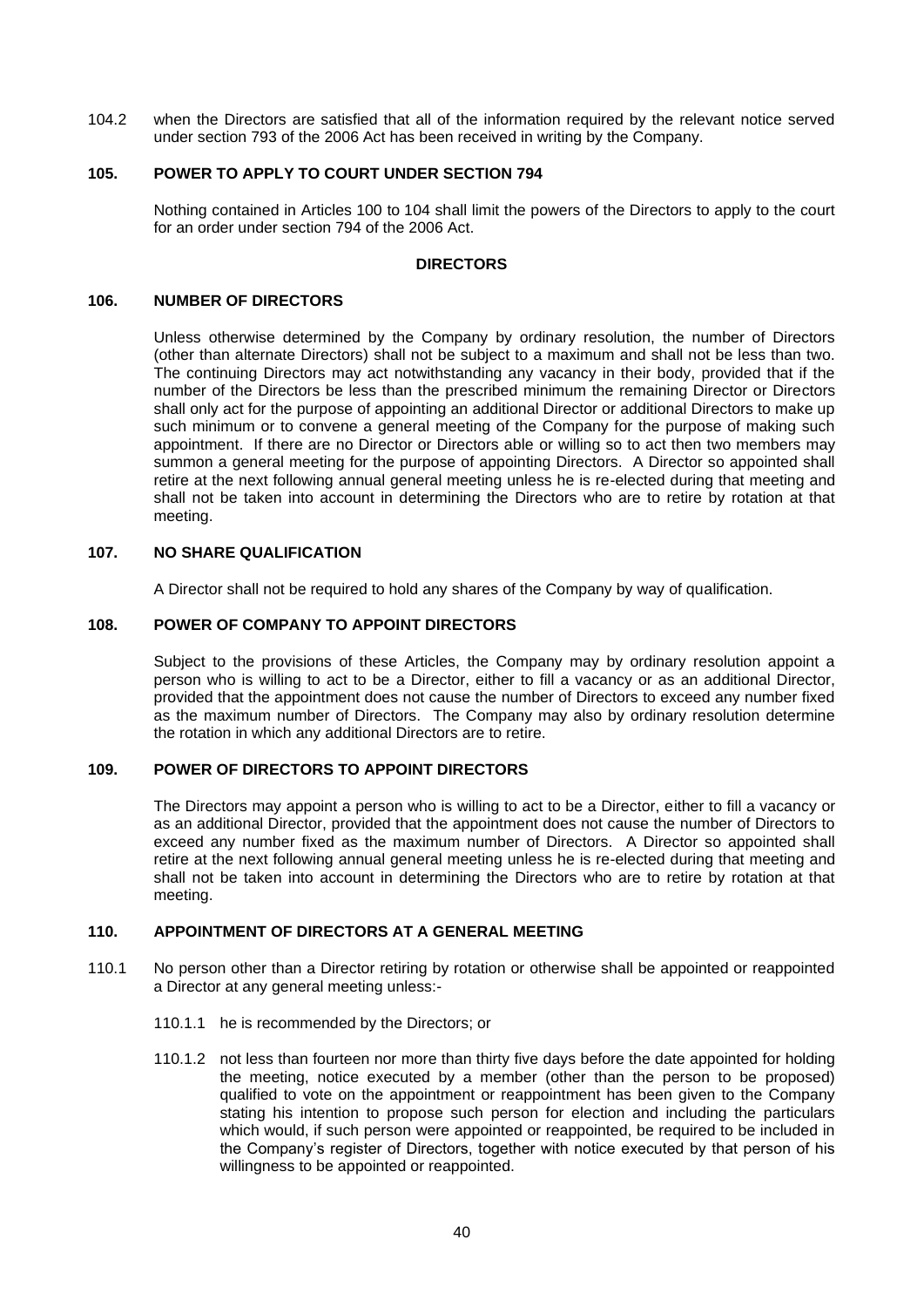<span id="page-39-0"></span>110.2 Not less than seven nor more than twenty eight days before the date appointed for holding a general meeting, notice shall be given to all who are entitled to receive notice of the meeting of any person in respect of whom notice has been duly given to the Company under Article [110.1.2.](#page-38-1) The notice under this Article [110.2](#page-39-0) shall give the particulars of that person stated in the notice under Article [110.1.2.](#page-38-1)

## **111. NO MULTIPLE APPOINTMENT**

At a general meeting a motion for the appointment of two or more persons as Directors by a single resolution shall not be made unless a resolution that it shall be so made has been first agreed to by the meeting without any vote being given against it. For the purposes of this Article, a motion for approving a person's appointment or for nominating a person for appointment shall be treated as a motion for his appointment.

### **112. NO AGE LIMIT FOR DIRECTORS**

There shall be no age limit for Directors. A Director shall not be required to retire by reason of his having attained any particular age nor shall any special notice be required in connection with the appointment or the approval of the appointment of such person. No Director shall vacate his office at any time by reason of the fact that he has attained the age of seventy or any other age. Where a general meeting is convened at which, to the knowledge of the Directors, a Director is to be proposed for appointment or reappointment who at the date of the meeting is 70 years old or more, the Directors shall give notice of his age in the notice convening the meeting or in a document accompanying the notice, but the accidental omission to do so shall not invalidate the proceedings or the appointment or reappointment of the Director at that meeting.

# **113. APPOINTMENT OF EXECUTIVE DIRECTORS**

The Directors may appoint one or more of their number to the office of Chief Executive or to any other executive office under the Company and, subject to the provisions of the Statutes, any such appointment may be made for such term, at such remuneration and on such other conditions as the Directors think fit. Any appointment of a Director to an executive office shall terminate if he ceases to be a Director but without prejudice to any potential claim to damages for breach of the contract of service between the Director and the Company.

### **DISQUALIFICATION AND REMOVAL OF DIRECTORS**

#### **114. REMOVAL BY ORDINARY RESOLUTION**

Without prejudice to the provisions of the Statutes, the Company may, by ordinary resolution, remove a Director before the expiration of his period of office (but such removal shall be without prejudice to any claim for damages for breach of any contract of service between the Director and the Company) and may, by ordinary resolution, appoint another person instead of him. A person so appointed shall be subject to retirement at the same time as if he had become a Director on the day on which the Director in whose place he is appointed was last appointed or reappointed a Director.

# **115. VACATION OF OFFICE OF DIRECTOR**

- 115.1 The office of a Director shall be vacated if:-
	- 115.1.1 he ceases to be a Director by virtue of any provision of the Statutes or he becomes prohibited by law from being a Director; or
	- 115.1.2 he becomes bankrupt, has an interim receiving order made against him, makes any arrangement or composition with his creditors generally or he applies to the court for an interim order under section 253 of the Insolvency Act 1986 in connection with a voluntary arrangement under that Act; or
	- 115.1.3 he is, or may be, suffering from mental disorder and either:-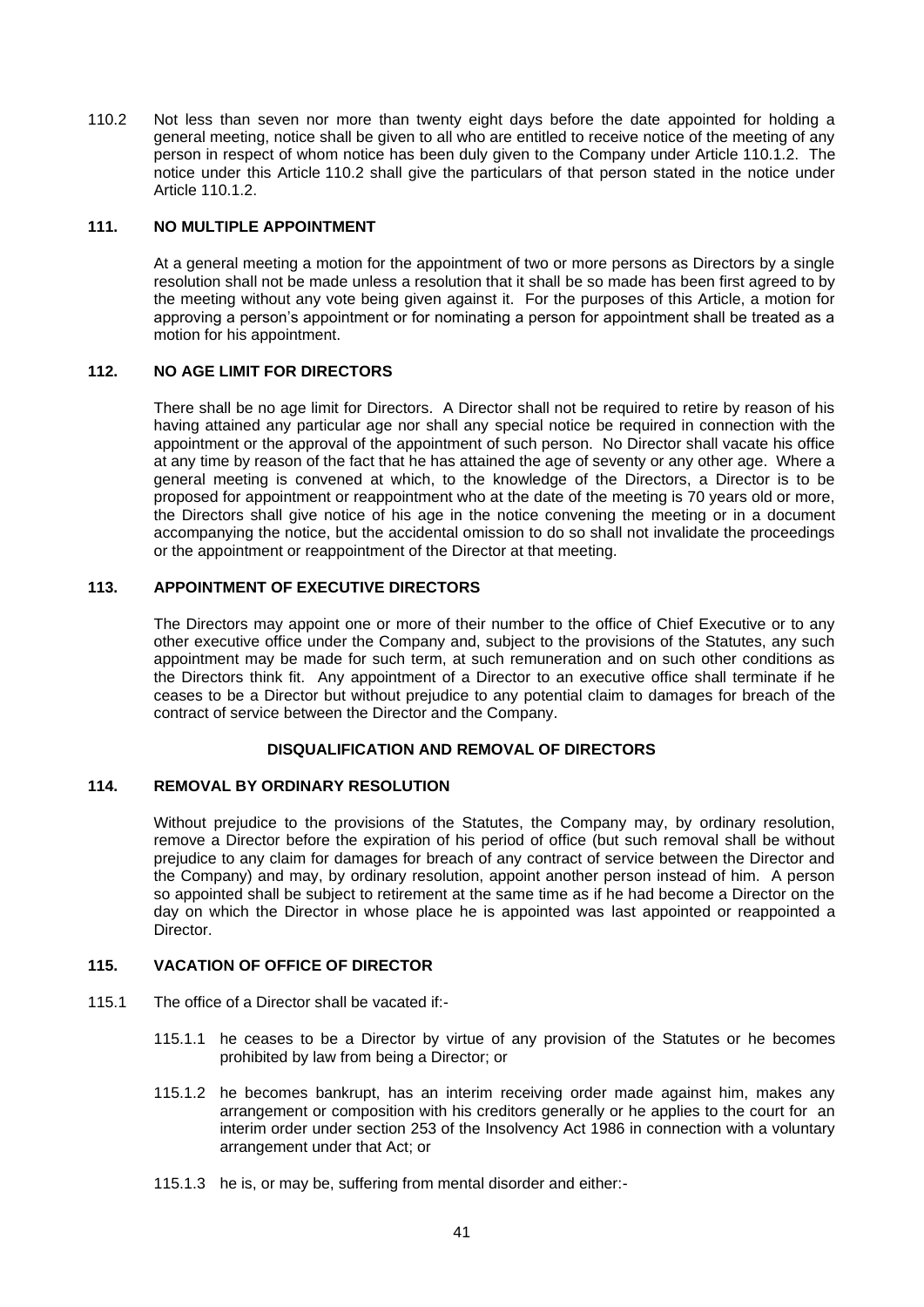- (a) he is admitted to hospital in pursuance of an application for admission for treatment under the Mental Health (Scotland) Act l984 or under the Mental Health Act l983; or
- (b) an order is made by a court having jurisdiction (whether in the United Kingdom or elsewhere) in matters concerning mental disorder for his detention or for the appointment of any person to exercise powers with respect to his property or affairs

and the Directors resolve that his office should be vacated; or

- 115.1.4 he resigns his office by notice in writing to the Company and the notice is tendered at a meeting of the Directors; or
- 115.1.5 in the case of a Director who holds any executive office, his appointment as such is terminated or expires and the Directors resolve that his office be vacated; or
- 115.1.6 he and his alternate Directors appointed pursuant to the provisions of these Articles (if any) are absent for more than six consecutive months without permission of the Directors from meetings of the Directors held during that period and the Directors resolve that his office be vacated; or
- 115.1.7 he is requested in writing by not less than three quarters of the other Directors to resign (without prejudice to any claim for damages for breach of any contract of service between the Director and the Company).
- 115.2 A resolution of the Directors that a Director has vacated office under the terms of this Article shall be conclusive as to the fact and grounds of vacation stated in the resolution.

# **116. CEASING TO BE A DIRECTOR SHALL CEASE TO BE A COMMITTEE**

If a Director shall vacate his office as Director for any reason he shall automatically cease to have any position on any committee set up by the Directors.

# **RETIREMENT OF DIRECTORS**

# **117. ONE THIRD TO RETIRE AT EVERY AGM**

Subject to the provisions of these Articles, at every annual general meeting one third of the Directors for the time being (or, if their number is not a multiple of three, the number nearest to but not greater than one third) shall retire from office by rotation. All Directors holding office at the start of business on the day of the notice convening such meeting and who also held office at the time of both of the two immediately preceding annual general meetings and did not retire at either such meeting, shall retire from office and shall be counted in the number required to retire at the meeting.

# **118. METHOD OF SELECTION OF DIRECTORS TO RETIRE BY ROTATION**

Subject to the provisions of the Statutes and to the following provisions of these Articles, the Directors to retire by rotation shall include, so far as necessary to obtain the number required, firstly any Director who wishes to retire at the meeting and not to offer himself for re-election and secondly, those Directors who have been longest in office since their last appointment or reappointment. As between persons who became or were last reappointed Directors on the same day, those to retire shall (unless they otherwise agree among themselves) be determined by lot provided always that each Director shall be required to retire and offer himself for re-election at least every three years. The Directors to retire on each occasion (both as to number and identity) shall be determined on the basis of the composition of the Board of Directors at the start of business on the date of the notice convening the annual general meeting, disregarding the number and identity of the Directors after that time but before the close of the meeting.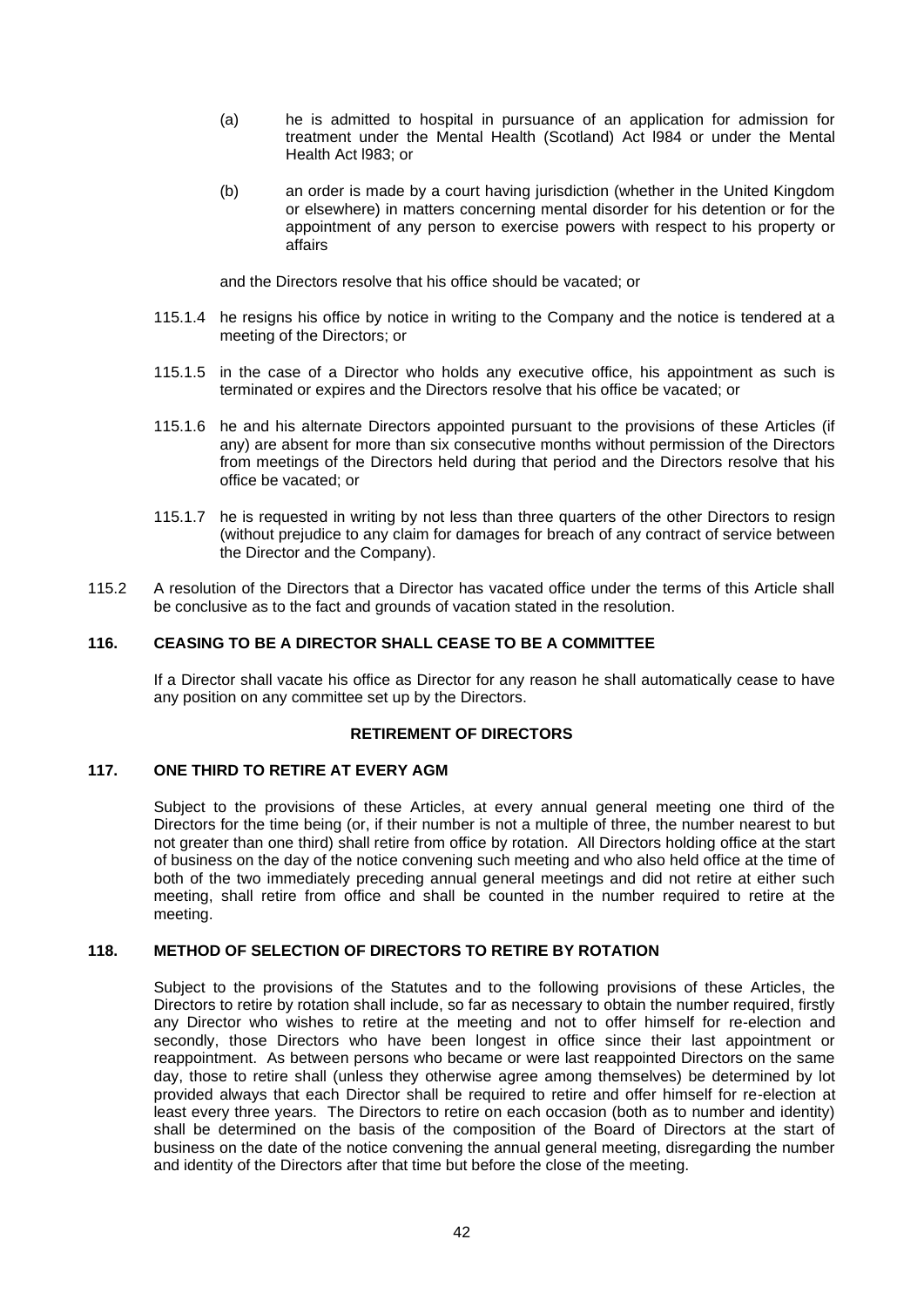#### **119. ALL EXECUTIVE DIRECTORS NOT EXEMPT FROM RETIREMENT BY ROTATION**

Any Director who holds an executive office shall not be exempt from retirement by rotation unless any agreement between him and the Company shall otherwise provide.

### **120. EFFECTIVE TIME OF RETIREMENT**

A Directors who retires at an annual general meeting (whether by rotation or otherwise) may, if willing to act (i.e. if he has not given notice that he is not willing to act), be re-elected. If he is not re-elected or deemed to have been re-appointed in accordance with Article [121,](#page-41-0) he shall retain office until the meeting appoints someone in his place or, if it does not do so, until the end of the meeting.

### <span id="page-41-0"></span>**121. DEEMED REAPPOINTMENT**

If the Company, at a general meeting at which a Director retires by rotation, does not fill the vacancy the retiring Director shall, if willing to act, be deemed to have been reappointed unless at the meeting it is resolved not to fill the vacancy or a resolution for the reappointment of the Director is put to the meeting and not passed.

### **ALTERNATE DIRECTORS**

### **122. APPOINTMENT OF ALTERNATE DIRECTORS**

Any Director (other than an alternate Director) may appoint any other Director, or any other person approved by resolution of the Directors and willing to act, to be an alternate Director and may remove from office an alternate Director appointed by him.

# **123. ALTERNATE DIRECTOR TO RECEIVE NOTICES OF MEETINGS**

An alternate Director shall (unless he is absent from the United Kingdom and so long as he has given to the Company an address within the United Kingdom at which notices may be served on him) be entitled to receive notices of meetings of the Directors and of committees of the Directors of which his appointor is a member, to attend and vote at any such meeting at which the Director appointing him is not present and generally to perform all the functions of his appointor as a Director in his absence.

# **124. EXPENSES FOR ALTERNATES**

An alternate Director may be repaid by the Company such expenses as might properly have been repaid to him if he had been a Director. Remuneration in respect of his office of alternate Director shall be payable to his appointor and consist of such portion of the fee as may be agreed by his appointor. An alternate Director shall be entitled to be indemnified by the Company to the same extent as if he were a Director.

### **125. CEASING TO BE AN ALTERNATE DIRECTOR**

An alternate Director shall cease to be an alternate Director if his appointor ceases to be a Director; but, if a Director retires by rotation or otherwise but is re-appointed or deemed to have been reappointed at the meeting at which he retires, any appointment of an alternate Director made by him which was in force immediately prior to his retirement shall continue after his re-appointment. An alternate Director shall also cease to be an alternate Director on the happening of any event which, if he was a Director, would cause him to vacate office as such.

### **126. METHOD FOR APPOINTMENT OR REMOVAL OF ALTERNATE**

An appointment or removal of an alternate Director shall be by notice in writing to the Company executed by the Director making or revoking the appointment and received at the office or tabled at a meeting of the Directors, or in any other manner approved by the Directors. No appointment of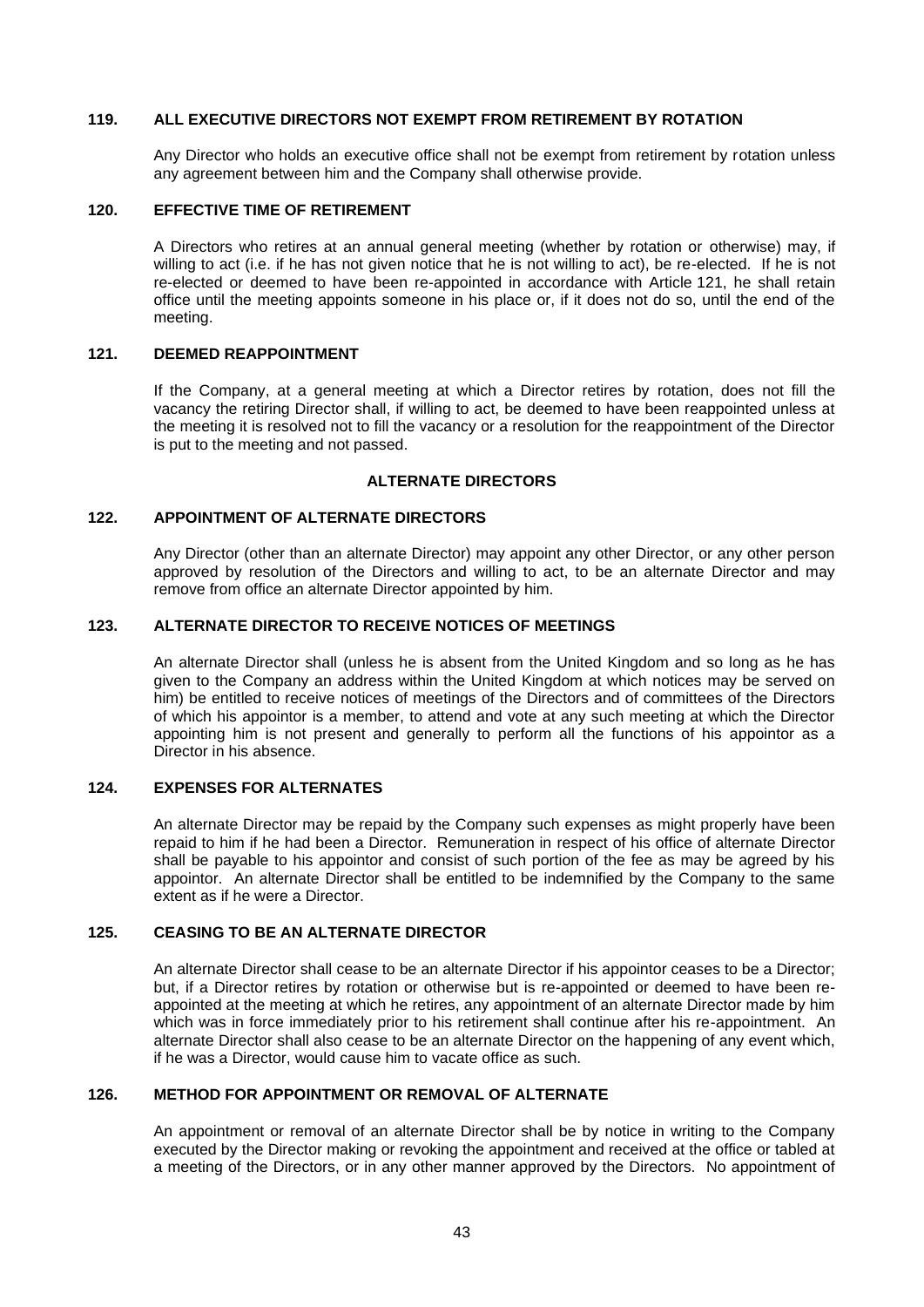an alternate Director shall be effective until his consent to act as a Director in the form prescribed by the 2006 Act has been received at the office or tabled at a meeting of the Directors.

### **127. ALTERNATE DIRECTOR DEEMED TO BE A DIRECTOR NOT AN AGENT**

Save as otherwise provided in these Articles, an alternate Director shall be deemed for all purposes to be a Director and shall alone be responsible for his own acts and defaults, and he shall not be deemed to be the agent of the Director appointing him.

# **128. ALTERNATE CAN REPRESENT MORE THAN ONE DIRECTOR**

A Director or any other person may act as alternate Director to represent more than one Director and an alternate Director shall be entitled at meetings of the Directors or any committee of the Directors to one vote for every Director whom he represents in addition to his own vote (if any) as a Director but he shall not be counted more than once for the purposes of a quorum.

## **DIRECTORS FEES AND REMUNERATION**

### **129. DIRECTORS FEES**

Until otherwise determined by the Company by ordinary resolution, the Directors (other than alternate Directors) shall be entitled to such remuneration by way of fees for their services in the office of Director as the Directors may determine (not exceeding £1,000,000.00 per annum or such larger amount as the Company may by ordinary resolution decide) divided between the Directors as they agree, or, failing agreement, equally, except that any Director who shall hold office for part only of the period to which the remuneration relates shall only be entitled to a pro rata amount of such remuneration. The fees shall be distinct from any salary, remuneration or other amount payable to him pursuant to other provisions of these Articles and shall be deemed to accrue from day to day.

# **130. PART OF FEE MAY BE SATISFIED BY SHARES**

Subject to the Statutes and to the Articles and the requirements of the London Stock Exchange, the Directors may arrange for part of a fee payable to a Director under this Article to be provided in the form of fully paid shares in the capital of the Company. The amount of the fee payable in this way shall be at the discretion of the Directors and shall be applied in the purchase of or subscription for shares on behalf of the Directors. In the latter case the subscription price shall be deemed to be the closing middle market quotation for a fully paid share of the Company of that class as published in the Daily Official List of the London Stock Exchange on the day of subscription.

### **131. DIRECTORS' EXPENSES**

The Directors may also be paid all travelling, hotel and other expenses properly incurred by them in connection with their attendance at meetings of the Directors or of committees of the Directors or general meetings or separate meetings of the holders of any class of shares or otherwise in connection with the discharge of their duties as Directors.

# **132. DIRECTORS' EXTRA EXPENSES**

Any Director who at the request of the Directors goes or resides abroad or otherwise performs services which in the opinion of the Directors are outside the scope of the ordinary duties of the Director, may be paid such extra remuneration by way of salary, commission or otherwise as the Directors may determine.

#### **133. DIRECTORS REMUNERATION FOR EXECUTIVE OFFICE OR EMPLOYMENT**

The salary or remuneration of any Director appointed to hold any employment or any executive office in accordance with the provisions of these Articles may be either a fixed sum of money, or may altogether or in part be related to business done or profits made or otherwise as the Directors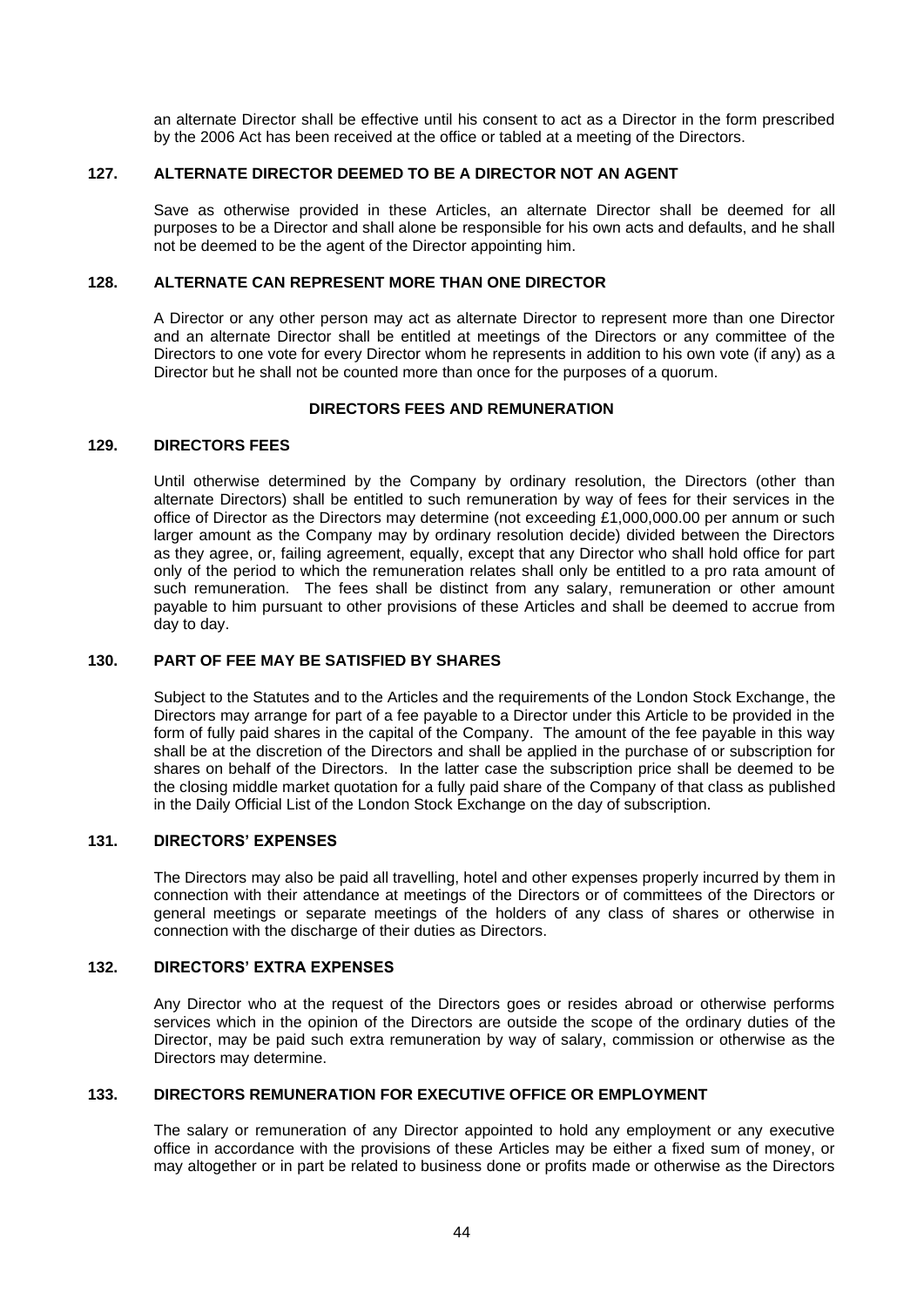may determine, and may be in addition to or in lieu of any fee payable to him for his services as Director pursuant to these Articles.

### **DIRECTORS' GRATUITIES, PENSIONS AND INSURANCE**

## <span id="page-43-1"></span>**134. DIRECTORS ABILITY TO PROVIDE BENEFITS TO CURRENT OR FORMER DIRECTORS**

- <span id="page-43-0"></span>134.1 The Directors may provide benefits, whether by the payment of gratuities or pensions or by purchasing and maintaining insurance or otherwise, for the benefit of any persons who are or were at any time Directors or the holders of any executive or comparable office of employment with the Company or any other company or undertaking which is or has been (a) a subsidiary of the Company or (b) otherwise allied to or associated with the Company or a subsidiary of the company or (c) a predecessor in business of the Company or of any such subsidiary, and (d) for any member of his family (including a spouse and a former spouse) or any person who is or was dependent on him, and may (as well before as after he ceases to hold such office or employment) establish, maintain, subscribe and contribute to any fund and pay premiums for the purchase or provision of any such benefit.
- 134.2 The Directors may procure that any of such matters referred to in Article [134.1](#page-43-0) may be done by the Company either alone or in conjunction with any other person.

#### **135. DIRECTORS SHALL NOT BE ACCOUNTABLE FOR BENEFITS**

No Director or former Director shall be accountable to the Company or the members for any benefit provided pursuant to Article [134](#page-43-1) and the receipt of any such benefit shall not disqualify any person from being or becoming a Director of the Company.

### **PROVISION FOR EMPLOYEES**

#### **136. PROVISION ON CESSATION OR TRANSFER OF BUSINESS**

The Directors may, by resolution, exercise any power conferred by the Statutes to make provision for the benefit of persons employed or formerly employed by the Company or any of its subsidiary undertakings in connection with the cessation, or the transfer to any person, of the whole, or part of, the undertaking of the Company or that subsidiary undertaking.

#### **POWERS OF DIRECTORS**

## **137. GENERAL POWER TO EXERCISE POWERS OF COMPANY**

The business of the Company shall be managed by the Directors who, subject to the provisions of the Statutes and these Articles and to any directions given by a special resolution of the Company, may exercise all the powers of the Company. No alteration of these Articles and no direction given by special resolution of the Company shall invalidate any prior act of the Directors which would have been valid if that alteration had not been made or that direction had not been given. The powers given by this Article shall not be limited by any special power given to the Directors by these Articles and a meeting of the Directors at which a quorum is present may exercise all powers exercisable by the Directors.

### **138. DIRECTORS TO EXERCISE COMPANY'S VOTING POWERS**

The Directors may exercise the voting powers conferred by the shares in any company held or owned by the Company or exercisable by them as directors of such other company in such manner in all respects as they think fit.

# **139. BORROWING POWERS**

Subject as herein after provided, the Directors may exercise all the powers of the Company to borrow money (including by way of guarantee) and to pledge or grant any security over all or any part of its undertaking, property and assets (present and future) and uncalled capital and, subject to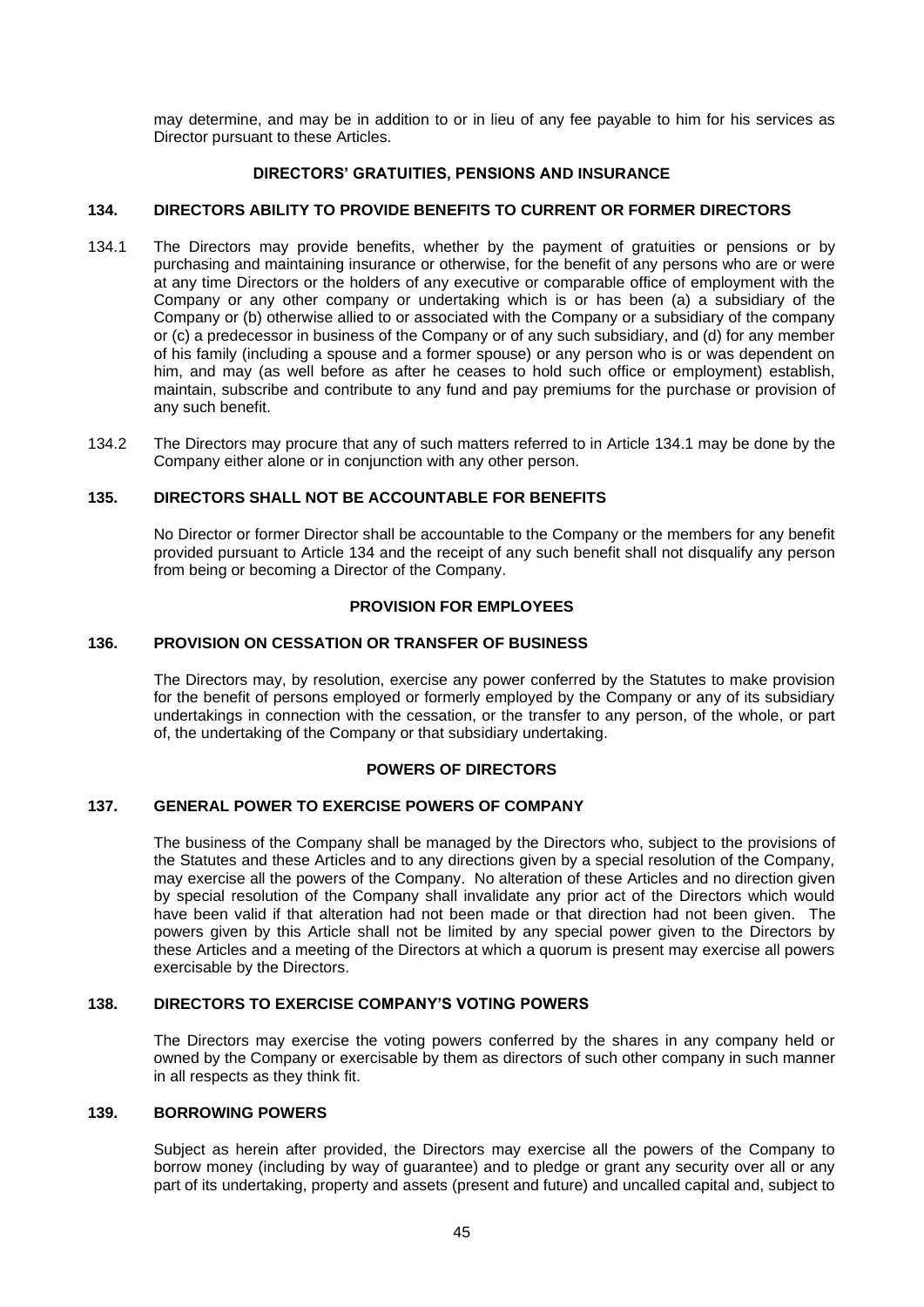the Statutes, to issue debentures, debenture stock and other securities whether terminable, redeemable or perpetual and whether outright or as collateral security for any quarantee, debt, liability or obligation of the Company or of any third party.

# <span id="page-44-0"></span>**140. RESTRICTION ON BORROWINGS**

The Directors shall restrict the borrowings of the Company and exercise all voting and other rights, or powers of control exercisable by the Company in relation to its subsidiaries and subsidiary undertakings, so far as to secure (as regards subsidiaries and subsidiary undertakings to the extent possible) that the aggregate principal amount (including any premium payable on final repayment) outstanding of all moneys borrowed by the Company and its subsidiaries and subsidiary undertakings (excluding amounts borrowed by any member of the Group from any other member of the Group other than amounts to be taken into account under Article [142\)](#page-46-0) shall not at any time, save with the previous sanction of an ordinary resolution of the Company, exceed a sum equal to the higher of: (i) six times the Adjusted Capital and Reserves (as defined in the next Article); and (ii) £1,500 million.

### **141. DEFINITIONS FOR THE PURPOSES OF ARTICLE [140](#page-44-0)**

"**Adjusted Capital and Reserves**" shall mean at the relevant time the aggregate of:-

- 141.1 the amount for the time being paid up or credited as paid up on the issued share capital of the Company and such of the share capital as has been unconditionally allotted but not issued and
- 141.2 the total of the amounts standing to the credit or debit of the reserves of the Group (including any share premium account, capital redemption reserve, revaluation reserve and merger reserve and after adding any credit balance or deducting any debit balance on the profit and loss account) after adding back any goodwill written off against reserves prior to 1 January 1999

all based on the Latest Accounts after:-

- (a) making such adjustments as may be appropriate to reflect any variations since the date of the Latest Accounts in such share capital or reserves. For this purpose (i) if the Company proposes to issue or has issued any shares for cash and the issue has been underwritten then the amount (including any premium) of the subscription moneys so underwritten (not being moneys payable later than six months after the date the underwriting becomes unconditional) shall be deemed to have been paid up on the date when the issue of such shares was underwritten (or if such underwriting was conditional, on the date when the underwriting becomes unconditional) and (ii) subject as aforesaid, share capital (including any premium) shall be deemed to have been paid up as soon as it has been unconditionally agreed to be subscribed for or taken up by any person (provided it is to be so subscribed or taken up within six months of such agreement)
- (b) deducting any distributions declared, recommended or made by a member of the Group (other than attributable directly or indirectly to the Company) out of profits earned up to and including the date of the Latest Accounts to the extent that any such distributions are not provided for therein
- (c) making all such adjustments, if the calculation is required for the purposes of, or in connection with, a transaction under or in connection with which any undertaking is to become or cease to be a subsidiary or subsidiary undertaking, as would be appropriate if such transaction had been carried into effect and
- (d) making such other adjustments (if any) as the Auditors may consider appropriate to provide for the carrying into effect of the transaction for the purposes of which the Adjusted Capital and Reserves requires to be calculated or otherwise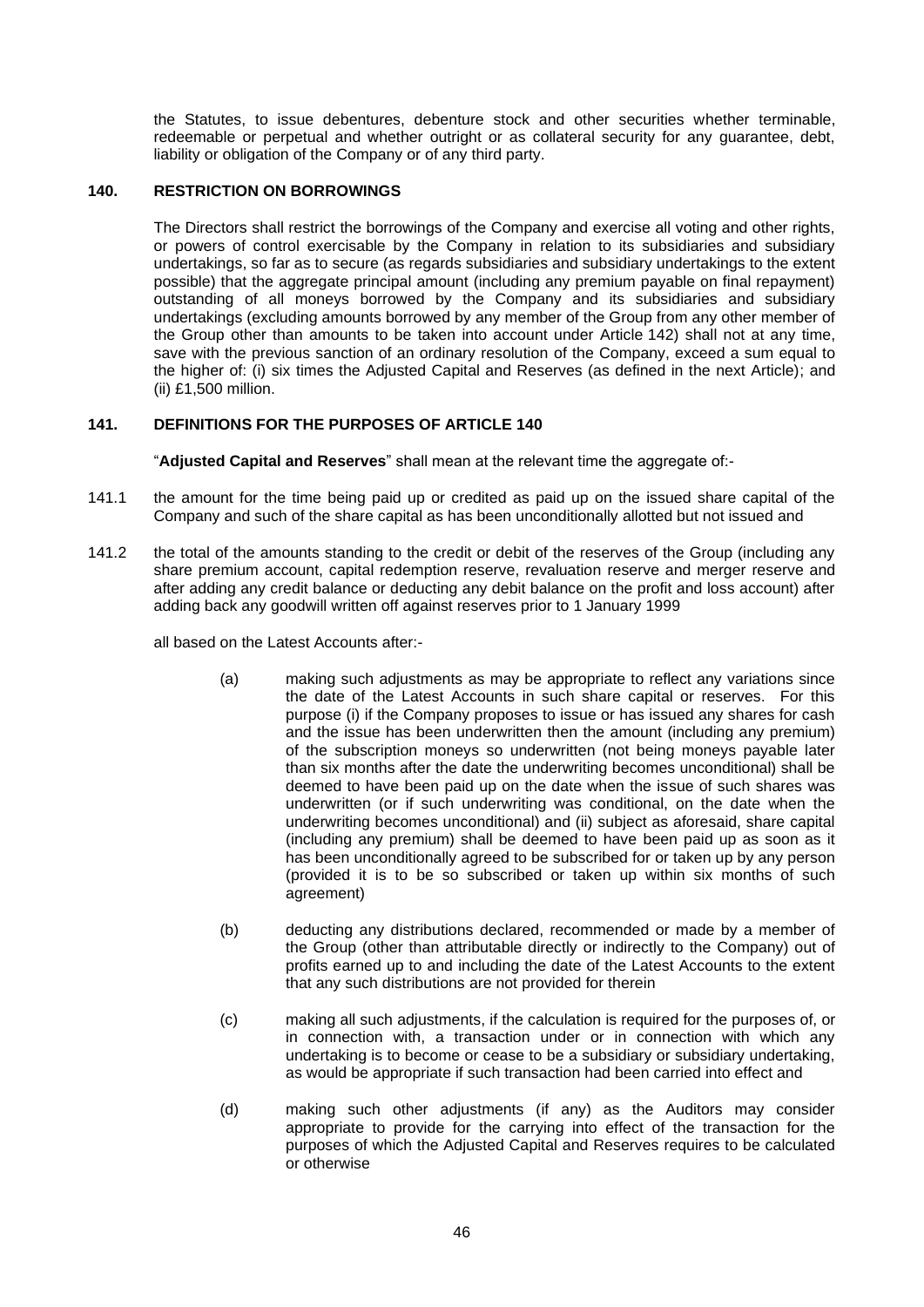"**Excepted Foreign Currency Borrowings**" means moneys borrowed denominated or repayable in a currency other than sterling which have the benefit of an exchange cover scheme

"**exchange cover scheme**" means H.M. Treasury exchange cover scheme, forward currency contract, currency option, back-to-back loan, swap or other arrangement taken out or entered into to reduce the risks associated with fluctuations in the exchange rates

"**finance lease**" means a contract between a lessor and a member of the Group as lessee or sub-lessee where substantially all the risks and rewards of the ownership of the asset leased or sub-leased are to be borne by the lessee or sub-lessee

"**hire purchase agreement**" means a contract of hire between a hire purchase lender and a member of the Group as hirer

"**Investments**"means at any time the aggregate of:-

- (a) all cash in hand and cash deposits repayable on demand with any bank or financial institution (not itself a member of the Group)
- (b) deposits (including for the avoidance of doubt, certificates of deposit) for a term not exceeding six months and money at call
- (c) securities issued by the Government of the United Kingdom or the Government of the United States of America which are traded on a recognised investment exchange and
- (d) repurchase obligations with a term of not more than 90 days for underlying securities of the types described in paragraph (c) above entered into with any bank or financial institution rated at least A-1 by Standard and Poor's Ratings Group or P-1 by Moody's Investors Service, Inc., or carrying an equivalent rating by another internationally recognised rating agency

and whether denominated in sterling or in a currency other than sterling

"**Latest Accounts**" means in the case where:-

- (e) the Company has no subsidiaries or subsidiary undertakings, the latest published audited balance sheet of the Company or
- (f) the Company has subsidiaries or subsidiary undertakings but there is no audited consolidated balance sheet of the Group, the respective latest published audited balance sheets of the Company and the subsidiaries and subsidiary undertakings comprising the Group
- (g) the Company has subsidiaries or subsidiary undertakings some only of whose audited balance sheets are consolidated in the latest published audited balance sheet of the Group, the latest published consolidated audited balance sheet of the Group together with the latest published audited balance sheets of those subsidiaries or subsidiary undertakings whose audited balance sheets are not included in the consolidated audited balance sheet of the Group or
- (h) the Company has subsidiaries or subsidiary undertakings all of whose audited balance sheets are consolidated in the latest published audited consolidated balance sheet of the Group, the latest published consolidated audited balance sheet of the Group and

in this Article references to balance sheets shall be construed as balance sheets prepared for the purposes of the Statutes in accordance with the historical cost convention or that convention with modifications, provided that, if balance sheets prepared for the purposes of the Statutes have not been prepared in accordance with the historical cost convention but have been prepared in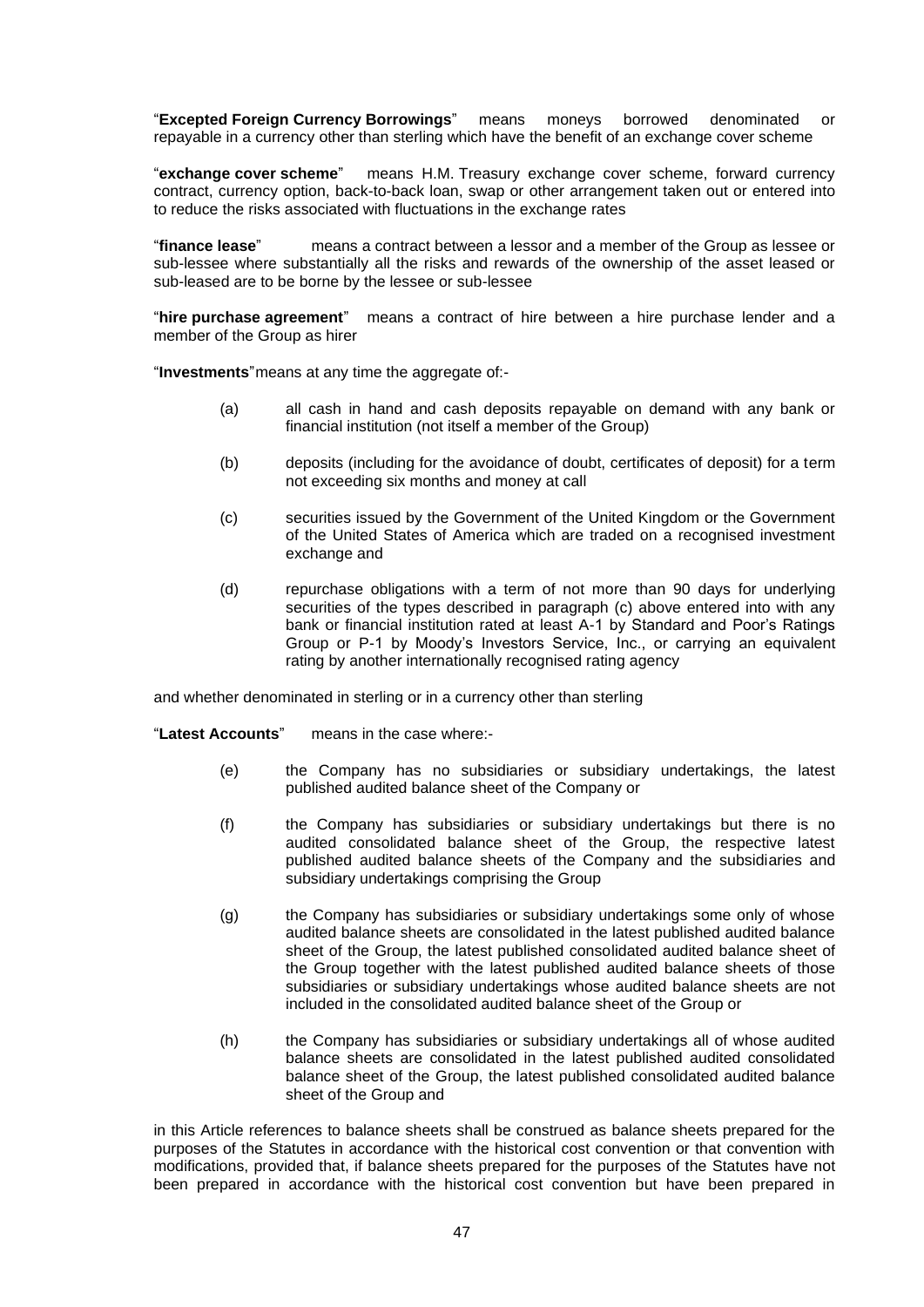accordance with the current cost convention, references to balance sheets are to be taken as references to balance sheets prepared for the purpose of the Statutes in accordance with the current cost convention but adjusted as the Auditors, after consultation with the Directors, consider appropriate to enable the aggregate amount referred to in Article [140](#page-44-0) to be calculated as though derived from a balance sheet prepared in accordance with the historical cost convention or that convention as applied with such modifications as may be appropriate in the circumstances, and references to the Latest Accounts shall be construed accordingly

"**moneys borrowed**" shall be interpreted in accordance with Article [142](#page-46-0)

"**outside interests**" means the proportion of the nominal amount of the issued equity share capital of a partly owned subsidiary or subsidiary undertaking which is not attributable, directly or indirectly, to the Company

#### <span id="page-46-0"></span>**142. WHAT SHALL CONSTITUTE MONEYS BORROWED**

For the purposes of these Articles, "**moneys borrowed**" shall, subject to Article [143,](#page-46-1) be deemed to include the following, except in so far as otherwise taken into account:-

- 142.1 the principal amount for the time being outstanding and owing by a member of the Group in respect of any debenture whether issued for cash or otherwise;
- 142.2 the principal amount raised by a member of the Group by acceptances under any acceptance credit opened on its behalf and in its favour by any bank or accepting house (not being acceptances in respect of the purchase or sale of goods or the provision of services in the ordinary course of business which are outstanding for six months or less);
- 142.3 the principal amount raised by a member of the Group under a note purchase facility and the nominal amount of any share capital and the principal amount of any borrowings of any person (together in each case with any fixed or minimum premium payable on final repayment) the redemption or repayment of which is guaranteed or wholly or (to the extent the same is partly secured) partly secured by a member of the Group (but excluding any such share capital which is for the time being beneficially owned by, and (as determined in accordance with Article [143.1\)](#page-46-2) any such borrowings which are for the time being owed to, a member of the Group);
- 142.4 the nominal amount of any share capital (not being equity share capital) of any subsidiary or subsidiary undertaking owned otherwise than by the Company or another subsidiary or subsidiary undertaking;
- 142.5 any fixed or minimum premium payable on final redemption or repayment of any debentures, share capital or other borrowed moneys falling to be taken into account;
- 142.6 any principal amount in respect of a hire purchase agreement or of a finance lease payable in either case by a member of the Group which would be shown as being payable as such in a balance sheet prepared in accordance with the accounting principles used in the preparation of the Latest Accounts; and
- 142.7 the amount of any liability in respect of a purchase price for assets or services the payment of which is deferred for more than 90 days;
- 142.8 any amount raised under another transaction (including without limitation a forward sale or purchase agreement) having the commercial effect of a borrowing.

## <span id="page-46-1"></span>**143. WHAT SHALL NOT BE INCLUDED IN "MONEYS BORROWED"**

For the purposes of these Articles "**moneys borrowed**" shall be deemed not to include the following:-

<span id="page-46-2"></span>143.1 borrowings incurred by a member of the Group for the purpose of financing any contract in respect of which any part of the price receivable under the contract by that or any other member of the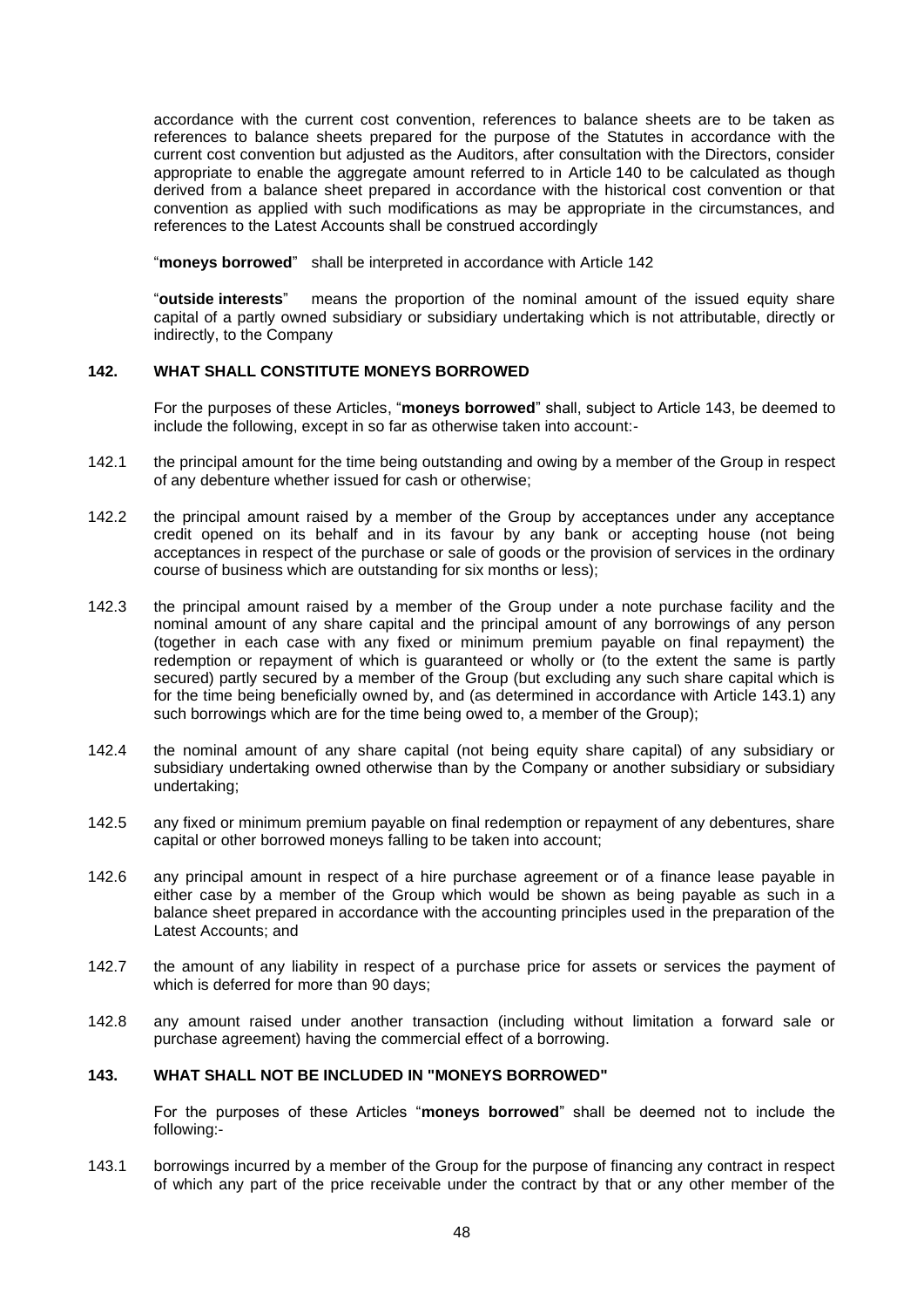Group is guaranteed or insured by the Export Credits Guarantee Department or by any other governmental department or agency fulfilling a similar function, up to an amount equal to that part of the price receivable under the contract which is so guaranteed or insured;

- 143.2 borrowings by a member of the Group for the purpose of repaying or redeeming (with or without premium) in whole or in part any other borrowings falling to be included as moneys borrowed and intended to be applied for such purposes within six months after the borrowing thereof during such period (except to the extent so applied);
- 143.3 borrowings by a member of the Group before, and outstanding after, it becomes a subsidiary or subsidiary undertaking of the Company and amounts secured on an asset before, and remaining so secured after, it is acquired by a member of the Group until six months after the subsidiary becomes a subsidiary or the undertaking becomes a subsidiary undertaking or the asset is acquired, as the case may be; and
- 143.4 any guarantee or indemnity given by any member of the Group in respect of any amount or obligation deemed not to be moneys borrowed under any of the provisions of this Article.

### **144. MONIES BORROWED OR OWED INTRA GROUP**

- 144.1 For the purposes of these Articles:-
	- 144.1.1 monies borrowed by a partly owned subsidiary or subsidiary undertaking and not owing to another member of the Group shall (notwithstanding Article 142) be taken into account subject to the exclusion of a proportion of such moneys borrowed attributable to outside interests;
	- 144.1.2 monies borrowed and owing to a partly owned subsidiary or subsidiary undertaking by another member of the Group shall, subject to Article 142 and Article 144.1.3, be taken into account to the extent of the proportion of such moneys borrowed attributable to the outside interests in such partly owned subsidiary or subsidiary undertaking; and
	- 144.1.3 in the case of monies borrowed and owing to a partly owned subsidiary or subsidiary undertaking by another partly owned subsidiary or subsidiary undertaking, the proportion which would otherwise be taken into account under Article 144.1.2 above shall be reduced by excluding such part of such moneys borrowed as is attributable to the outside interests in the borrowing subsidiary or subsidiary undertaking.
- 144.2 There shall be offset against the amount of moneys borrowed, any amounts beneficially owned by a member of the Group which represent the value of Investments which would be shown as current assets in a balance sheet prepared in accordance with the accounting principles used in the preparation of the Latest Accounts, subject, in the case of Investments which are beneficially owned by a subsidiary or partly owned subsidiary undertaking, to the exclusion of a proportion thereof attributable to outside interests.

#### **145. AMOUNTS TAKEN INTO ACCOUNT ONLY ONCE**

For the avoidance of doubt, no amount shall be taken into account more than once in any calculation of moneys borrowed.

### **146. MONIES IN CURRENCY OTHER THAN STERLING**

When the aggregate principal amount of borrowings required to be taken into account on any particular date is being ascertained, any particular moneys borrowed which are then outstanding and which are denominated or repayable in a currency other than sterling shall:-

<span id="page-47-0"></span>146.1 with the exception of Excepted Foreign Currency Borrowings, be translated into sterling at the rate of exchange prevailing in London at the close of business on the last business day before that date or, if it would result in a lower figure, at the rate of exchange prevailing in London at the close of business on the last business day six months before that time and so that, for these purposes, the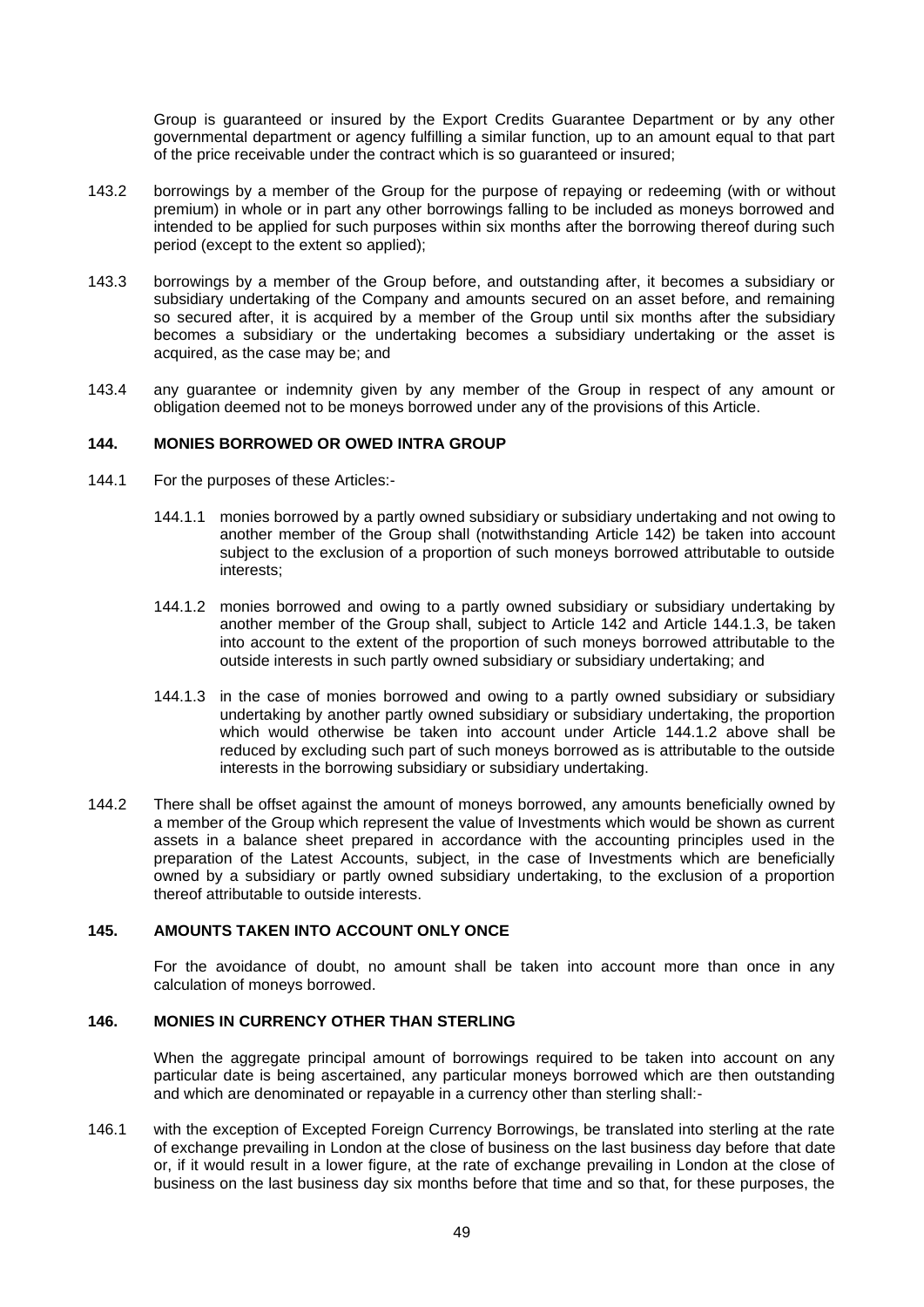rate of exchange shall be taken as the spot rate in London recommended by a London clearing bank selected by the Directors as being the most appropriate rate for the purchase by the Company of the currency and amount in question for sterling at the time in question; and

146.2 in the case of any Excepted Foreign Currency Borrowings, at the rate of exchange which would be applicable to such moneys borrowed on their repayment to the extent that such rate of exchange is fixed under any exchange cover scheme in connection with such moneys borrowed, provided that, where it is not possible to determine the rate of exchange applicable at the time of repayment of such moneys borrowed, they shall be translated into sterling under the terms of the applicable exchange cover scheme on such basis as may be agreed with, or determined by, the Auditors or, if it is agreed with the Auditors not to be practicable, in accordance with the provisions of Article [146.1](#page-47-0) above.

## **147. NO BREACH DUE TO EXCHANGE RATE FLUCTUATIONS**

The Company shall not be in breach of the borrowing limit under these Articles by reason of the limit being exceeded as a result only of any fluctuation in rates of exchange provided that within six months of the Directors becoming aware of any such fluctuation or change which would, but for this provision, have caused such a breach the aggregate principal amount as aforesaid is reduced to an amount not exceeding the said limit.

#### **148. IF BORROWING LIMIT EXCEEDED DUE TO CHANGE IN LEGISLATION MAY BE DISREGARDED FOR SIX MONTHS**

If, as a result of any change in legislation relating to or affecting taxation matters, any amount payable by a member of the Group in respect of any finance lease shall increase and, if in consequence the borrowing limit under these Articles is exceeded, an amount of moneys borrowed equal to the excess may be disregarded until the expiration of six months after the date on which the Directors become aware that such a situation has arisen.

### <span id="page-48-0"></span>**149. PERSONS SHALL NOT BE OBLIGED TO CHECK LIMITS**

No person dealing with the Company or any of its subsidiaries or subsidiary undertakings shall, by reason of the foregoing provisions, be concerned to see or inquire whether the said limits are observed, and no debt incurred or security given in excess of such limit shall be invalid or ineffectual unless the lender or the recipient of the security had, at the time when the debt was incurred or security given, express notice that the said limit had been or would thereby be exceeded. A certificate signed by two Directors or the Auditors that the amount of any moneys borrowed is within the said limits shall for the purposes of these Articles be conclusive evidence in any question between any such person and the Company.

### **150. CERTIFICATE BY AUDITORS CONCLUSIVE**

- 150.1 A certificate or report by the Auditors as to the amount of Adjusted Capital and Reserves or as to the amount of moneys borrowed or to the effect that the limit imposed by these Articles has or has not been or will or will not be exceeded at any particular time or times shall be conclusive evidence of the amount or of that fact.
- 150.2 However, the Directors may at any time act on a bona fide estimate of the amount of the Adjusted Capital and Reserves or the aggregate amount of moneys borrowed, subject to the provisions of Article [149](#page-48-0) above.

#### **REGISTERS**

#### **151. DIRECTORS RESPONSIBLE FOR KEEPING OF REGISTERS**

Subject to the Statutes, the Directors shall exercise the powers conferred on the Company with regard to the keeping of registers and shall enter on the register of members in respect of any class of shares which is a participating security, how many shares each member holds in uncertificated and certificated form respectively.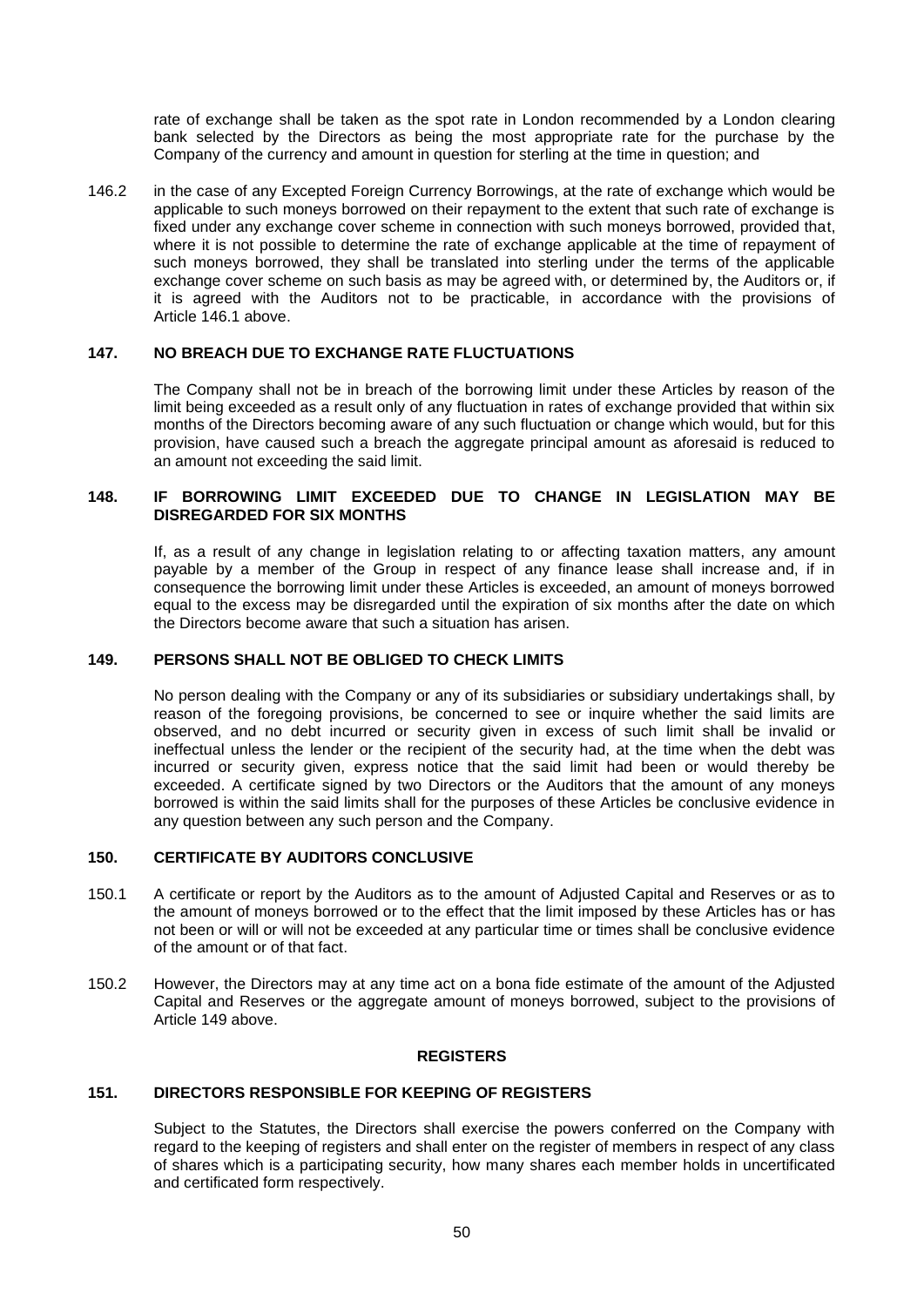#### **DELEGATION OF DIRECTORS' POWERS**

#### **152. POWER TO DELEGATE**

- 152.1 The Directors may delegate any of their powers, authorities and discretions which are capable of delegation:-
	- 152.1.1 to any Director holding any executive office (including without limitation the chairman or Chief Executive);
	- 152.1.2 to any committee consisting of one or more Directors and (if thought fit) one or more other persons, but a majority of the members of the committee shall be Directors and no resolution of the committee shall be effective unless a majority of those present when it is passed are Directors (or their alternates); and
	- 152.1.3 to any local or divisional directors of the Company or agency for managing any of the affairs of the Company either in the United Kingdom or elsewhere.
- 152.2 Any such delegation (which may include authority to sub-delegate all or any of the powers delegated) may be for such time and subject to any terms and conditions the Directors impose and either collaterally with or to the exclusion of their own powers and may be revoked or altered, but no person dealing in good faith and without notice of any such revocation on alteration shall be affected thereby. The power to delegate under this Article includes power to delegate the determination of any fee, remuneration or other benefit which may be paid or provided to any Director. Subject as aforesaid, the proceedings of any committee, local or divisional directors of the Company or agency with two or more members shall be governed by such of these Articles as regulate the proceedings of Directors so far as they are capable of applying.

### **153. POWER TO APPOINT ATTORNEY OR AGENT**

The Directors may, by power of attorney or otherwise, appoint any person, whether nominated directly or indirectly by the Directors, to be the agent of the Company for such time and purposes and with such powers and subject to such terms and conditions (including as to remuneration and either collaterally with or to the exclusion of their own powers) as they think fit, and any such appointment may contain such provisions for the protection and convenience of persons dealing with the agent as the Directors may think fit. The Directors may also authorise the agent to subdelegate all or any of the powers vested in him. Any such appointment may be revoked or altered.

# **154. POWER TO DESIGNATE A PERSON AS "DIRECTOR"**

The Directors may appoint any person (not being a Director) to any office or employment having a designation or title including the word "director" or attach to any existing office or employment with the Company any such designation or title. The inclusion of the word "director" in the designation or title of any such office or employment shall not imply that such person is, or is deemed to be, or is empowered in any respect to act as a Director for any of the purposes of the Statutes or these Articles.

### **DIRECTORS' INTERESTS**

# **155. PERMITTED DIRECTORS' INTERESTS**

Subject to the provisions of the Statutes and Article 156, and provided that he has disclosed to the Directors the nature and extent of any material interest of his in accordance with Article 157, a Director notwithstanding his office:-

155.1 may be a party to, or otherwise interested in, any contract, transaction, arrangement or proposal with the Company or in which the Company is otherwise interested, either in regard to his tenure of any office or place of profit or as vendor, purchaser or otherwise;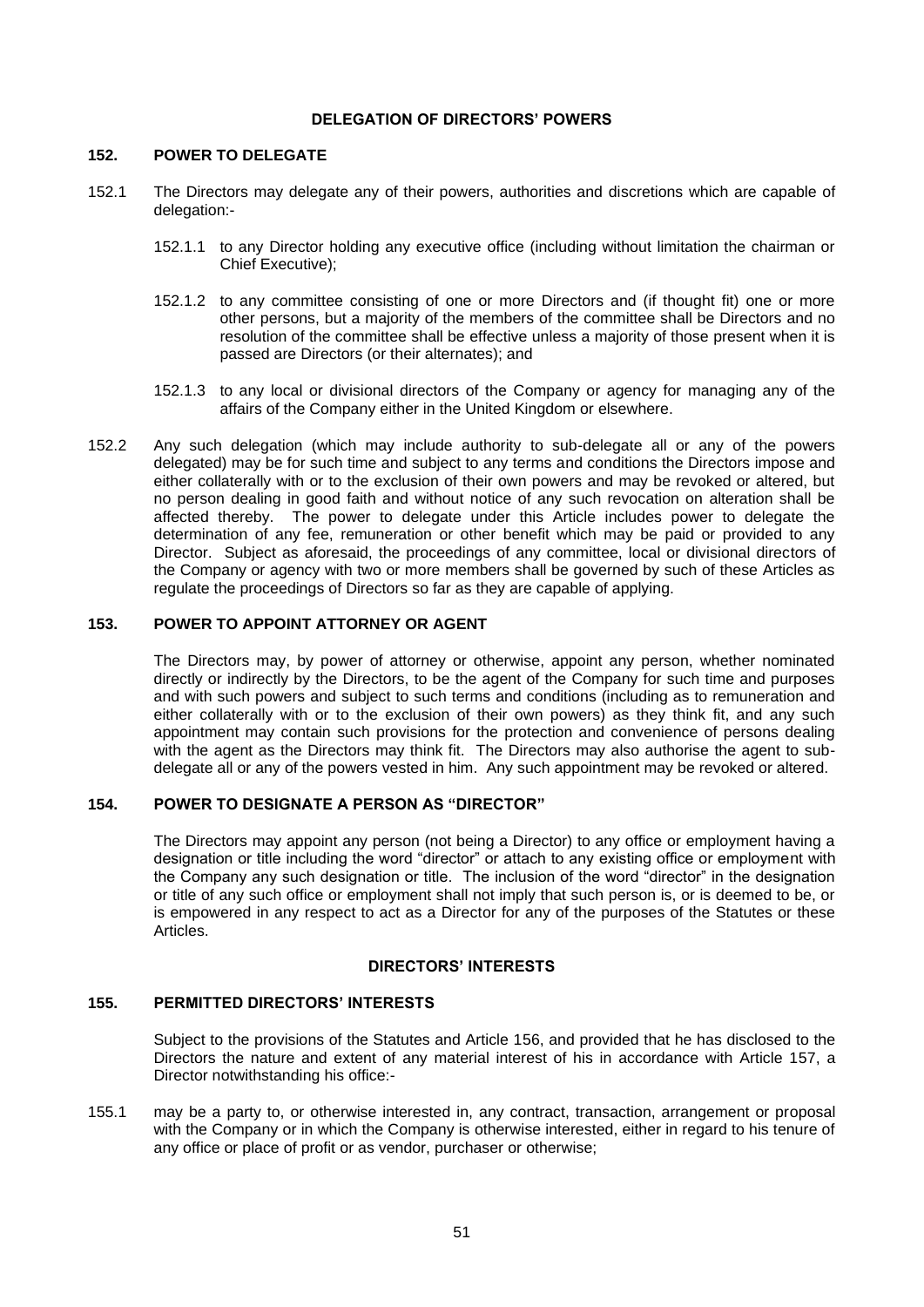- 155.2 may be a director or other officer of, or employed by, or a party to any transaction or arrangement with, or otherwise interested in, any body corporate promoted by the Company or in which the Company is otherwise interested or as regards which the Company has any powers of appointment;
- 155.3 may hold any other office or place of profit under the Company (except that of auditor or auditor of a subsidiary of the Company) in conjunction with the office of Director and may act by himself or through his firm in such professional capacity to the Company, and in any such case on such terms as to remuneration and otherwise as the Directors may arrange. Any remuneration shall be in addition to any remuneration provided for by any other Article; and
- 155.4 shall not, save as otherwise agreed by him, by reason of his office, employment, contract, transaction, arrangement or proposal with the Company, be accountable to the Company for any benefit which he derives from any such office or employment or from any such contract, transaction, arrangement or proposal or from any interest in any such body corporate

and no such contract, transaction, arrangement or proposal shall be liable to be avoided on the ground of any such interest or benefit.

#### **156. DIRECTORS INTERESTS OTHER THAN IN RELATION TO TRANSACTIONS OR ARRANGEMENTS WITH THE COMPANY**

- <span id="page-50-2"></span><span id="page-50-0"></span>156.1 If a situation (a "Relevant Situation") arises in which a Director has, or can have, a direct or indirect interest that conflicts, or possibly may conflict, with the interests of the Company (including, without limitation, in relation to the exploitation of any property, information or opportunity, whether or not the Company could take advantage of it, but excluding any situation which cannot reasonably be regarded as likely to give rise to a conflict of interest) the following provisions shall apply if the conflict of interest does not arise in relation to a transaction or arrangement with the Company:
	- 156.1.1 If a Relevant Situation arises from the appointment or proposed appointment of a person as a Director of the Company, the Directors (other than the Director, and any other Director with a similar interest, who shall not be counted in the quorum at the meeting and shall not vote on the resolution) may resolve to authorise the appointment of the Director and the Relevant Situation on such terms as they may determine;
	- 156.1.2 If the Relevant Situation arises in circumstances other than in article 156.1 above, the Directors (other than the Director, and any other Director with a similar interest, who shall not be counted in the quorum at the meeting and shall not vote on the resolution) may resolve to authorise the Relevant Situation and the continuing performance by the Director of his duties on such terms as they may determine.
- <span id="page-50-1"></span>156.2 Any reference in Article 156.1 above to a conflict of interest includes a conflict of interest and a duty to avoid a conflict of interest.
- 156.3 Any terms determined by Directors under Article [156.1.1](#page-50-0) or [156.1.2](#page-50-1) above may be imposed at the time of authorisation or may be imposed or varied subsequently and may include (without limitation):
	- 156.3.1 whether the interested Directors may vote (or be counted in the quorum at a meeting) in relation to any resolution relating to the Relevant Situation;
	- 156.3.2 the exclusion of the interested Director(s) from all information and discussion by the Company of the Relevant Situation; and
	- 156.3.3 (without prejudice to the general obligations of confidentiality) the application to the interested Directors of a strict duty of confidentiality to the Company for any confidential information of the Company in relation to the Relevant Situation.
- 156.4 An interested Director must act in accordance with any terms determined by the Directors under Articles [156.1.1](#page-50-0) or [156.1.2](#page-50-1) above.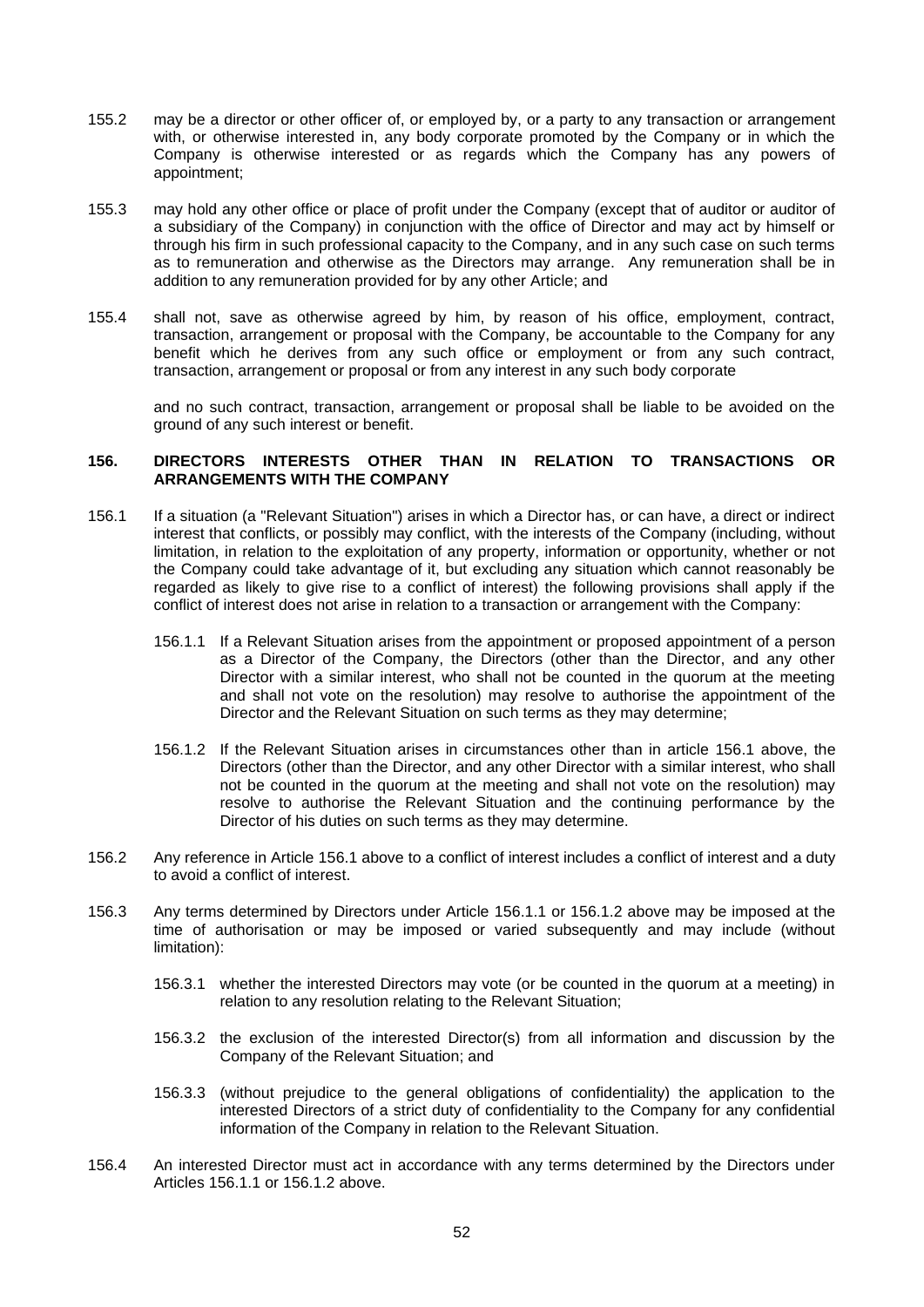- 156.5 Except as specified in Article [156.1](#page-50-2) above, any proposal made to the Directors and any authorisation by the Directors in relation to a Relevant Situation shall be dealt with in the same way as any other matter may be proposed to and resolved upon by the Directors in accordance with the provisions of these Articles.
- 156.6 Any authorisation of a Relevant Situation given by the Directors under Article [156.1](#page-50-2) above may provide that, where the interested Director obtains (other than through his position as a Director of the Company) information that is confidential to a third party, he will not be obliged to disclose it to the Company or to use it in relation to the Company's affairs in circumstances where to do so would amount to a breach of that confidence.
- 156.7 A Director shall not, by reason of his holding an office as a Director (or of the fiduciary relationship established by holding that office), be liable to account to the Company for any remuneration, profit or other benefit resulting from:
	- 156.7.1 any Relevant Situation authorised under Article [156.1](#page-50-2) or permitted under Article 162; or
	- 156.7.2 any interest permitted under Article 155,

and no contract shall be liable to be avoided on the grounds of any Director having any type of interest authorised under Article 159.1 or permitted under Article 155.

### **157. DECLARATION OF DIRECTORS' INTERESTS**

- 157.1 A Director shall declare the nature and extent of his interest in a Relevant Situation within Article 156.1 or 156.2 above to the other Directors.
- 157.2 If a Director is in any way, directly or indirectly, interested in a proposed transaction or arrangement with the Company, he must declare the nature and extent of that interest to the other Directors.
- 157.3 Where a Director is in any way, directly or indirectly, interested in a transaction or arrangement that has been entered into by the Company, he must declare the nature and extent of his interest to the other Directors, unless the interest has been declared under Article 157.1 above.
- 157.4 The declaration of interest must (in the case of Article 155) and may, but need not, (in the case of Article 156 or 157) be made:
	- 157.4.1 at a meeting of the Directors; or
	- 157.4.2 by notice to the Directors in accordance with:
		- (a) section 184 of the 2006 Act (notice in writing); or
		- (b) section 185 of the 2006 Act (general notice).
- 157.5 If a declaration of interest proves to be, or becomes, inaccurate or incomplete, a further declaration must be made.
- 157.6 Any declaration of interest required by Article 156 must be made as soon as is reasonably practicable. Failure to comply with this requirement does not affect the underlying duty to make the declaration of interest.
- 157.7 Any declaration of interest required by Article 156 must be made before the Company enters into the transaction or arrangement.
- 157.8 Any declaration of interest required by Article 155 must be made as soon as is reasonably practicable.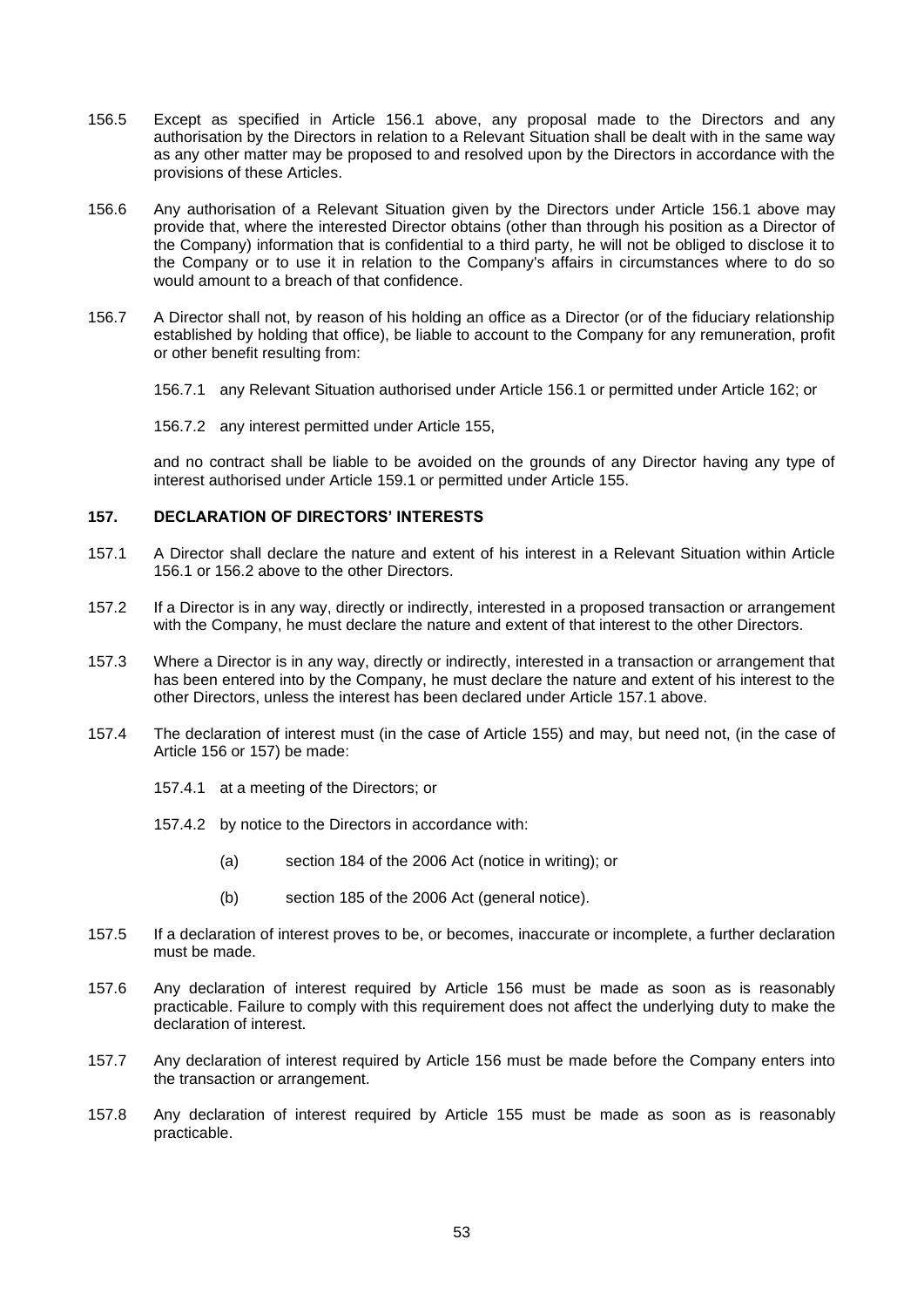- 157.9 A declaration in relation to an interest of which the Director is not aware, or where the Director is not aware of the transaction or arrangement in question, is not required. For this purpose, a Director is treated as being aware of matters of which he ought reasonably to be aware.
- 157.10 A Director need not declare an interest:
	- 157.10.1 if it cannot reasonably be regarded as likely to give rise to a conflict of interest;
	- 157.10.2 if, or to the extent that, the other Directors are already aware of it, (and for this purpose the other Directors are treated as aware of anything of which they ought reasonably to be aware); or
	- 157.10.3 if, or to the extent that, it concerns terms of his service contract that have been or are to be considered;
		- (a) by a meeting of the Directors; or
		- (b) by a committee of the Directors appointed for the purpose under the Articles.

### **158. WHEN DIRECTOR MAY COUNT IN QUORUM OR VOTE**

A Director shall not vote or count in the quorum in relation to a resolution or a meeting of the Directors or a committee of the Directors in respect of any contract or arrangement or any other proposal whatsoever in which he has an interest which (together with any interest of any person connected with him) to his knowledge is a material interest, otherwise than by virtue of his interests in shares or debentures or other securities of or otherwise in or through the Company. However, subject to the provisions of the Statutes and the Listing Rules of the UK Listing Authority, this prohibition shall not apply to any resolution concerning any of the following, namely:-

- 158.1 the giving of any guarantee, security or indemnity to him in respect of money lent or obligations incurred by him or by any other person at the request of, or for the benefit of, the Company or any of its subsidiaries or subsidiary undertakings;
- 158.2 the giving of any guarantee, security or indemnity to a third party in respect of a debt or obligation of the Company or any of its subsidiaries or subsidiary undertakings for which he himself has assumed responsibility in whole or in part and whether alone or jointly with others under a guarantee or indemnity or by the giving of security;
- 158.3 any matter relating to an offer of shares, debentures or other securities of or by the Company or any of its subsidiaries or subsidiary undertakings in which offer the Director is or may be entitled to participate as a holder of securities or in the underwriting or sub-underwriting of which the Director is to participate;
- 158.4 any contract, transaction, arrangement or proposal to which the Company is or is to be a party relating to another company, including any subsidiary of the Company, in which he and any persons connected with him do not to his knowledge (directly or indirectly) hold an interest in shares (as that term is used in sections 820 to 824 of the 2006 Act) whether as an officer or shareholder, creditor or otherwise representing one per cent. or more of any class of the equity share capital, or the voting rights, in that company or of any other company (excluding any shares of that class held by the Company as treasury shares) through which his interest is derived. (For the purposes of calculating the said percentage there shall be disregarded any shares held by the Director as a bare or custodian trustee and in which he has no beneficial interest, any shares comprised in a trust in which the Director's interest is in reversion or is in remainder (if and so long as some other person is entitled to receive the income from the trust) and any shares comprised in any authorised unit trust scheme in which the Director is interested only as a unit holder);
- 158.5 any contract, transaction, arrangement or proposal for the benefit of the employees of the Company or any of its subsidiary undertakings (including in relation to a pension fund, retirement, death or disability benefits scheme or personal pension plan) which has been approved by or is subject to and conditional on approval by the relevant taxing authorities for taxing purposes and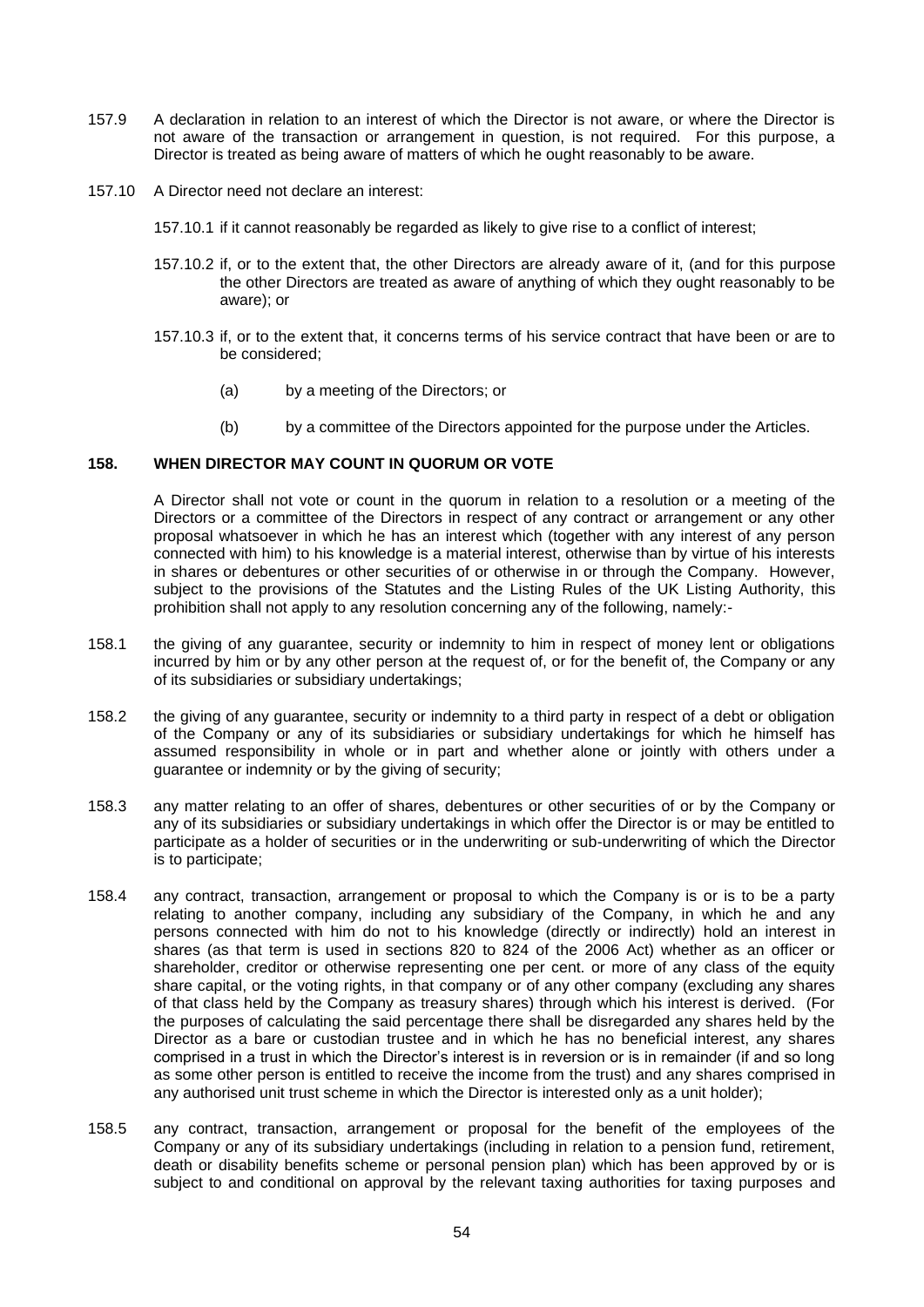under which he may benefit but which does not award him any privilege or benefit not generally awarded to the employees to whom such arrangement relates; or

158.6 any contract, transaction, arrangement or proposal concerning insurance which the Company proposes to maintain or purchase for the benefit of Directors or for the benefit of persons including Directors.

## **159. DIRECTOR NOT TO COUNT IN QUORUM OR VOTE ON OWN APPOINTMENT**

A Director shall not vote or be counted in the quorum on any resolution of the Directors or a committee of the Directors concerning his own appointment (including the fixing or varying of terms of appointment) as the holder of any office or place of profit with the Company or any company in which the Company is directly or indirectly interested.

### **160. DIVISION OF MULTIPLE DIRECTORS' APPOINTMENTS**

Where proposals are under consideration concerning the appointment (including the fixing or varying of terms of appointment) of two or more Directors to offices or employment with the Company or any body corporate in which the Company is interested, the proposals may be divided and considered in relation to each Director separately and (provided he is not under any provisions of these Articles or for any other reason precluded from voting) each of the Directors concerned shall be entitled to vote and be counted in the quorum in respect of each resolution except that concerning his own appointment.

# **161. COMPANY MAY RELAX RESTRICTIONS ON DIRECTORS**

Subject to the Listing Rules of the UK Listing Authority, the Company may by ordinary resolution suspend or relax to any extent, either generally or in respect of any particular matter, any provision of these Articles prohibiting a Director from voting at a meeting of the Directors or of a committee of the Directors and may ratify any contract not properly authorised by reason of contravention of this Article, provided that none of the shares in which any of the Directors is interested, or deemed to be interested, shall entitle the holder or holders thereof (whether or not a Director) to vote (either personally or by proxy) on any such ordinary resolution.

# **162. CHAIRMAN TO HAVE CONCLUSIVE RULING ON WHEN DIRECTORS CAN VOTE**

If a question arises at a meeting of the Directors as to the right of a Director to vote, and such question is not resolved by his voluntarily agreeing to abstain from voting, the question may, before the conclusion of the meeting, be referred to the Chairman of the meeting (or, if the Director concerned is the Chairman, to the other Directors at the meeting) and his ruling in relation to any Director other than himself (or, as the case may be, the ruling of the majority of the other Directors in relation to the Chairman) shall be final and conclusive except in a case where the nature or extent of the interests of the Director concerned (or the Chairman as the case may be) have not been fully disclosed.

#### **PROCEEDINGS OF DIRECTORS**

### **163. DIRECTORS TO MEET AND REGULATE OWN PROCEEDINGS**

Subject to the provisions of these Articles, the Directors may meet for the despatch of business, adjourn and otherwise regulate their proceedings as they think fit.

## **164. PROCESS OF MEETINGS**

At any time a Director may, and the Secretary at the request of a Director shall, call a meeting of the Directors. Subject to the provisions of these Articles, notice shall be given to all Directors and shall be deemed to be duly given to a Director if it is given to him personally or by word of mouth or sent to his last known address or another address given by him to the Company for that purpose. Subject to Article [165,](#page-54-0) it shall not be necessary to give notice of a meeting to a Director who is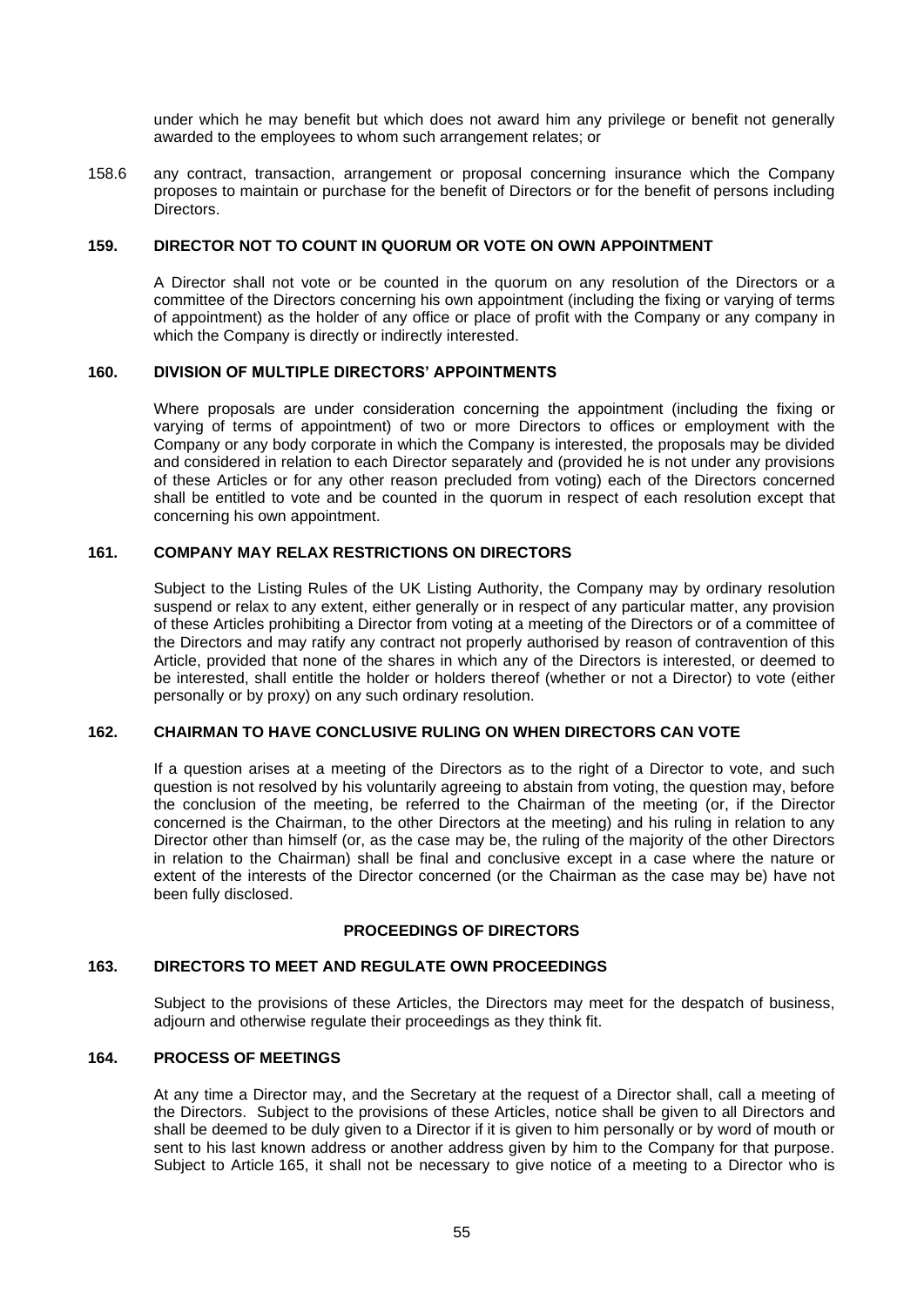absent from the United Kingdom. Any Director may waive notice of a meeting and any such waiver may be prospective or retrospective.

#### <span id="page-54-0"></span>**165. ADDRESS FOR NOTICES**

If a Director has notified the Company in writing of an address in the United Kingdom at which notice of meetings of the Directors is to be given to him when is he absent from the United Kingdom, he shall, if so absent, be entitled to have notice given to him at that address; but the Company shall not be obliged by virtue of this Article [165](#page-54-0) to give any Director a longer period of notice than that to which he would have been entitled had he been present in the United Kingdom at that address.

#### **166. QUORUM FOR DIRECTORS' MEETINGS**

No business shall be transacted at any meeting of the Directors unless a quorum is present. The quorum may be fixed by the Directors present in person or by alternate Director and unless so fixed at any other number shall be two, one of whom must be the holder of any executive office of the Company. An alternate Director who is not himself a Director shall, if his appointor is not present, be counted in the quorum. A duly convened meeting of the Directors at which a quorum is present shall be competent to exercise all or any of the authorities, powers and discretions for the time being vested in or exercisable by the Directors.

### **167. ALTERNATE'S SEPARATE VOTE**

Questions arising at a meeting shall be decided by a majority of votes. A Director who is also an alternate Director shall be entitled in the absence of his appointor to a separate vote on behalf of his appointor in addition to his own vote.

### **168. REMOTE PARTICIPATION AT DIRECTORS' MEETINGS**

Any Director (including an alternate Director), or a member of a committee of the Directors, may participate in a meeting of the Directors, or such committee, by means of a conference telephone, video conferencing facility or other similar communicating equipment whereby all persons participating in the meeting can hear and speak to each other. Persons participating in a meeting in this manner shall be deemed to be present at such meeting and shall accordingly be counted in a quorum and be entitled to vote. Subject to the Statutes (in particular sections 182 to 187 of the 2006 Act), all business transacted in this way shall be deemed to be validly and effectively transacted although fewer than two Directors or alternate Directors are physically present at the same time. Such a meeting shall be deemed to take place where the largest group of those participating is assembled or, if there is no group which is larger than any other group, where the Chairman of the meeting is present.

# **169. DIRECTORS MAY ACT TO APPOINT DIRECTORS TO MAKE UP MINIMUM NUMBER**

The continuing Directors or a sole continuing Director may act notwithstanding any vacancies in their number, provided that if the number of the Directors be less than the prescribed minimum the remaining Director or Directors shall only act for the purpose of appointing an additional Director or additional Directors to make up such minimum or to convene a general meeting of the Company for the purpose of making such appointment.

# **170. ELECTION OF CHAIRMAN OR VICE-CHAIRMAN**

The Directors may elect from their number, decide what period they are to hold office, and at any time remove a Chairman and a Vice-Chairman of the Board of Directors. The Chairman, or in his absence the Vice-Chairman, shall preside at all meetings of the Directors but, if there is no Chairman or Vice-Chairman or if at the meeting neither the Chairman nor the Vice-Chairman is present within five minutes after the time appointed for the meeting or if neither of them is willing to act as Chairman, the Directors present (and alternates who are present without their appointors) may choose one of their number to be chairman of the meeting. Any Chairman or Vice-Chairman may also hold an executive office or employment with the Company.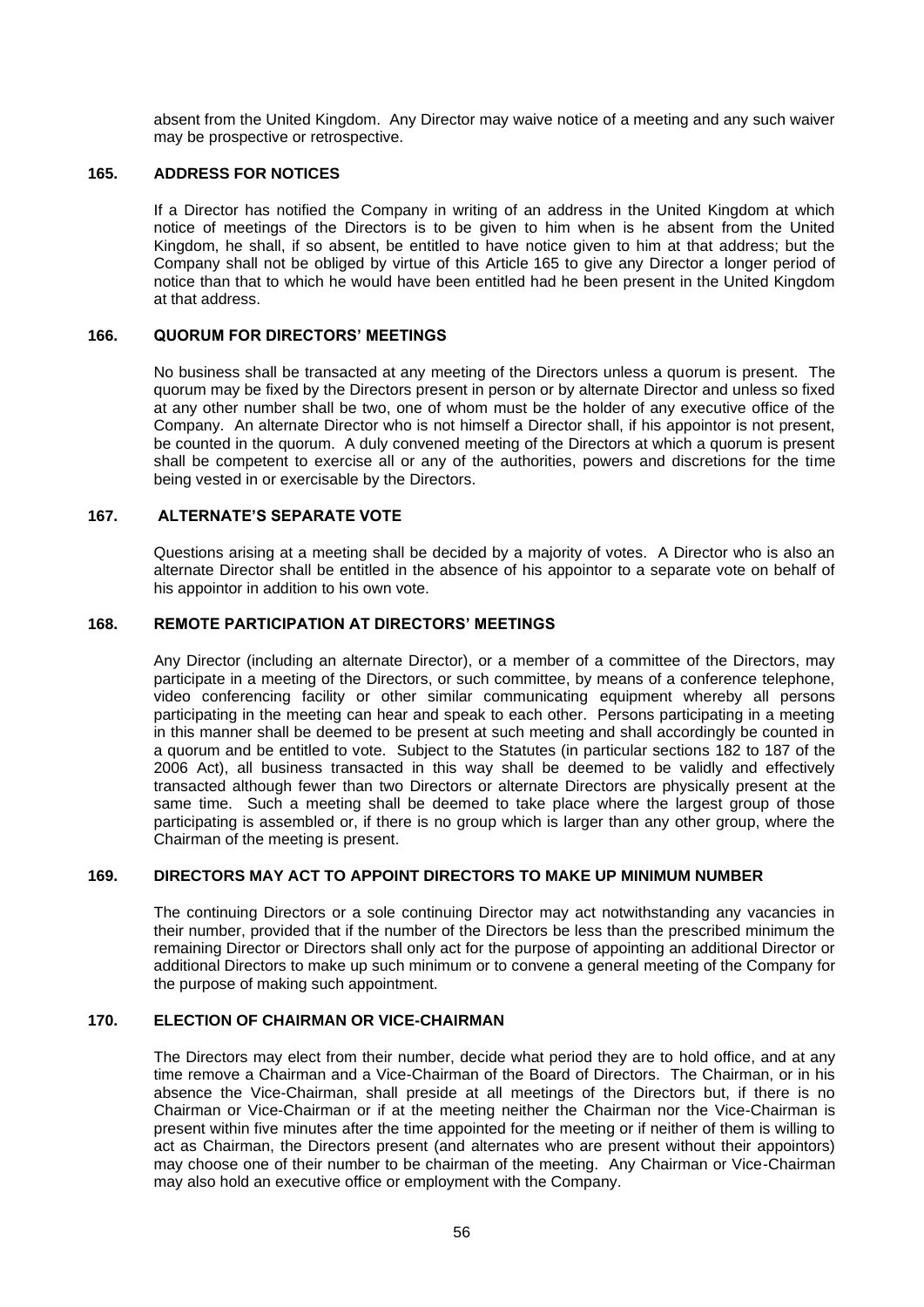#### **171. DEFECT IN APPOINTMENT SHALL NOT INVALIDATE ACTS**

All acts done by a meeting of the Directors or of a committee of the Directors or by a person acting as a Director, alternate Director or member of a committee shall, notwithstanding that it may afterwards be discovered that there was a defect in the appointment of that person or that they or any of them was disqualified from holding office or had vacated office or was not entitled to vote, be as valid as if every such person had been duly appointed and was qualified and had continued to be a Director, alternate Director or member of a committee and had been entitled to vote.

# **172. DIRECTORS' RESOLUTION IN WRITING**

A resolution in writing executed by all the Directors for the time being entitled to receive notice of a meeting of the Directors or of a committee of the Directors, and not being less than the relevant quorum, shall be as valid and effectual as if it had been passed at a meeting of the Directors or (as the case may be) a committee of the Directors duly convened and held. Such a resolution may consist of several documents in the like form each executed by one or more Directors or members of the relevant committee, (including by means of facsimile transmission subject to any terms and conditions prescribed by the Directors). Such a resolution executed by an alternate Director need not also be executed by his appointor and, if it is executed by a Director who has appointed an alternate Director, it need not also be executed by the alternate Director in that capacity.

### **COMMITTEES**

# **173. DIRECTORS TO PRESCRIBE CONDUCT OF COMMITTEES**

Subject to the provisions of these Articles, proceedings of any committee of Directors shall be conducted in accordance with terms which may be prescribed by the Directors.

### **174. NOTICE TO COMMITTEE DIRECTORS AND NO OTHERS**

Where the Directors resolve to delegate any of their powers, authorities and discretions to a committee and that resolution states that the committee shall consist of any one or more unnamed Directors, it is not necessary to give notice of a meeting of that committee to Directors other than those who form the committee.

#### **MINUTES**

# **175. DIRECTORS TO CAUSE MINUTES TO BE KEPT**

The Directors shall cause minutes to be made of the following matters, in books kept for the purpose:-

- 175.1 of all appointments of officers and committees made by the Directors; and
- 175.2 of all orders, resolutions and proceedings at all meetings of the Company, of the holders of any class of shares in the Company, and of the Directors, and of committees of the Directors, including the names of the Directors present at each such meeting.

# **176. SIGNED MINUTES BY CHAIRMAN PRIMA FACIE EVIDENCE**

Any such minutes, if purporting to be signed by the Chairman of the meeting at which the proceedings were held or by the Chairman of the next succeeding meeting or the Secretary, shall be receivable as prima facie evidence of the matters stated in such minutes without any further proof.

# **SECRETARY**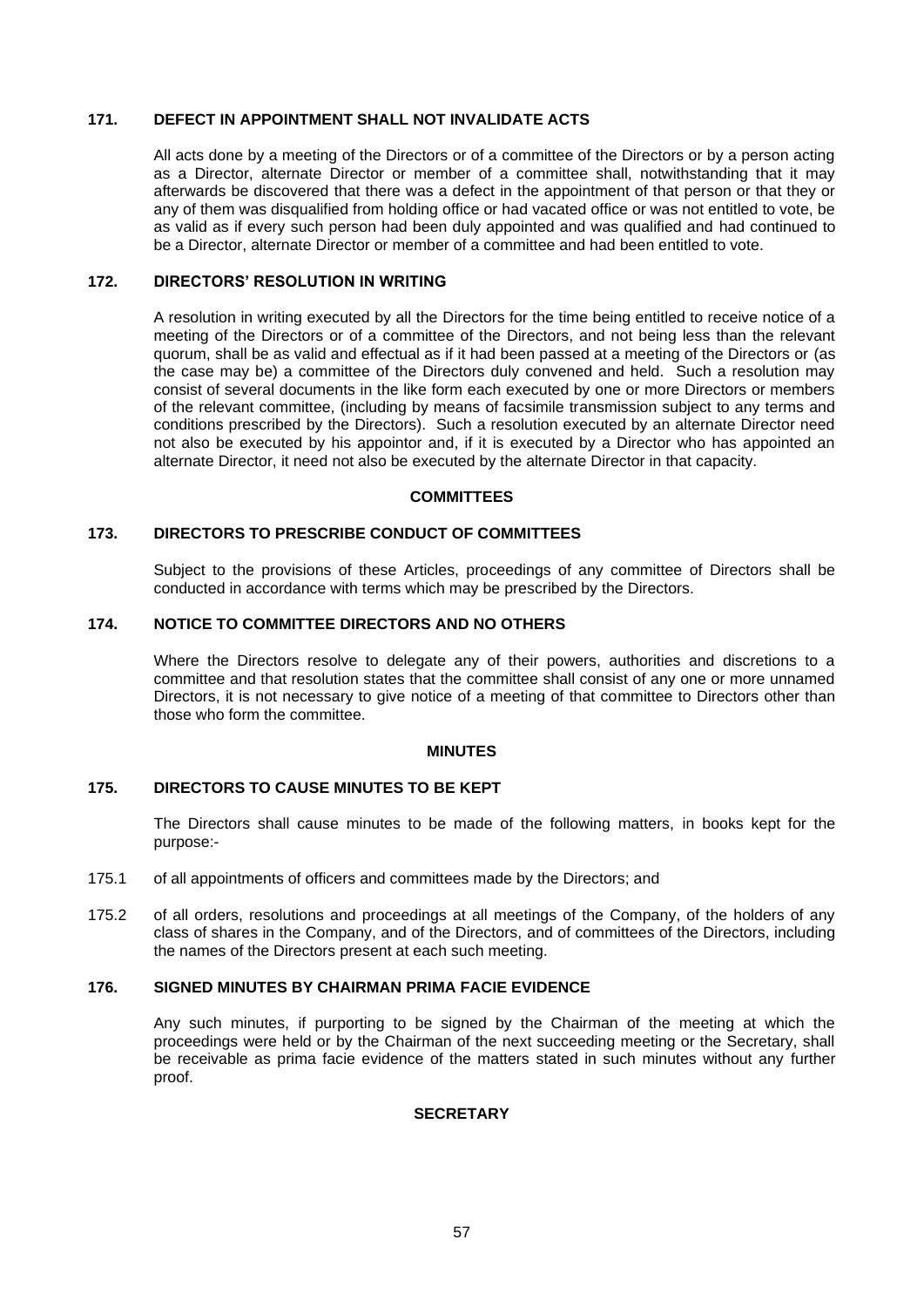#### **177. DIRECTOR TO APPOINT SECRETARIES**

Subject to the provisions of the Statutes, a Secretary or joint Secretaries shall be appointed by the Directors, and one or more persons may be appointed to be an assistant or deputy secretary, for such term, at such remuneration and on such other conditions as they think fit and shall be deemed to be the "Secretary" for the purposes of these Articles. Any person so appointed may be removed by the Directors (without prejudice to any claim for damages for breach of any contract of service between him and the Company) and replaced by another person appointed by the Directors.

# **178. ACT BY DIRECTOR AND SECRETARY NOT TO BE BY SAME PERSON**

Any provision of the Acts or of the Articles authorising or requiring a thing to be done by or to a Director or a Secretary is not satisfied by its being done by or to the same person acting both as Director and Secretary.

#### **SEALS**

# **179. SAFE CUSTODY OF SEAL**

The Directors shall provide for the safe custody of any seal and any securities seal and neither shall be used without the authority of the Directors or a committee authorised by the Directors on their behalf.

# **180. DIRECTORS TO DECIDE WHO SHOULD ATTEST AFFIXING OF A SEAL**

The Directors may determine whether any instrument to which a seal is to be affixed shall be signed and if so by whom. The Directors may also decide either generally or in a particular case that a signature may be dispensed with or affixed by mechanical means. Unless otherwise so determined, every deed, contract, document, instrument or other writing to which a seal shall be affixed shall (except in relation to certificates as permitted by Article [17\)](#page-16-3) be signed on behalf of the Company by two of the Directors of the Company, or by a Director and the Secretary of the Company, or by two persons authorised to sign such deed, contract, document, instrument or other writing on their behalf.

#### **181. SIGNATURE BY TWO AUTHORISED SIGNATORIES OR A DIRECTOR IN THE PRESENCE OF A WITNESS SAME EFFECT AS SEAL**

A document signed by two authorised signatories of the Company (as defined in section 44 of the 2006 Act), or by a Director of the Company in the presence of a witness and expressed to be executed by the Company shall have the same effect as if it were executed under the seal, provided that no instrument shall be so signed which makes it clear on its face that it is intended by the person or persons making it to have effect as a deed without the authority of a resolution of the Directors or a committee of the Directors authorised in that behalf.

# **182. SEAL FOR USE ABROAD**

The Company may exercise the powers conferred by the Statutes with regard to having an official seal for use in any place abroad which powers shall be vested in the Directors.

# **AUTHENTICATION OF DOCUMENTS**

#### **183. POWERS TO AUTHENTICATE OF A DIRECTOR, SECRETARY OR AUTHORISED PERSON**

Any Director or the Secretary or any person appointed by the Directors or by a duly authorised committee for the purpose shall have power to authenticate any documents affecting the constitution of the Company, any resolutions passed by the Company or the Directors or any committee, and any books, records, documents and accounts relating to the business of the Company, and to certify copies thereof or extracts therefrom as true copies or extracts. Where any books, records, documents or accounts are elsewhere than at the office, the officer, servant or agent of the Company having the custody thereof shall be deemed to be a person appointed by the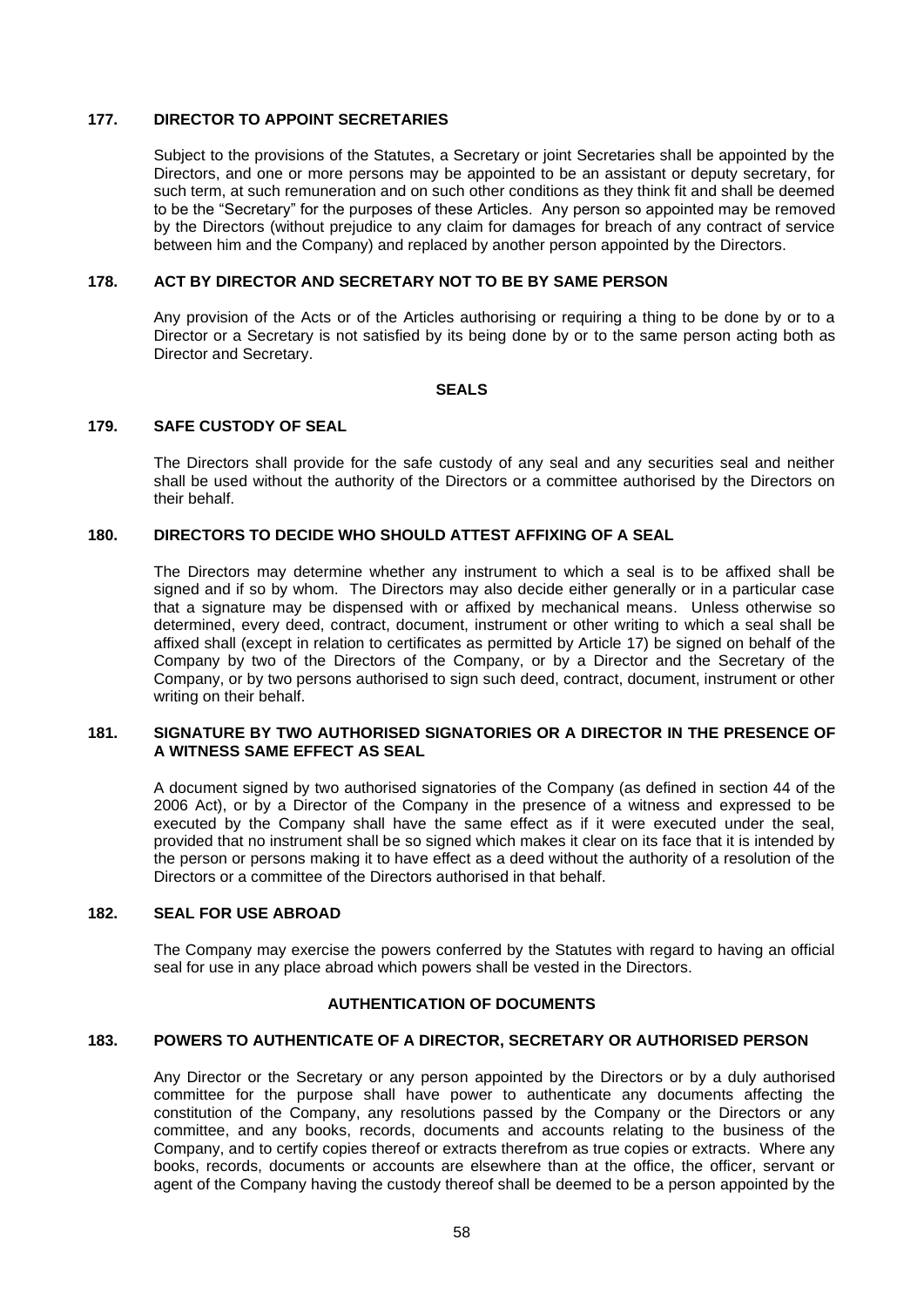Directors as aforesaid. Except in the case of manifest error, a document certified in accordance with this Article shall be conclusive evidence in favour of all persons dealing with the Company in good faith that the relevant document is true and complete and in the case of a copy of a resolution, or an extract from the minutes of a meeting of the Company or of the Directors or any committee, that such resolution has been duly passed or, as the case may be, that such minutes or extract is a true and accurate record of proceedings at a duly constituted meeting.

#### **DIVIDENDS**

# **184. DECLARATION OF DIVIDENDS**

Subject to the provisions of the Statutes, the Company may by ordinary resolution declare dividends in accordance with the respective rights of the members, but no dividend shall exceed the amount recommended by the Directors.

#### **185. INTERIM AND FIXED DIVIDENDS**

Subject to the provisions of the Statutes, the Directors may pay interim dividends if it appears to them that they are justified by the profits of the Company available for distribution. If the share capital is divided into different classes, the Directors may pay interim dividends on shares which confer deferred or non-preferred rights with regards to dividend as well as on shares which confer preferential rights with regard to dividend, but no interim dividend shall be paid on shares carrying deferred or non-preferred rights if, at the time of payment, any preferential dividend is in arrears. The Directors may also pay at intervals settled by them any dividend payable at a fixed rate if it appears to them that the profits available for distribution justify the payment. Provided that the Directors act in good faith they shall not incur any liability to the holders of shares conferring preferential rights for any loss they may suffer by the lawful payment of an interim or fixed dividend on any shares having deferred or non-preferred rights.

#### **186. DIVIDENDS PAID ON AMOUNTS PAID UP ON SHARES**

Except as otherwise provided by these Articles or the rights attached to shares, all dividends shall be declared and paid according to the amounts paid up on the shares on which the dividend is paid. If any share is issued on terms that it ranks for dividend as from a particular date, it shall rank for dividend accordingly. In any other case, dividends shall be apportioned and paid proportionately to the amounts paid up on the shares during any portion or portions of the period in respect of which the dividend is paid. For the purposes of this Article, no amount paid up on a share in advance of a call shall be regarded as paid up on the share.

#### **187. PAYMENT OF DIVIDENDS IN OTHER CURRENCIES**

Except as otherwise provided by the rights attached to the shares, dividends may be declared or paid in any currency. The Directors may agree with any member that dividends which may at any time or from time to time be declared or become due on his shares in one currency shall be paid or satisfied in another, and may agree the basis of conversion to be applied and how and when the amounts to be paid in the other currency shall be calculated and paid and for the Company or any other person to bear any costs involved.

## **188. DIVIDENDS IN SPECIE**

By ordinary resolution a general meeting declaring a dividend may, upon the recommendation of the Directors, direct that it shall be satisfied wholly or partly by the distribution of assets and in particular of paid-up shares or debentures of another company. Where any difficulty arises in regard to the distribution, the Directors may settle the same as they see fit and, in particular, may issue fractional certificates (or ignore fractions); may fix the value for distribution of any assets; may determine that cash shall be paid to any member upon the footing of the value so fixed in order to adjust the rights of members; and may vest any assets in trustees on trust for the persons entitled to the dividends.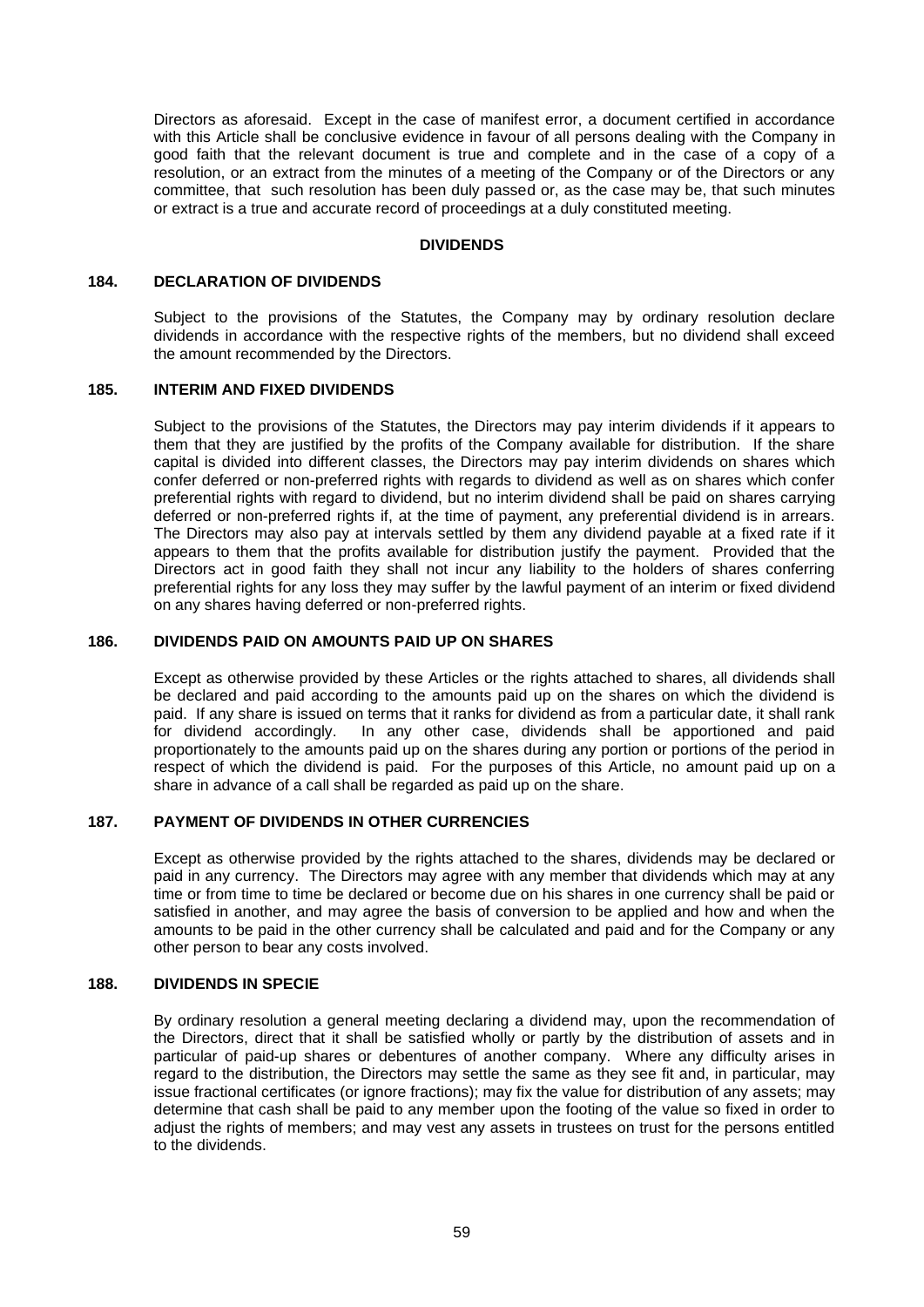#### **189. METHOD OF PAYMENT OF DIVIDENDS**

- 189.1 The Company may pay any dividend or other money payable in respect of a share by cheque, warrant, or money order and may be sent by post to:-
	- 189.1.1 the registered address of the person entitled; or
	- 189.1.2 if two or more persons are the holders of the share or are jointly entitled to it by reason of the death or bankruptcy of the holder or otherwise by operation of law, to the registered address of that one of those persons who is first named in the register of members or if not yet entered in the register to such of those persons whose surname stands alphabetically first; or
	- 189.1.3 to such person and to such address as the person or persons entitled may in writing direct and upon which direction the Company is entitled to rely.
- 189.2 Any dividend or other money payable in respect of a share may also be paid by any other method (including direct debit or bank or other funds transfer to an account designated in writing by the person entitled to the payment) as the Directors consider appropriate.
- 189.3 In the case of uncertificated shares, a payment of dividend or other money payable in respect or a share may be made by means of or in a manner consistent with a relevant system subject to any procedures established by the Directors to enable a holder of uncertificated shares to elect not to receive dividends by means of a relevant system and to vary or revoke any such election.

## **190. PAYMENTS MADE AT RISK OF RECIPIENT**

Every cheque, warrant or money order sent by post is sent at the risk of the person or persons entitled to the payment. If payment is made by bank or other funds transfer, by means of a relevant system or by another method at the direction of the person entitled to payment, the Company is not responsible for amounts lost or delayed in the course of making that payment. A replacement cheque, warrant or money order or further payment by other method, may be issued subject to compliance with such conditions as to evidence and to indemnity and the payment of out of pocket expenses of the Company in connection with the request as the Directors may think fit.

# **191. ADDRESSES OF PAYMENT**

Every cheque shall be made payable to the order of the person or persons entitled or to such other person as the person or persons entitled (in the case of joint holders, all of them) may in writing direct and payment of the cheque, warrant or order or, in the case of uncertificated shares, payment in accordance with the facilities and requirements of the relevant system concerned, shall be a good discharge to the Company.

# **192. JOINT HOLDERS TO GIVE GOOD RECEIPT**

Any joint holder or other person jointly entitled to a share as aforesaid may give good receipt for any dividend or other money payable in respect of the share.

# **193. NO DIVIDEND TO BEAR INTEREST**

No dividend or other money payable in respect of a share shall bear interest against the Company, unless otherwise provided by the rights attached to the share.

## **194. DEDUCTION FROM DIVIDENDS OF CALLS ON SHARES**

The Directors may deduct from any dividend or other moneys payable to any member on or in respect of a share any moneys presently payable by him to the Company in respect of that share and apply the same in or towards satisfaction of such moneys payable to the Company.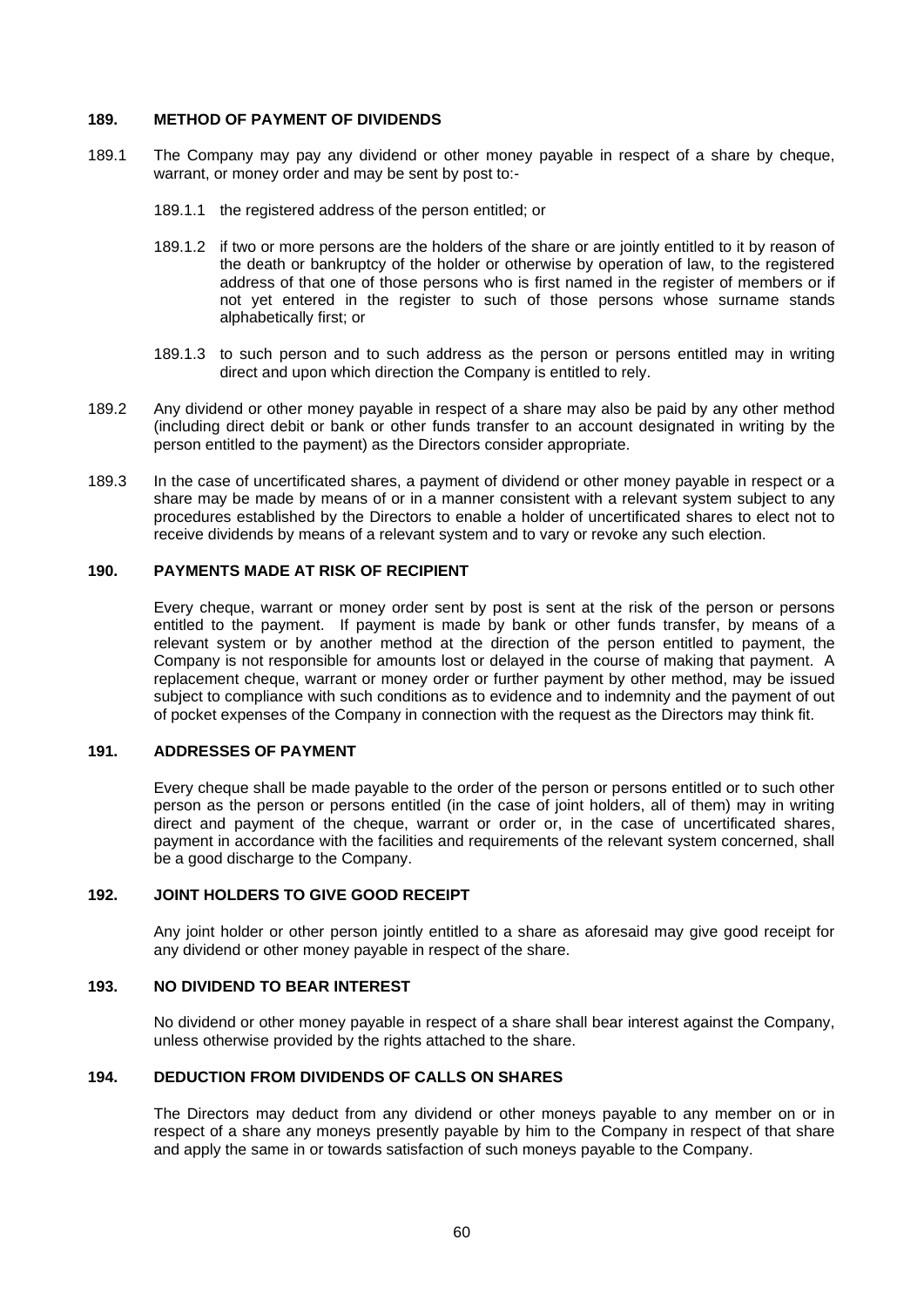#### <span id="page-59-0"></span>**195. PERSONS ENTITLED BY TRANSMISSION**

The Directors may retain the dividends payable upon shares in respect of which a person is, under the provisions of these Articles relating to the transmission of shares by death, bankruptcy or otherwise by operation of law, entitled to become a member, or to transfer such shares, until such person shall provide such evidence of his right to become a member in respect of such shares or until the shares are transferred.

### **196. UNCASHED DIVIDENDS**

If in respect of a dividend or other moneys payable to a member in respect of a share a cheque, dividend warrant or money order has been returned undelivered or remains uncashed, or a transfer made by a bank or other funds transfer systems is not accepted, in respect of at least two consecutive dividends payable on the share or in respect of one dividend, and reasonable enquiries have failed to establish a new address or account of the person entitled to the payment, the Company is not obliged to send or transfer the dividend or other amount payable in respect of that share to that person until he notifies the Company of an address or account to be used for that purpose.

### **197. UNCLAIMED DIVIDENDS**

Any unclaimed dividend, interest or other amount payable by the Company in respect of a share may be invested or otherwise made use of by the Directors for the benefit of the Company until claimed. The payment by the Directors of any unclaimed dividend or other moneys payable on or in respect of a share into a separate account shall not constitute the Company a trustee in respect thereof. Any dividend which has remained unclaimed for six years from the date when it became due for payment shall, if the Directors so resolve, be forfeited, revert to and cease to remain owing by the Company.

### <span id="page-59-1"></span>**198. SCRIP DIVIDENDS**

Subject to approval by the Company at any annual general meeting, the Directors may, in respect of any dividend declared or proposed to be declared at any time prior to or at the next following annual general meeting (and provided that an adequate number of unissued shares authorised for issue is available for the purpose), resolve and announce that shareholders (excluding the Company holding shares as treasury shares) will be entitled to elect to receive in lieu of such dividend (or part thereof) an allotment of additional shares credited as fully paid. Any such announcement shall, where practicable, be made prior to the announcement of the dividend in question and any related information as to the Company's profits for such financial period or part thereof. In the event that such an announcement is made at the same meeting as the announcement of the dividend to which it relates, the announcement of the dividend shall be deemed to take effect at the end of that meeting. In any such case the following provisions shall apply:-

- 198.1 the resolution may specify a particular dividend, or may specify all or any dividends declared or paid within a specified period, but such period of entitlement to receive shares in lieu shall end not later than the beginning of the annual general meeting in the third year following that in which such resolution is passed;
- <span id="page-59-2"></span>198.2 the basis of allotment shall be determined by the Directors so that, as nearly as may be considered convenient (without rounding up fractional entitlements), the value of the additional shares to be allotted in lieu of any amount of dividend, calculated by reference to the average quotation of the additional shares (including any fractional entitlement) or the nominal amount of the new shares if greater, shall equal the amount of the dividend which would otherwise have been received by the holder. For such purpose the "**average quotation**" of a share shall be, where the shares of that class have been admitted to the Official List of the UK Listing Authority, the average of the middle market quotations of the shares on the London Stock Exchange (as derived from the Daily Official List of the UK Listing Authority) on each of the first five consecutive business days on which such shares are quoted ex the relevant dividend (or such other dates as the Directors may deem appropriate to take account of any subsequent issue of shares by the Company) or shall be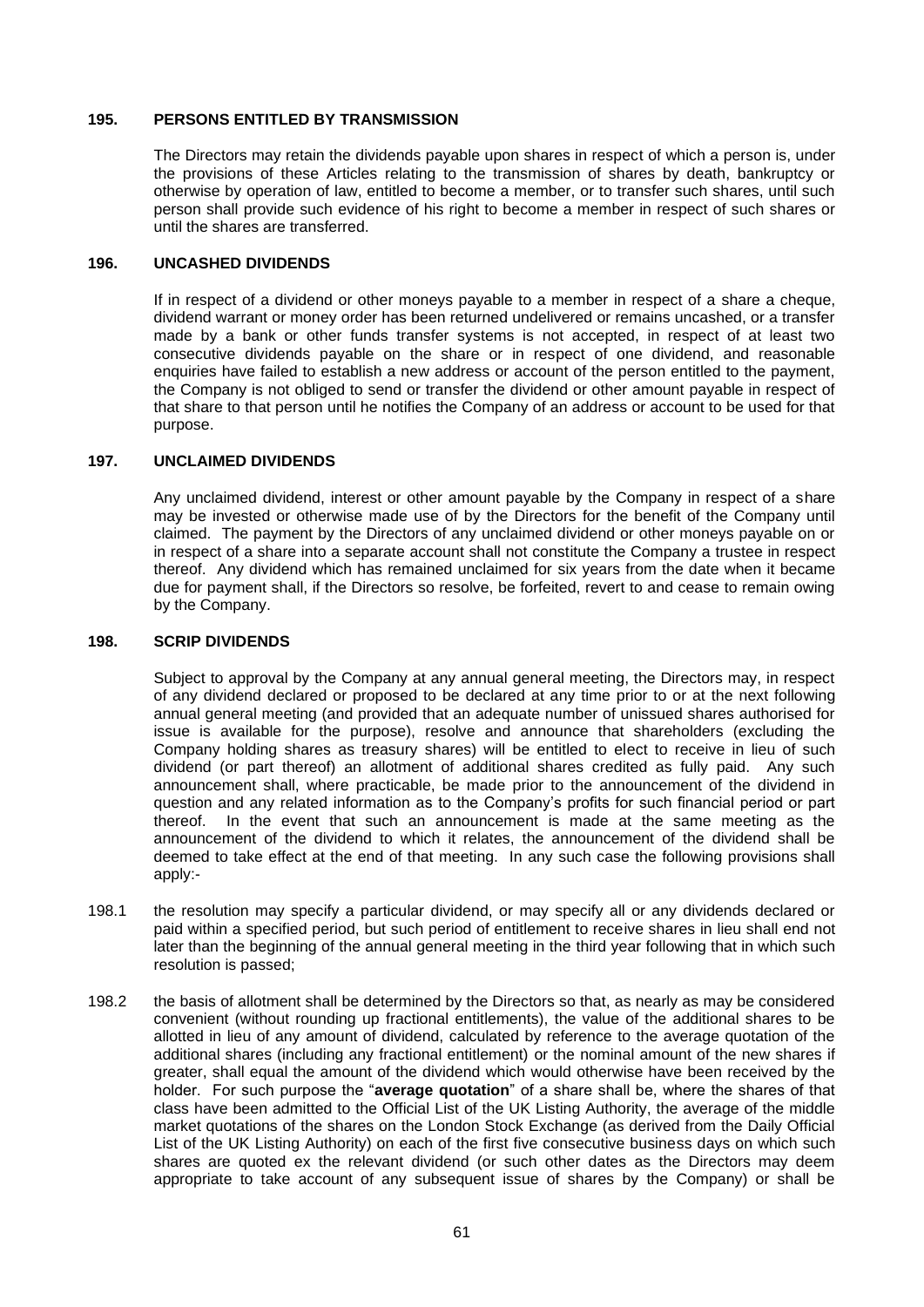determined by or in accordance with the resolution declaring the payment of the scrip dividend. A certificate or report by the Auditors as to the amount of the average quotation in respect of any dividend shall be conclusive evidence of that amount;

- 198.3 the Directors shall make any provision they consider appropriate in relation to an allotment made or to be made under this Article [198,](#page-59-1) whether before or after the passing of a relevant resolution including, without limitation, giving notice in writing to the members of the right of election accorded to them; sending forms of election (whether in respect of a particular dividend or dividends generally); specifying the procedure to be followed for making or revoking elections; specifying the place at which and the latest date and time by which duly completed forms of election must be lodged in order to be effective (provided that the Directors need not give such notice to a shareholder who has previously made and has not revoked an earlier election to receive shares in view of all future dividends, but instead shall send him a reminder that he has made such an election, indicating how that election may be revoked in time for the next dividend proposed to be made);
- 198.4 the dividend (or that part of the dividend in respect of which a right of election has been accorded) shall not be payable on shares in respect of which the share election has been duly exercised (the "**elected shares**"), instead of which additional shares shall be allotted to the holders of the elected shares on the basis of allotment determined in accordance with Article [198.2.](#page-59-2) For such purpose the Directors shall capitalise out of such of the sums standing to the credit of reserves (including any share premium account or capital redemption reserve) or profit and loss account, whether or not available for distribution, as the Directors may determine, a sum equal to the aggregate nominal amount of additional shares to be allotted on such basis and apply the same in paying up in full the appropriate number of unissued shares for allotment and distribution to and amongst the holders of the elected shares on such basis;
- 198.5 the additional shares so allotted shall rank pari passu in all respects with the fully paid shares in issue on the record date for the dividend in respect of which the right of election has been offered, save only as regards participation in the relevant dividend (or share election in lieu) or other entitlement which has been declared or paid by reference to that record date;
- 198.6 the Directors may do all acts and things considered necessary or expedient to give effect to any such capitalisation, with full power to the Directors to make such provisions as they think fit for the case of shares becoming distributable in fractions (including provisions whereby, in whole or in part, fractional entitlements are disregarded or rounded up or down or the benefit of fractional entitlements accrues to the Company rather than to the members concerned). The Directors may authorise any person to enter into, on behalf of all the members interested, an agreement with the Company providing for such capitalisation and matters incidental thereto and any agreement made under such authority shall be effective and binding on all concerned;
- 198.7 notwithstanding the foregoing, the Directors may at any time prior to payment of the relevant dividend determine, if it appears to them desirable to do so because of a change in circumstances, that the dividend shall be payable wholly in cash after all and if they so determine then all elections made shall be disregarded. The dividend shall be payable wholly in cash if the ordinary share capital of the Company ceases to be listed on the Official List of the UK Listing Authority or if permission lapses or is withdrawn for the ordinary share capital of the Company to be dealt in the Alternative Investment Market of the UK Listing Authority at any time prior to the due date of issue of the additional shares or if the listing is suspended and not reinstated by the date immediately preceding the due date of such issue; and
- 198.8 the Directors may on occasion determine that rights of election shall not be made available to any members with registered addresses in any territory where, in the absence of a registration statement or other special formalities, the circulation of an offer of rights of election would or might be unlawful and in such event the provisions aforesaid shall be read and construed subject to such determination, or the Directors may sell on behalf of such members any shares to which they would otherwise be entitled to receive and pay the member proceeds of such sale. The Directors may also on any occasion determine that every duly effective election shall be binding on every successor in title to any elected shares.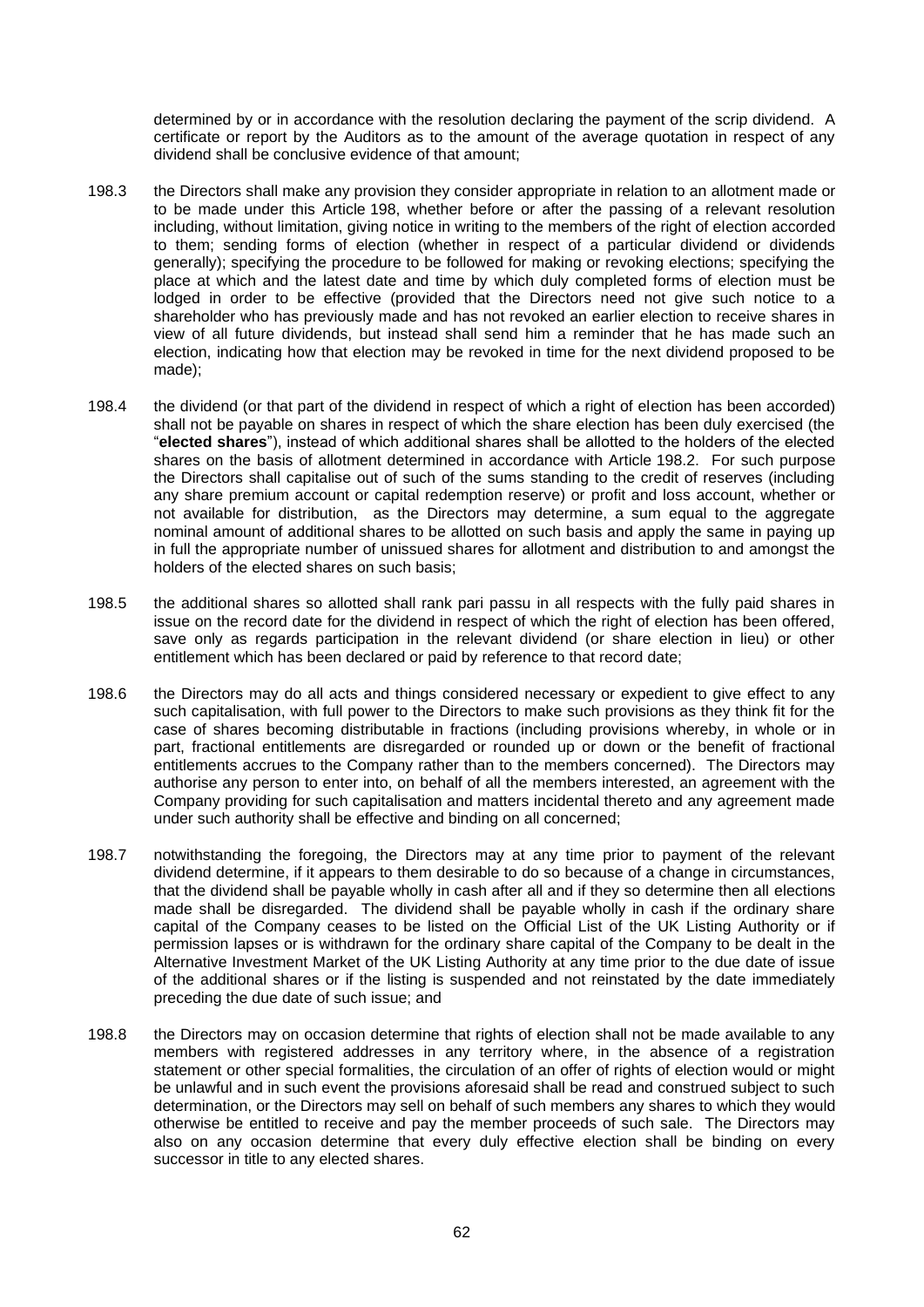#### **CAPITALISATION OF PROFITS**

#### <span id="page-61-0"></span>**199. DIRECTORS MAY CAPITALISE UNDISTRIBUTED PROFITS AND APPLY TO PAY UP UNPAID SHARES OR TO PAY UP UNISSUED SHARES**

Subject to the Statutes the Directors may with the authority of an ordinary resolution of the Company:-

- 199.1 subject as hereinafter provided, resolve to capitalise any undistributed profits of the Company not required for paying any preferential dividend (whether or not they are available for distribution) or any sum standing to the credit of the Company's reserve accounts (including any share premium account, capital redemption reserve or other undistributable reserve);
- 199.2 appropriate the sum resolved to be capitalised to the members in proportion to the nominal amounts of the shares (whether or not fully paid) held by them respectively which would entitle them to participate in a distribution of that sum if the shares were fully paid and the sum were then distributable and were distributed by way of dividend, and apply such sum on their behalf either in or towards paying up the amounts, if any, for the time being unpaid on any shares held by them respectively, or in paying up in full unissued shares or debentures of the Company of a nominal amount equal to that sum, and allot the shares or debentures credited as fully paid to those members or as they may direct, in those proportions, or partly in one way and partly in the other. However, for the purposes of this Article:-
	- 199.2.1 the share premium account, the capital redemption reserve, and other undistributable reserves and any profits which are not available for distribution may, for the purposes of this Article, only be applied in paying up unissued shares to be issued to members credited as fully paid (bonus shares); and
	- 199.2.2 where the amount capitalised is applied in paying up in full unissued shares, the Company will also be entitled to participate in the relevant distribution in relation to any shares of the relevant class held by the Company as treasury shares, and the proportionate entitlement of the relevant class of members to the distribution will be calculated accordingly;
- <span id="page-61-1"></span>199.3 resolve that any shares so allotted to any member in respect of a holding by him of any partly paid shares shall, so long as the latter shares remain partly paid, rank for dividend only to the extent that the partly paid shares rank for dividend;
- 199.4 make such provision they think fit to resolve a difficulty arising in the distribution of a capitalised reserve (including where the Directors believe that the distribution to any member would or might involve the contravention of the laws of any territory or that for any other reason it should not be made to him) and in particular, without limitation, where shares or debentures become distributable in fractions the Directors may issue fractional certificates, disregard fractions or sell to any person (including, subject to the provisions of the Statutes, the Company) the shares representing the fractions for the best price reasonably obtainable and distribute the net proceeds of sale (subject to retention by the Company of amounts not exceeding £3, the cost of distribution of which would be disproportionate to the amounts involved) in due proportion among those members. For the purpose of giving effect to such sale the Directors may authorise some person to execute an instrument of transfer of the shares to or in accordance with the directions of the purchaser thereof. The transferee shall not be bound to see to the application of the consideration nor shall his title to the shares be affected by any irregularity in or invalidity of the proceedings in reference to the sale;
- 199.5 authorise any person to enter on behalf of all the members concerned into an agreement with the Company providing for the allotment to them respectively, credited as fully paid, of any further shares to which they are entitled upon such capitalisation, or the payment by the Company on behalf of the members (by the application of their respective proportions of the reserves resolved to be capitalised) of the amounts or profit of the amounts remaining unpaid on the existing shares, any agreement made under such authority being binding on all such members; and
- <span id="page-61-2"></span>199.6 generally do all acts and things required to give effect to such resolution as aforesaid.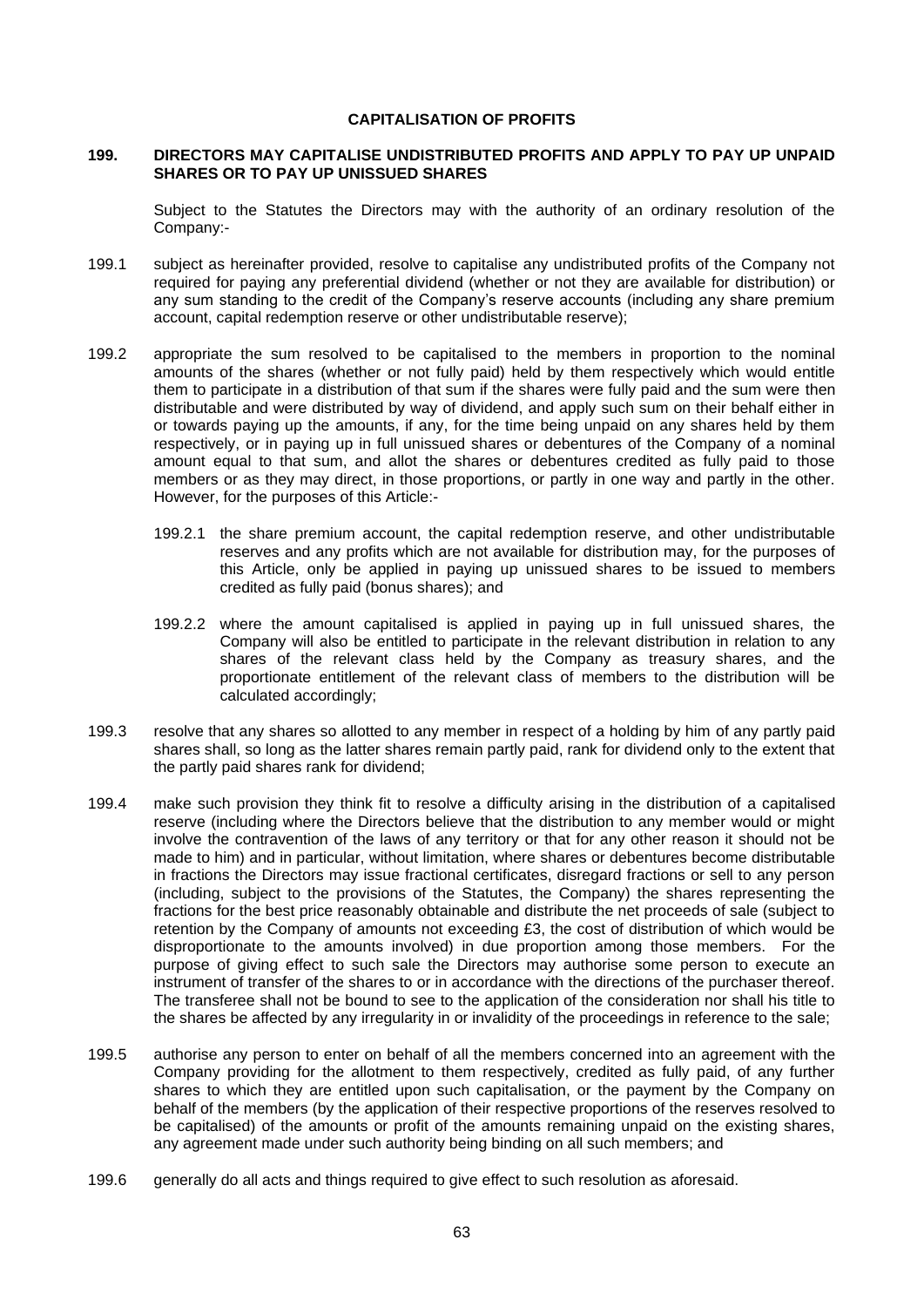#### <span id="page-62-0"></span>**200. DIRECTORS MAY CAPITALISE TO PAY UP UNPAID SHARES UNDER OPTIONS**

- 200.1 Where, pursuant to an employees' share scheme, the Company has granted options to subscribe for shares on terms which provide, inter alia, for adjustments to the subscription price payable on the exercise of such options or to the number of shares to be allotted upon such exercise in the event of any increase or reduction in or other reorganisation of the Company's issued share capital and an otherwise appropriate adjustment would result in the subscription price for any share being less than its nominal value, then, subject to the provisions of the Statutes, the Directors may, on the exercise of any of the options concerned and payment of the subscription which would have applied had such adjustment been made, capitalise any such profits or other sum as is mentioned in Article [199](#page-61-0) to the extent necessary to pay up the unpaid balance of the nominal value of the shares which fall to be allotted on the exercise of such options and apply such amount in paying up such balance and allot shares fully paid accordingly.
- 200.2 The provisions of Articles [199.3](#page-61-1) to [199.6](#page-61-2) above shall apply mutatis mutandis to this Article [200](#page-62-0) (but as if the authority of an ordinary resolution of the Company were not required).

### **RECORD DATES**

# **201. DIRECTORS MAY SET A RECORD DATE**

Notwithstanding any other provision of these Articles but subject always to the Statutes, the Company or the Directors may by resolution specify any date (the "**Record Date**") as the date at the close of business (or such other time as the Directors may determine) on which persons registered as the holders of shares or other securities shall be entitled to receipt of any dividend, distribution, interest, allotment, issue, notice, information, document or circular. Such Record Date may be on or at any time before the date on which the same is paid or made or (in the case of any dividend, distribution, interest, allotment or issue) at any time after the same is recommended, resolved, declared or announced, but without prejudice to the rights inter se in respect of the same of transferors and transferees of any such shares or other securities.

#### **ACCOUNTS**

## **202. KEEPING AND INSPECTION OF ACCOUNTING RECORDS**

- 202.1 The Directors shall ensure that all accounting records are kept in accordance with the Statutes.
- 202.2 The accounting records of the Company shall at all times be open for inspection by the Directors or the Secretary. No member (other than a Director) shall have any right of inspecting any accounting record or other document of the Company except as conferred by statute, as ordered by a court of competent jurisdiction or as authorised by the Directors or by ordinary resolution of the Company.

# <span id="page-62-1"></span>**203. ACCOUNTS TO BE SENT TO MEMBERS**

A copy of every balance sheet and profit and loss account which is to be laid before a general meeting of the Company (including every document required by law to be attached or annexed thereto) and of the Directors' and Auditors' reports shall, not less than twenty one days before the date of the meeting before which they are to be laid in accordance with the Statutes, be sent to every member of, and every holder of debentures of, the Company and to every other person who is entitled to receive notices of meetings from the Company under the provisions of the Statutes or of these Articles, provided that this Article [203](#page-62-1) shall not require a copy of these documents to be sent to more than one of joint holders or to any person who is entitled to receive notices of meetings and of whose address the Company is not aware, although such persons shall be entitled to receive a copy free of charge on application at the office.

# **204. COPY OF ACCOUNTS TO BE SENT TO REGULATORS**

Whenever a listing or quotation on any stock exchange for all or any of the shares or debentures or other securities of the Company shall for the time being be in force, there shall be forwarded to the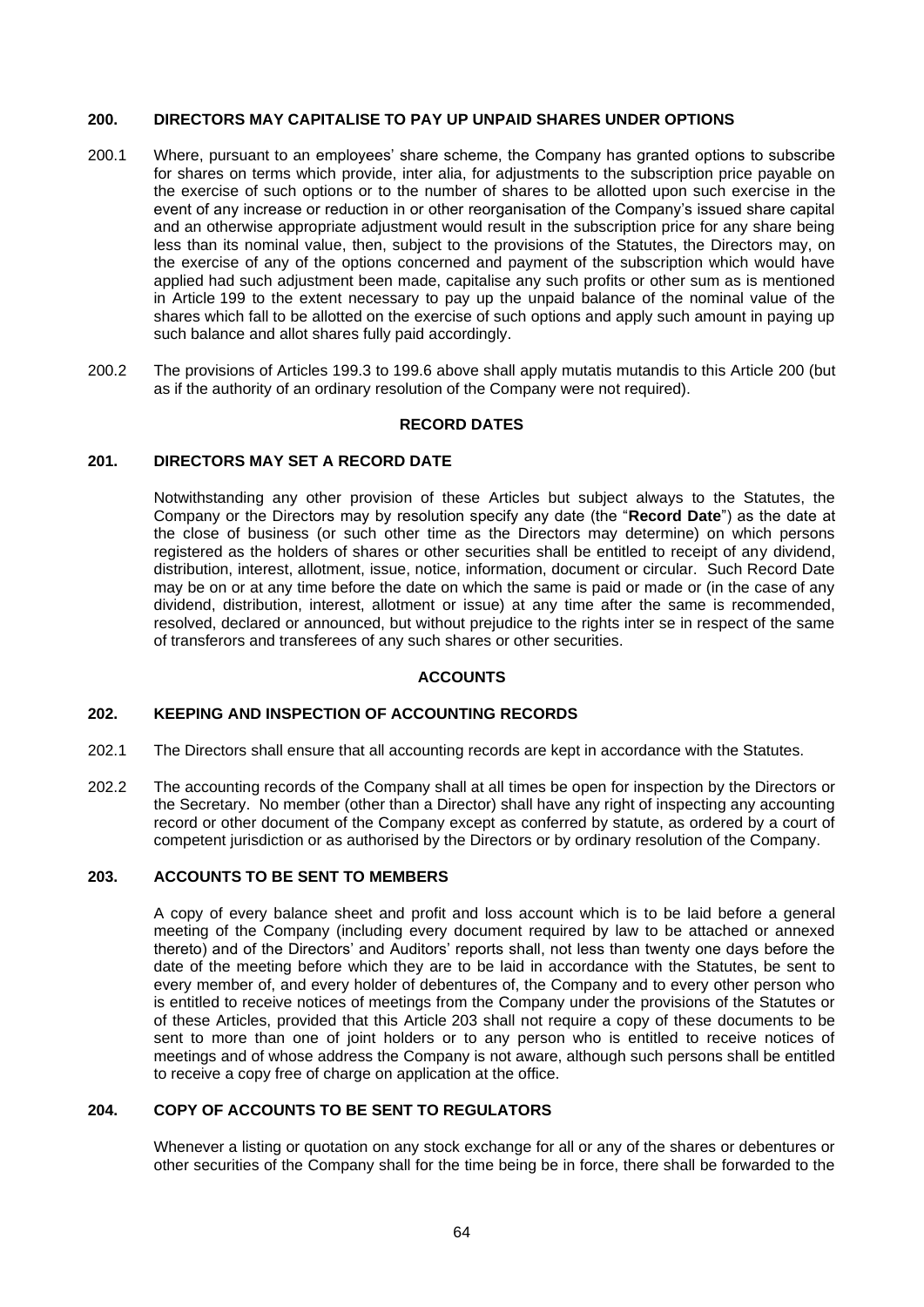appropriate officer of such stock exchange such number of copies of such documents as may for the time being be required under its regulations or practice.

#### **205. SUMMARY FINANCIAL STATEMENT PERMISSIBLE**

Notwithstanding the provisions of Article [203,](#page-62-1) the Company shall, subject to it complying with any requirements laid down by the Statutes or any regulations made thereunder, be entitled to send out under section 426 of the 2006 Act a summary financial statement in the form specified by any regulations made under that section. Where it does so, the statement shall be delivered or sent by post not less than twenty one days before the date of the meeting before which they are to be laid in accordance with the Statutes.

#### **AUDITORS**

#### **206. VALIDITY OF AUDITOR'S ACTS**

Subject to the provisions of the Statutes, all acts done by any person acting as an Auditor shall, as regards all persons dealing in good faith with the Company, be valid notwithstanding that there was some defect in his appointment or that he was at the time of his appointment not qualified for appointment or subsequently became disqualified.

#### **207. AUDITORS RIGHT TO ATTEND GENERAL MEETING**

The Auditors shall be entitled to attend any general meeting and to receive all notices of, and other communications relating to, any general meeting which any member is entitled to receive and to be heard at any general meeting on any part of the business of the meeting which concerns them as Auditors.

#### **NOTICES**

### <span id="page-63-1"></span>**208. METHODS OF GIVING NOTICE**

- <span id="page-63-0"></span>208.1 Any notice to be given to or by any person pursuant to these Articles (other than a notice calling a meeting of the Directors or of a committee of the Directors) shall be in writing or shall be given using electronic communication to an address for the time being notified for that purpose to the person giving the notice or by making it available on a website and notifying the member concerned in accordance with the Statutes that it has been made available. A member shall be deemed to have agreed that the Company may send or supply a document or information by means of a website if the conditions set out in the Statutes have been satisfied. In this Article and the next, "**address**", in relation to electronic communication includes any number or address used for the purposes of such communication.
- 208.2 The Company may give any notice to a member either personally or by sending it by post in a prepaid envelope addressed to the member at his registered address or by leaving it at that address or another address notified for that purpose or by giving it using electronic communication to an address for the time being notified to the Company by the member or by way of publication on a website in accordance with Article [208.1.](#page-63-0)
- 208.3 In the case of a joint holder, all notices shall be given to the joint holder whose name stands first in the register of members in respect of the joint holding and notice so given shall be sufficient notice to all the joint holders.
- 208.4 A member (or in the case of joint holders, the person first named on the register) whose registered address is not within the United Kingdom and who gives to the Company an address within the United Kingdom at which notices may be given to him or an address to which notices may be sent using electronic communication shall be entitled to have notices given to him at the address, but otherwise no such member shall be entitled to receive any notice from the Company.
- 208.5 The signature on any notice required to be given by the Company may be typed or printed or otherwise written.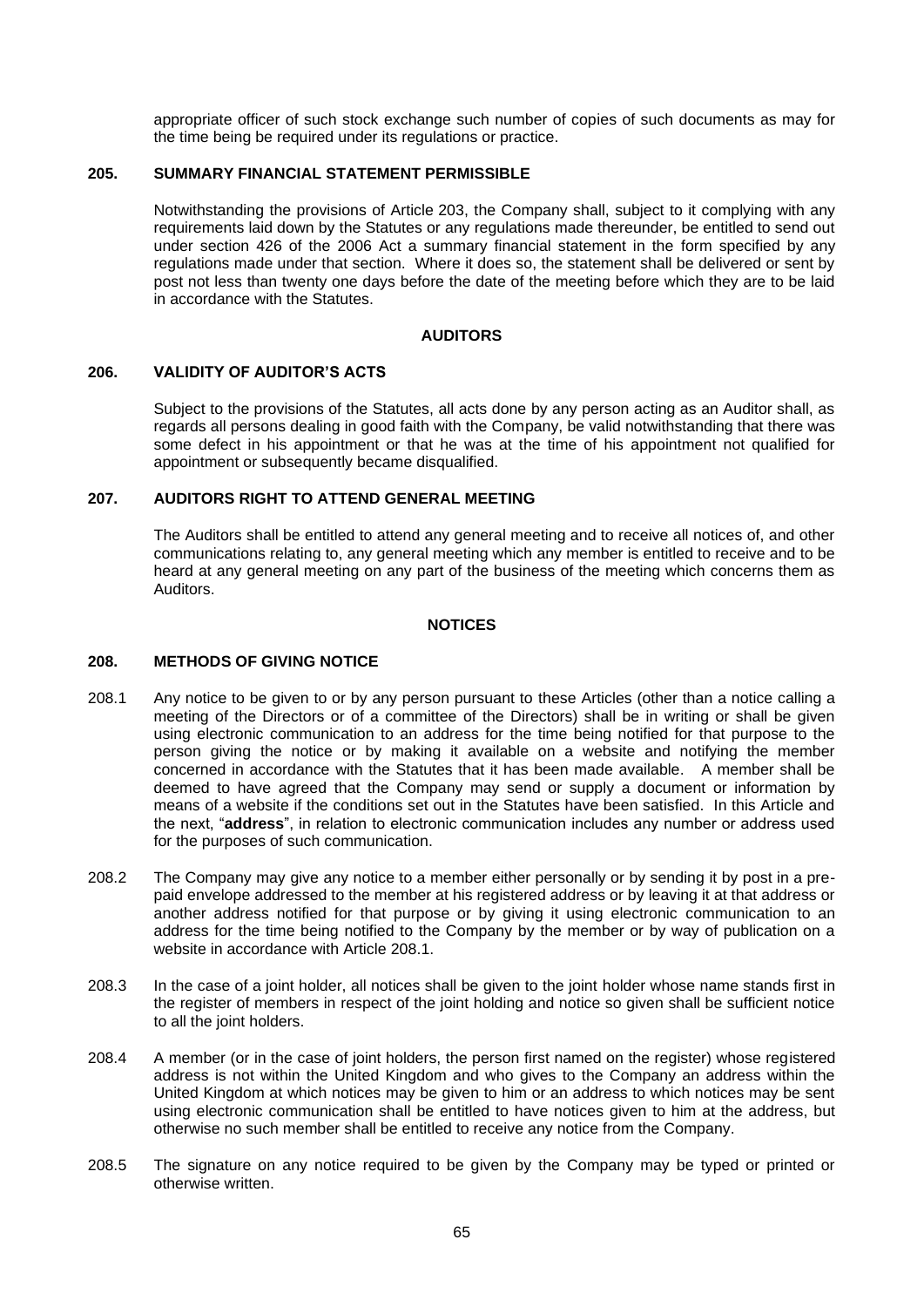#### **209. MEMBERS PRESENT SHALL BE DEEMED TO HAVE NOTICE**

A member present either in person or by proxy, or in the case of a corporate member by a duly authorised representative, at any meeting of the Company or of the holders of any class of shares shall be deemed to have received notice of the meeting and, where requisite, of the purposes for which it was called.

## **210. PERSONS ENTITLED TO SHARES SHALL BECOME BOUND BY NOTICES**

Every person who becomes entitled to a share shall be bound by any notice in respect of that share which, before his name is entered in the register of members, has been given to the person from whom he derives his title; but this Article does not apply to a notice served under section 793 of the 2006 Act.

### **211. WHEN NOTICE IS GIVEN**

A notice sent by post shall be deemed to have been given on the day following that on which the envelope containing the notice was posted if pre-paid as first class post and within 48 hours if prepaid as second class post after it has been posted. Proof that the envelope was properly addressed, prepaid and posted shall be conclusive evidence that notice was given. A notice contained in an electronic communication shall be deemed to be given at the expiration of 48 hours after the time it was sent. Proof that a notice contained in an electronic communication was sent in accordance with guidance issued by the Institute of Chartered Secretaries and Administrators shall be conclusive evidence that notice was given. A notice not sent by post but left at a registered address or address for service in the United Kingdom is deemed to be given on the day it is left. A notice given by newspaper advertisement shall be deemed to have been served at noon on the day on which the advertisement appears. Where a notice or document is sent or supplied by means of a website, it shall be deemed to have been received when the material was first made available on the website; or if later, when the recipient was deemed to have received notice of the fact that the material was available on the website.

# **212. NOTICE TO PERSONS ENTITLED BY TRANSMISSION**

A notice may be given by the Company to the person entitled to a share in consequence of the death or bankruptcy of a member or by operation of law by sending or delivering it in any manner authorised by these Articles for the giving of notice to a member addressed to that person by name, or by the title of representative of the deceased or trustee of the bankrupt or by any like description, at the address, if any, within the United Kingdom, or electronic address, supplied for that purpose by the person claiming to be so entitled. Until such an address has been supplied, a notice may be given in any manner in which it might have been given if the death or bankruptcy or transfer by operation of law had not occurred.

# **213. NOTICES NOT TO BE SENT WHERE CHEQUES RETURNED UNDELIVERED**

If the Company has suspended the despatch of cheques or warrants to any member or other person entitled thereto in accordance with the provisions of these Articles or, if on two consecutive occasions notices have been sent through the post, or electronically, to any member or other person entitled thereto at his registered address or address for service but have been returned undelivered, such member or other person entitled thereto shall not thereafter be entitled to receive notices from the Company until he shall have communicated with the Company and supplied in writing to the office a new registered address or address within the United Kingdom or an address to which electronic communication can be sent for the service of notices.

# **214. NOTICE SUFFICIENTLY IN ONE NATIONAL NEWSPAPER**

Any notice required to be given by the Company to the members or any of them, and not expressly provided for by or pursuant to these Articles, shall be sufficiently given if given by advertisement inserted once in at least one national daily newspaper with circulation in the United Kingdom.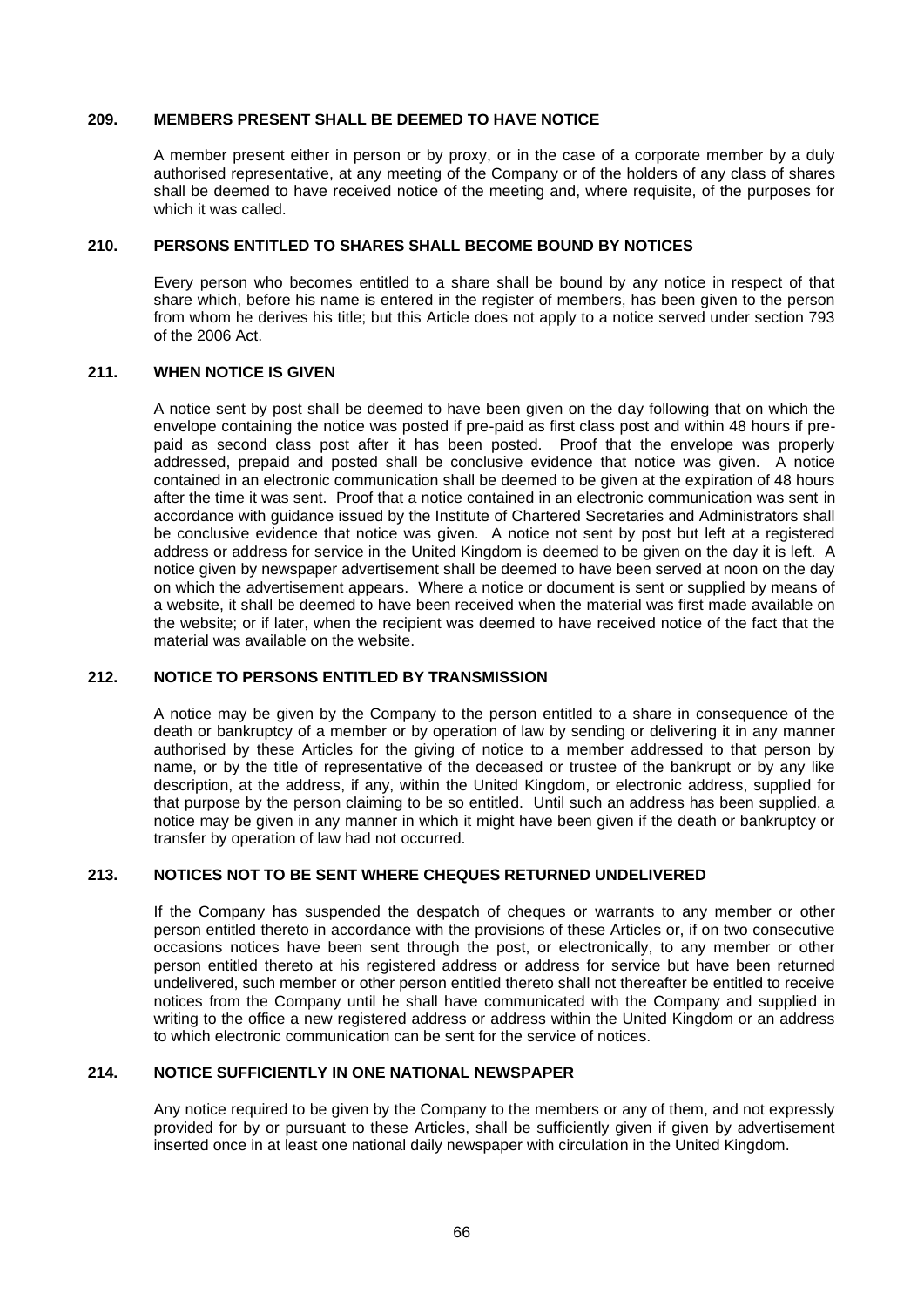#### <span id="page-65-0"></span>**215. NOTICE IN EVENT OF SUSPENDED POSTAL SERVICES**

A notice or other document (including a share certificate) or information may be given, sent, supplied, delivered or provided by the Company to any Member, or to the Company, in accordance with the 2006 Act, subject to these Articles.

- 215.1 If at any time by reason of the suspension or any curtailment of postal services in the United Kingdom or any part of the United Kingdom, or of services for delivery by electronic means, the Company is unable in the opinion of the Directors effectively to convene a general meeting by notices sent through the post (or by notification by post as to the availability of the notice of meeting on a website) or (in the case of those Members in respect of whom an address has for the time being been notified to the Company, in a manner specified by the Directors, for the purpose of giving notices by electronic means) by electronic means, the Directors may decide that the only persons to whom notice of the affected general meeting must be sent are:
	- 215.1.1 the Directors;
	- 215.1.2 the Company's auditors;
	- 215.1.3 those Members to whom notice to convene the general meeting can validly be sent by electronic means; and
	- 215.1.4 those Members to whom notice to convene the general meeting can validly be sent by means of a website and to whom notification as to the availability of the notice of meeting on a website can validly be sent by electronic means.

In any such case the Company shall:

- 215.1.5 send confirmatory copies of the notice (or a confirmatory notification as to the availability of the notice on the Company's website in the case of those Members to whom notice to convene the general meeting can validly be sent by means of a website but to whom notification as of the availability of the Notice of Meeting on a website cannot validly be sent by electronic means) by post or (as the case may be) by electronic means if, at least seven days prior to the date of the general meeting, the posting of notices to addresses throughout the United Kingdom or (as the case may be) the sending of notices by electronic means again becomes, in the opinion of the Directors, practicable;
- 215.1.6 advertise the Notice of Meeting in at least one national newspaper; and
- 215.1.7 make the Notice of Meeting available on its website from the day the notice was sent until the conclusion of the Meeting or any adjournment thereof.

# **216. STATUTORY REQUIREMENTS AS TO NOTICES**

Nothing in the preceding Articles [208](#page-63-1) to [215](#page-65-0) shall affect any requirement of the Statutes that any particular offer notice or other document be served in any particular manner.

#### **WINDING UP**

# **217. DIRECTORS' POWER TO PETITION**

The Directors shall have the power in the name and on behalf of the Company to present a petition to the Court for the Company to be wound up.

#### **218. LIQUIDATOR MAY DIVIDE UP ASSETS AND VEST IN TRUSTEES**

If the Company is wound up (whether the liquidation is voluntary, under supervision or by the Court), the liquidator may, with the sanction of a special resolution and any other sanction required by the Statutes, divide among the members (excluding the Company holding shares as treasury